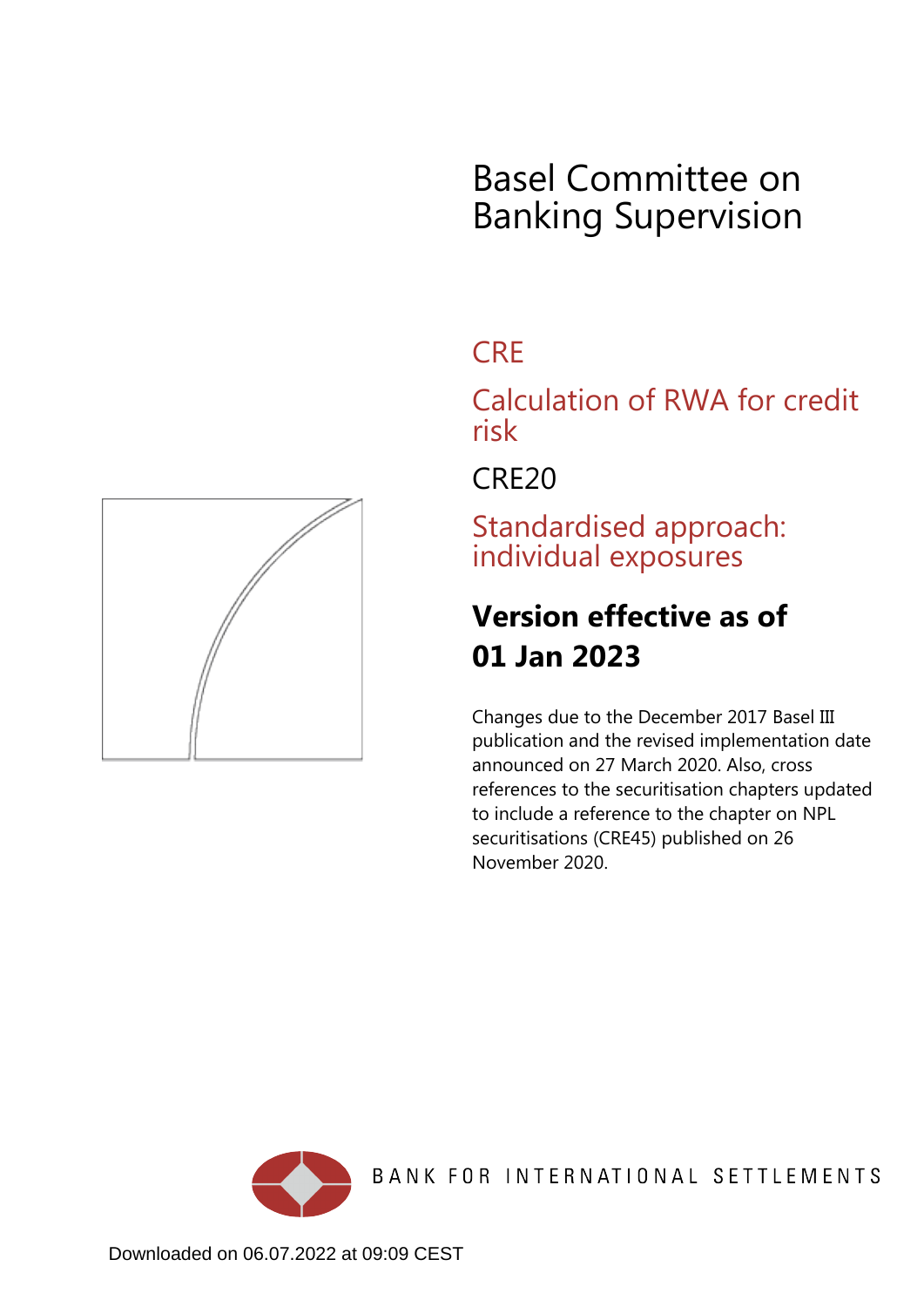*© Bank for International Settlements 2022. All rights reserved.*

Downloaded on 06.07.2022 at 09:09 CEST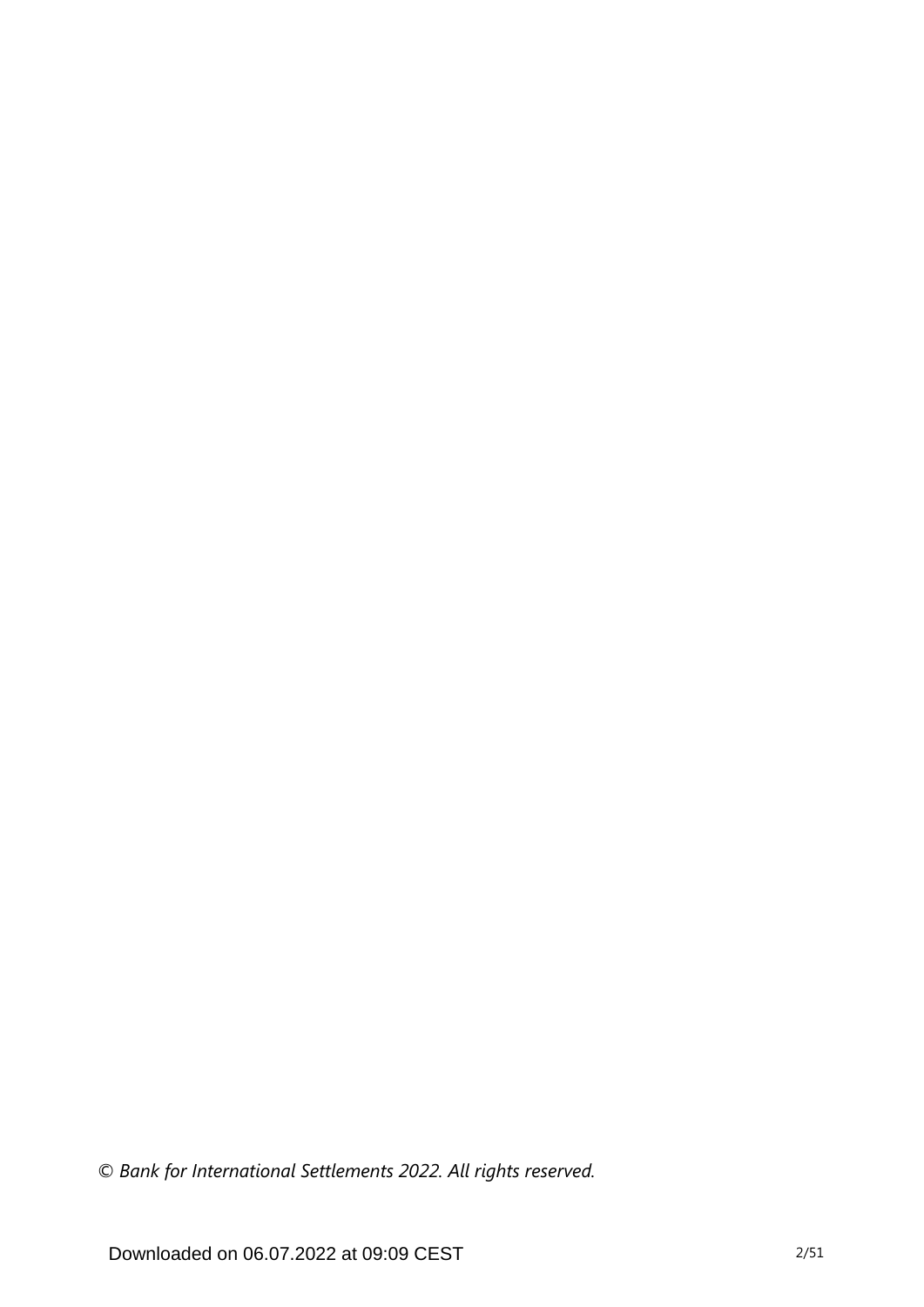# **Introduction**

- Banks can choose between two broad methodologies for calculating their riskbased capital requirements for credit risk. The first is the standardised approach, which is set out in chapters [CRE20](https://www.bis.org/basel_framework/chapter/CRE/20.htm?tldate=20281012&inforce=20230101&published=20201126) to [CRE22](https://www.bis.org/basel_framework/chapter/CRE/22.htm?tldate=20281012&inforce=20230101&published=20201126): **20.1**
	- (1) The standardised approach assigns standardised risk weights to exposures as described in this chapter, [CRE20.](https://www.bis.org/basel_framework/chapter/CRE/20.htm?tldate=20281012&inforce=20230101&published=20201126) Risk weighted assets are calculated as the product of the standardised risk weights and the exposure amount. Exposures should be risk-weighted net of specific provisions (including partial write-offs).
	- (2) To determine the risk weights in the standardised approach for certain exposure classes, in jurisdictions that allow the use of external ratings for regulatory purposes, banks may, as a starting point, use assessments by external credit assessment institutions that are recognised as eligible for capital purposes by national supervisors. The requirements covering the use of external ratings are set out in chapter [CRE21.](https://www.bis.org/basel_framework/chapter/CRE/21.htm?tldate=20281012&inforce=20230101&published=20200327)<sup>[1](#page-2-0)</sup>
	- (3) The credit risk mitigation techniques that are permitted to be recognised under the standardised approach are set out in chapter [CRE22.](https://www.bis.org/basel_framework/chapter/CRE/22.htm?tldate=20281012&inforce=20230101&published=20201126)

## <span id="page-2-1"></span>*Footnotes*

<span id="page-2-0"></span>*[1](#page-2-1)*

- *The notations in [CRE20](https://www.bis.org/basel_framework/chapter/CRE/20.htm?tldate=20281012&inforce=20230101&published=20201126) to [CRE22](https://www.bis.org/basel_framework/chapter/CRE/22.htm?tldate=20281012&inforce=20230101&published=20201126) follow the methodology used by one institution, Standard and Poor's (S&P). The use of S&P credit ratings is an example only; those of some other external credit assessment institutions could equally well be used. The ratings used throughout this document, therefore, do not express any preferences or determinations on external assessment institutions by the Committee.*
- **20.2** The second risk-weighted capital treatment for measuring credit risk, the internal ratings-based (IRB) approach, allows banks to use their internal rating systems for credit risk, subject to the explicit approval of the bank's supervisor. The IRB approach is set out in [CRE30](https://www.bis.org/basel_framework/chapter/CRE/30.htm?tldate=20281012&inforce=20230101&published=20200327) to [CRE36](https://www.bis.org/basel_framework/chapter/CRE/36.htm?tldate=20281012&inforce=20230101&published=20200327).
- The treatment of the following exposures is addressed in separate chapters of the **20.3** credit risk standard:
	- (1) Equity investments in funds are addressed in [CRE60.](https://www.bis.org/basel_framework/chapter/CRE/60.htm?tldate=20281012&inforce=20230101&published=20200327)
	- (2) Securitisation exposures are addressed in [CRE40](https://www.bis.org/basel_framework/chapter/CRE/40.htm?tldate=20281012&inforce=20230101&published=20201126) to [CRE45](https://www.bis.org/basel_framework/chapter/CRE/45.htm?tldate=20281012&inforce=20230101&published=20201126).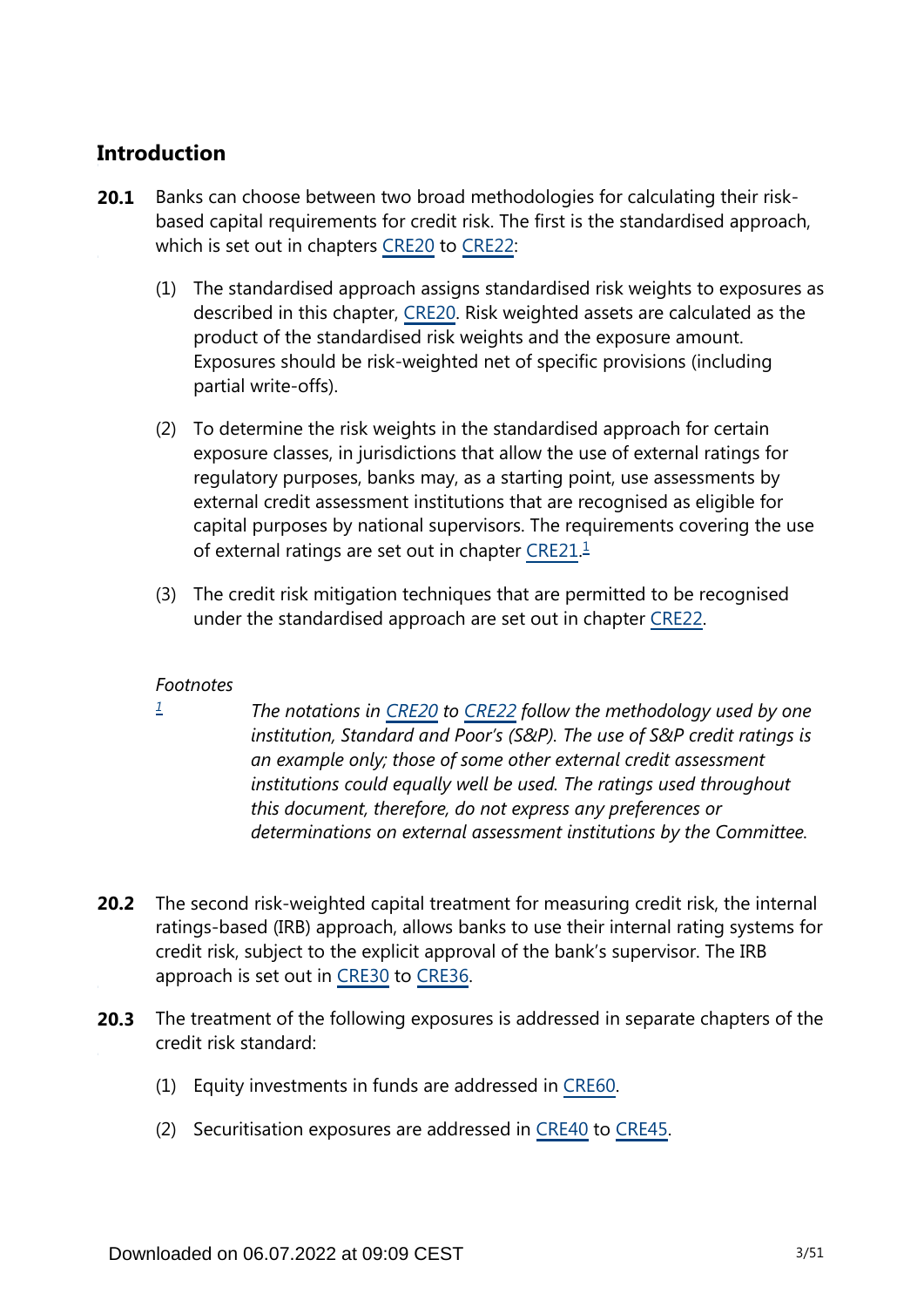- (3) Exposures to central counterparties are addressed in [CRE54.](https://www.bis.org/basel_framework/chapter/CRE/54.htm?tldate=20281012&inforce=20230101&published=20200327)
- (4) Exposures arising from unsettled transactions and failed trades are addressed in [CRE70.](https://www.bis.org/basel_framework/chapter/CRE/70.htm?tldate=20281012&inforce=20191215&published=20191215)

# **Due diligence requirements**

<span id="page-3-3"></span><span id="page-3-2"></span>Consistent with the Committee's guidance on the assessment of credit risk<sup>[2](#page-3-0)</sup> and paragraphs [SRP20.12](https://www.bis.org/basel_framework/chapter/SRP/20.htm?tldate=20281012&inforce=20191215&published=20191215#paragraph_SRP_20_20191215_20_12) to [SRP20.14](https://www.bis.org/basel_framework/chapter/SRP/20.htm?tldate=20281012&inforce=20191215&published=20191215#paragraph_SRP_20_20191215_20_14) of the supervisory review process standard, banks must perform due diligence to ensure that they have an adequate understanding, at origination and thereafter on a regular basis (at least annually), of the risk profile and characteristics of their counterparties. In cases where ratings are used, due diligence is necessary to assess the risk of the exposure for risk management purposes and whether the risk weight applied is appropriate and prudent.<sup>[3](#page-3-1)</sup> The sophistication of the due diligence should be appropriate to the size and complexity of banks' activities. Banks must take reasonable and adequate steps to assess the operating and financial performance levels and trends through internal credit analysis and/or other analytics outsourced to a third party, as appropriate for each counterparty. Banks must be able to access information about their counterparties on a regular basis to complete due diligence analyses. **20.4**

## *Footnotes*

<span id="page-3-0"></span>*[2](#page-3-2)*

*Basel Committee on Banking Supervision, Guidance on credit risk and accounting for expected credit losses, December 2015, available at [www.bis.org/bcbs/publ/d350.pdf](https://www.bis.org/bcbs/publ/d350.pdf) .*

- *The due diligence requirements do not apply to the exposures set out in [CRE20.7](https://www.bis.org/basel_framework/chapter/CRE/20.htm?tldate=20281012&inforce=20230101&published=20201126#paragraph_CRE_20_20230101_20_7) to [CRE20.12.](https://www.bis.org/basel_framework/chapter/CRE/20.htm?tldate=20281012&inforce=20230101&published=20201126#paragraph_CRE_20_20230101_20_12) [3](#page-3-3)*
- <span id="page-3-1"></span>For exposures to entities belonging to consolidated groups, due diligence should, to the extent possible, be performed at the solo entity level to which there is a credit exposure. In evaluating the repayment capacity of the solo entity, banks are expected to take into account the support of the group and the potential for it to be adversely impacted by problems in the group. **20.5**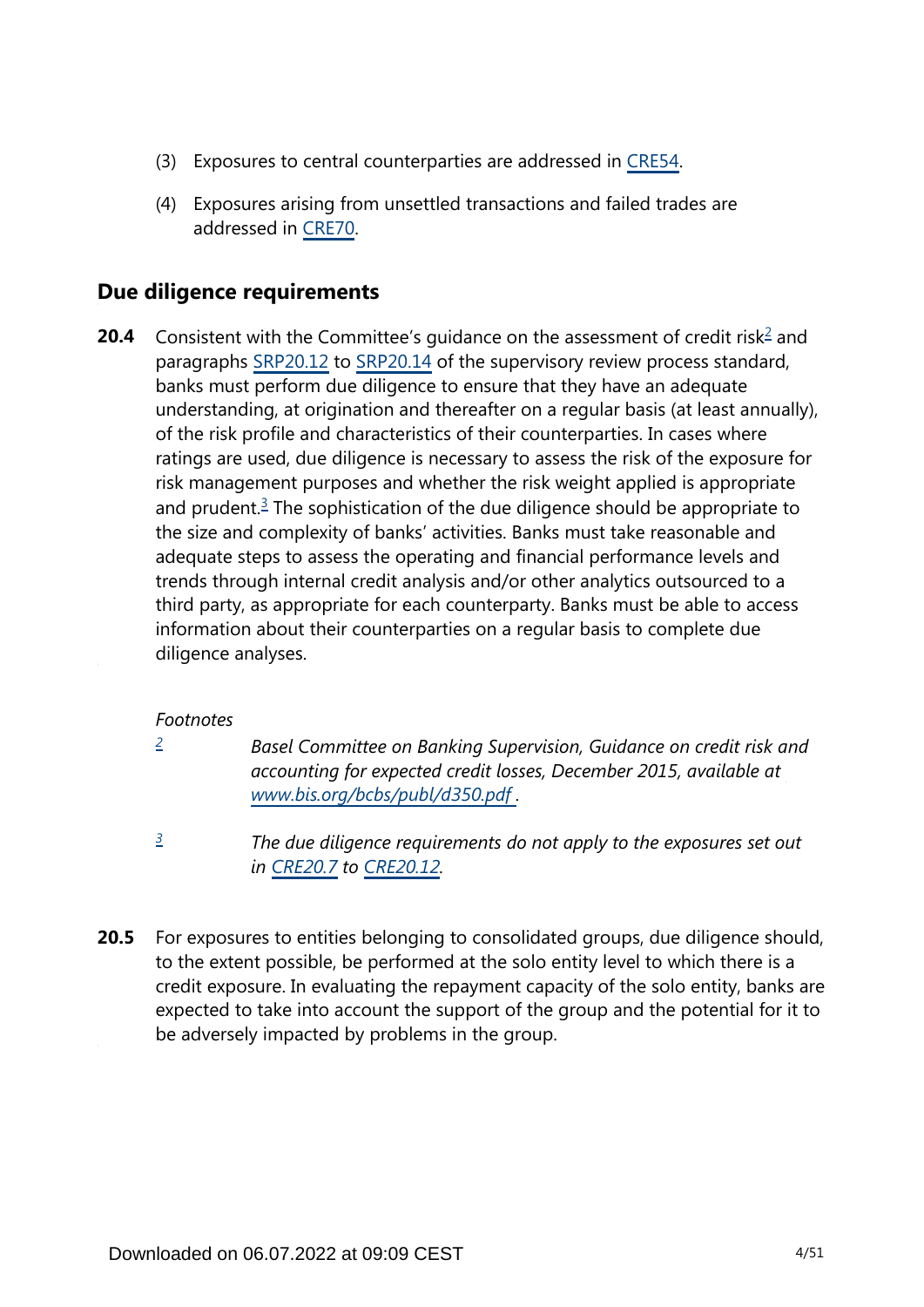Banks should have in place effective internal policies, processes, systems and controls to ensure that the appropriate risk weights are assigned to counterparties. Banks must be able to demonstrate to their supervisors that their due diligence analyses are appropriate. As part of their supervisory review, supervisors should ensure that banks have appropriately performed their due **20.6**

diligence analyses, and should take supervisory measures where these have not been done.

# **Exposures to sovereigns**

**20.7** Exposures to sovereigns and their central banks will be risk-weighted as follows:

| Risk weight table for sovereigns and central banks |                 |                |                 |               |          |         |  |
|----------------------------------------------------|-----------------|----------------|-----------------|---------------|----------|---------|--|
| External rating                                    | AAA to<br>$AA-$ | $A+to$<br>$A-$ | BBB+ to<br>BBB- | $BB+$ to $B-$ | Below B- | Unrated |  |
| Risk weight                                        | 0%              | <b>20%</b>     | 50%             | 100%          | 150%     | 100%    |  |

<span id="page-4-2"></span>At national discretion, a lower risk weight may be applied to banks' exposures to their sovereign (or central bank) of incorporation denominated in domestic currency and funded $4$  in that currency.<sup>[5](#page-4-1)</sup> Where this discretion is exercised, other national supervisors may also permit their banks to apply the same risk weight to domestic currency exposures to this sovereign (or central bank) funded in that currency. **20.8**

*Footnotes*

- <span id="page-4-0"></span>*This is to say that the bank would also have corresponding liabilities denominated in the domestic currency. [4](#page-4-2)*
- <span id="page-4-1"></span>*This lower risk weight may be extended to the risk-weighting of collateral and guarantees under the CRM framework [CRE22.](https://www.bis.org/basel_framework/chapter/CRE/22.htm?tldate=20281012&inforce=20230101&published=20201126) [5](#page-4-2)*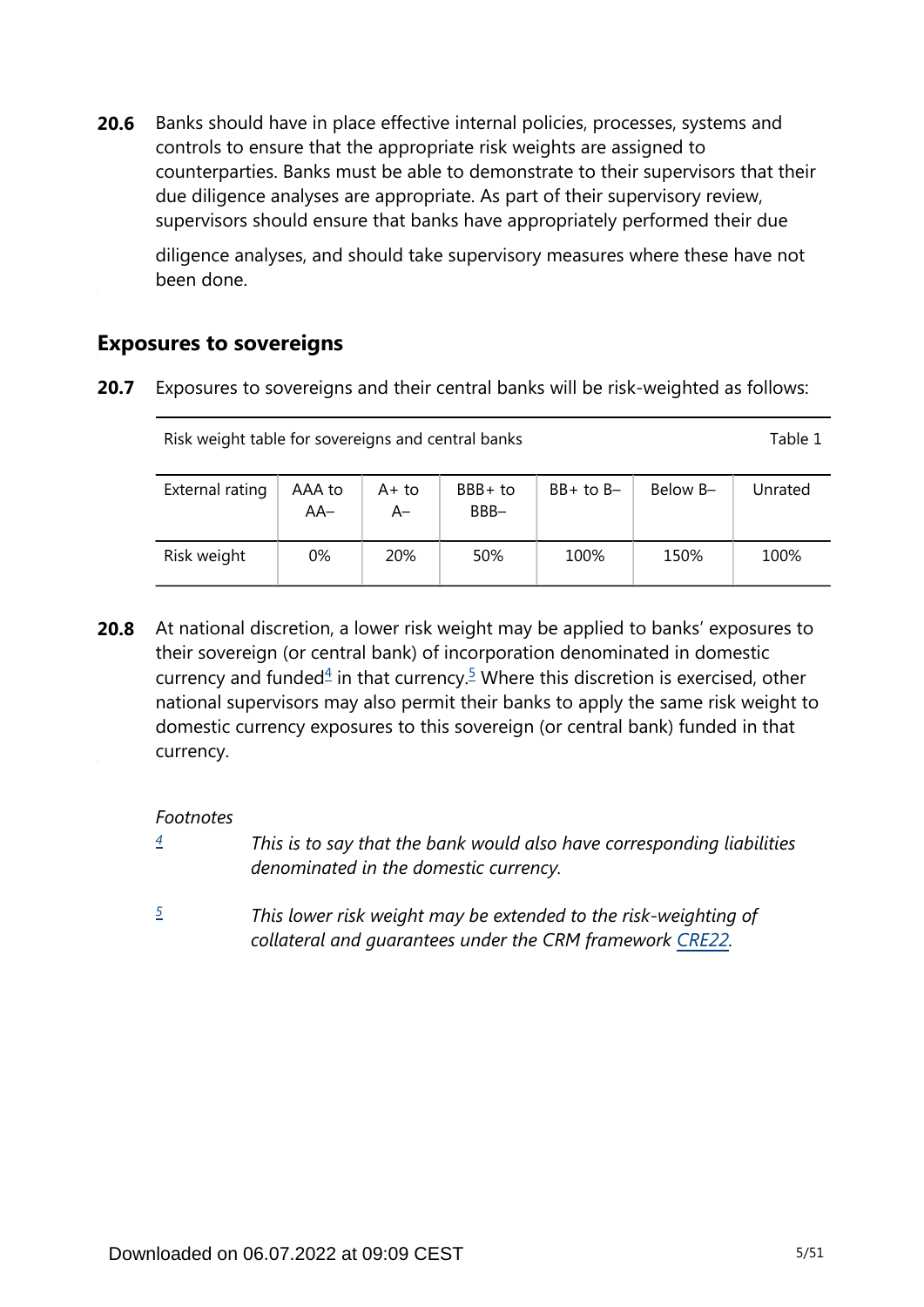<span id="page-5-1"></span>For the purpose of risk-weighting exposures to sovereigns, supervisors may recognise the country risk scores assigned by Export Credit Agencies (ECAs). To qualify, an ECA must publish its risk scores and subscribe to the methodology agreed by the Organisation for Economic Cooperation and Development (OECD). Banks may choose to use the risk scores published by individual ECAs that are recognised by their supervisor, or the consensus risk scores of ECAs participating in the "Arrangement on Officially Supported Export Credits".<sup>[6](#page-5-0)</sup> The OECD-agreed methodology establishes eight risk score categories associated with minimum export insurance premiums. These ECA risk scores will correspond to risk weight categories as detailed below. **20.9**

| Risk weight table for sovereigns and central banks |    |     |     |      |      |  |  |
|----------------------------------------------------|----|-----|-----|------|------|--|--|
| ECA risk scores<br>4 to 6<br>0 to 1                |    |     |     |      |      |  |  |
| Risk weight                                        | 0% | 20% | 50% | 100% | 150% |  |  |

#### *Footnotes*

<span id="page-5-0"></span>*[6](#page-5-1)*

*The consensus country risk classifications of the Participants to the Arrangement on Officially Supported Export Credits are available on the OECD's website ( www.oecd.org ).*

**20.10** Exposures to the Bank for International Settlements, the International Monetary Fund, the European Central Bank, the European Union, the European Stability Mechanism and the European Financial Stability Facility may receive a 0% risk weight.

# **Exposures to non-central government public sector entities (PSEs)**

**20.11** Exposures to domestic PSEs will be risk-weighted at national discretion, according to either of the following two options.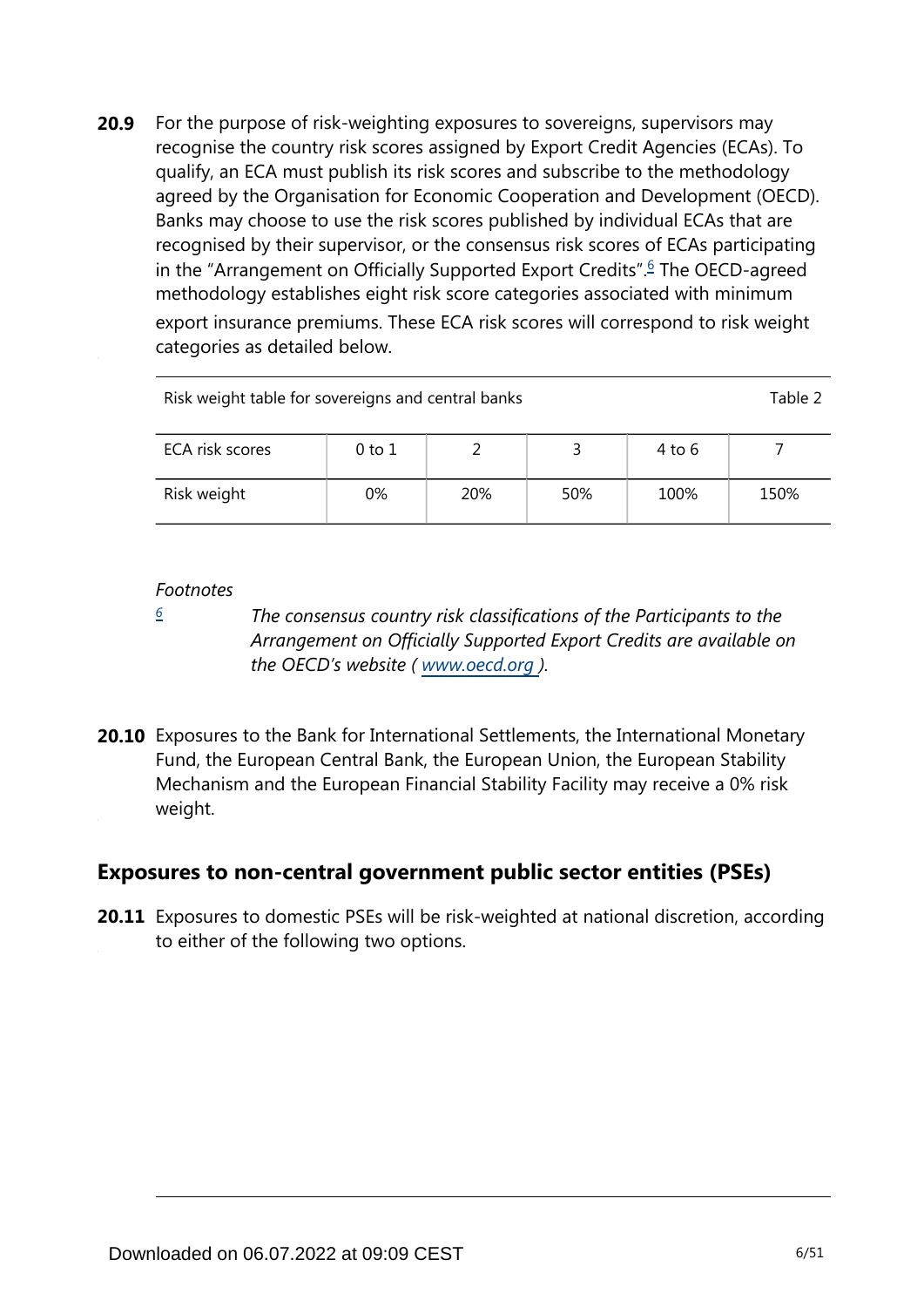#### Risk weight table for PSEs

#### Option 1: Based on external rating of sovereign Table 3

| External rating of the        | AAA to | $A+to$ | $BBB+to$ | $BB+$ to | <b>Below</b> | Jnrated |
|-------------------------------|--------|--------|----------|----------|--------------|---------|
| sovereign                     | $AA-$  | A–     | BBB-     | $B -$    | $B -$        |         |
| Risk weight under<br>Option 1 | 20%    | 50%    | 100%     | 100%     | 150%         | 100%    |

Risk weight table for PSEs

Option 2: Based on external rating of PSE Table 4

| External rating of the        | AAA to | $A+$ to | $BBB+to$ | BB+ to | <b>Below</b> | Unrated |
|-------------------------------|--------|---------|----------|--------|--------------|---------|
| <b>PSE</b>                    | $AA-$  | A–      | BBB-     | B-     | $B -$        |         |
| Risk weight under<br>Option 2 | 20%    | 50%     | 50%      | 100%   | 150%         | 50%     |

<span id="page-6-0"></span>**20.12** Subject to national discretion, exposures to certain domestic PSEs<sup>[7](#page-7-0)</sup> may also be treated as exposures to the sovereigns in whose jurisdictions the PSEs are established. Where this discretion is exercised, other national supervisors may allow their banks to risk-weight exposures to such PSEs in the same manner.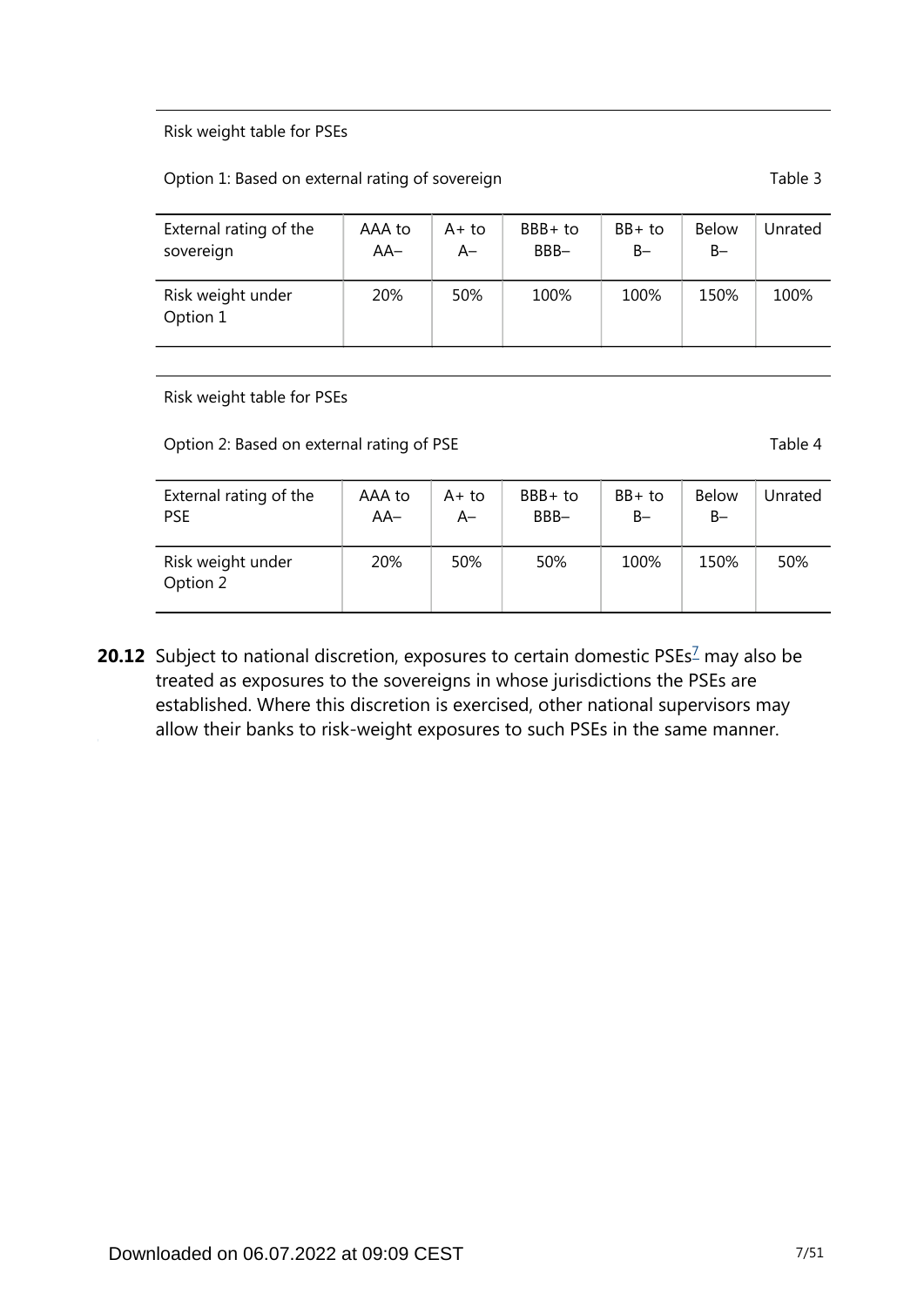<span id="page-7-0"></span>*[7](#page-6-0)*

*The following examples outline how PSEs might be categorised when focusing on one specific feature, namely revenue-raising powers. However, there may be other ways of determining the different treatments applicable to different types of PSEs, for instance by focusing on the extent of guarantees provided by the central government:*

- *(a) Regional governments and local authorities could qualify for the same treatment as claims on their sovereign or central government if these governments and local authorities have specific revenue-raising powers and have specific institutional arrangements the effect of which is to reduce their risk of default.*
- *(b) Administrative bodies responsible to central governments, regional governments or to local authorities and other noncommercial undertakings owned by the governments or local authorities may not warrant the same treatment as claims on their sovereign if the entities do not have revenue-raising powers or other arrangements as described above. If strict lending rules apply to these entities and a declaration of bankruptcy is not possible because of their special public status, it may be appropriate to treat these claims according to Option 1 or 2 for PSEs.*
- *(c) Commercial undertakings owned by central governments, regional governments or by local authorities may be treated as normal commercial enterprises. In particular, if these entities function as a corporate in competitive markets even though the state, a regional authority or a local authority is the major shareholder of these entities, supervisors should decide to consider them as corporates and therefore attach to them the applicable risk weights.*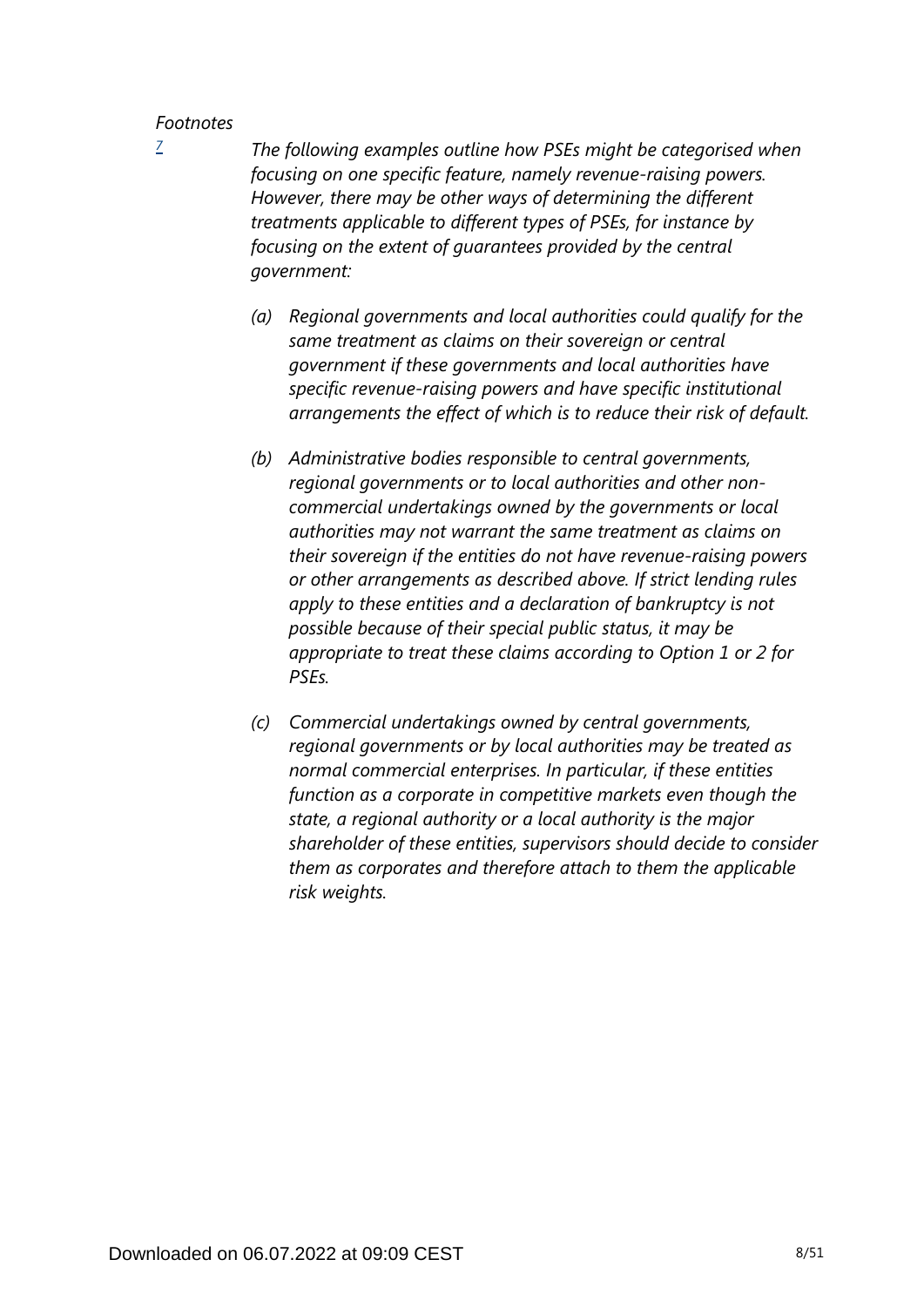# **Exposures to multilateral development banks (MDBs)**

- **20.13** For the purposes of calculating capital requirements, a Multilateral Development Bank (MDB) is an institution created by a group of countries that provides financing and professional advice for economic and social development projects. MDBs have large sovereign memberships and may include both developed and /or developing countries. Each MDB has its own independent legal and operational status, but with a similar mandate and a considerable number of joint owners.
- <span id="page-8-1"></span><span id="page-8-0"></span>**20.14** A 0% risk weight will be applied to exposures to MDBs that fulfil to the Committee's satisfaction the eligibility criteria provided below. $8$  The Committee will continue to evaluate eligibility on a case-by-case basis. The eligibility criteria for MDBs risk-weighted at 0% are:
	- (1) very high-quality long-term issuer ratings, ie a majority of an MDB's external ratings must be  $AAA$ ;<sup>[9](#page-9-1)</sup>
	- (2) either the shareholder structure comprises a significant proportion of sovereigns with long-term issuer external ratings of AA– or better, or the majority of the MDB's fund-raising is in the form of paid-in equity/capital and there is little or no leverage;
	- (3) strong shareholder support demonstrated by the amount of paid-in capital contributed by the shareholders; the amount of further capital the MDBs have the right to call, if required, to repay their liabilities; and continued capital contributions and new pledges from sovereign shareholders;
	- (4) adequate level of capital and liquidity (a case-by-case approach is necessary in order to assess whether each MDB's capital and liquidity are adequate); and,
	- (5) strict statutory lending requirements and conservative financial policies, which would include among other conditions a structured approval process, internal creditworthiness and risk concentration limits (per country, sector, and individual exposure and credit category), large exposures approval by the board or a committee of the board, fixed repayment schedules, effective monitoring of use of proceeds, status review process, and rigorous assessment of risk and provisioning to loan loss reserve.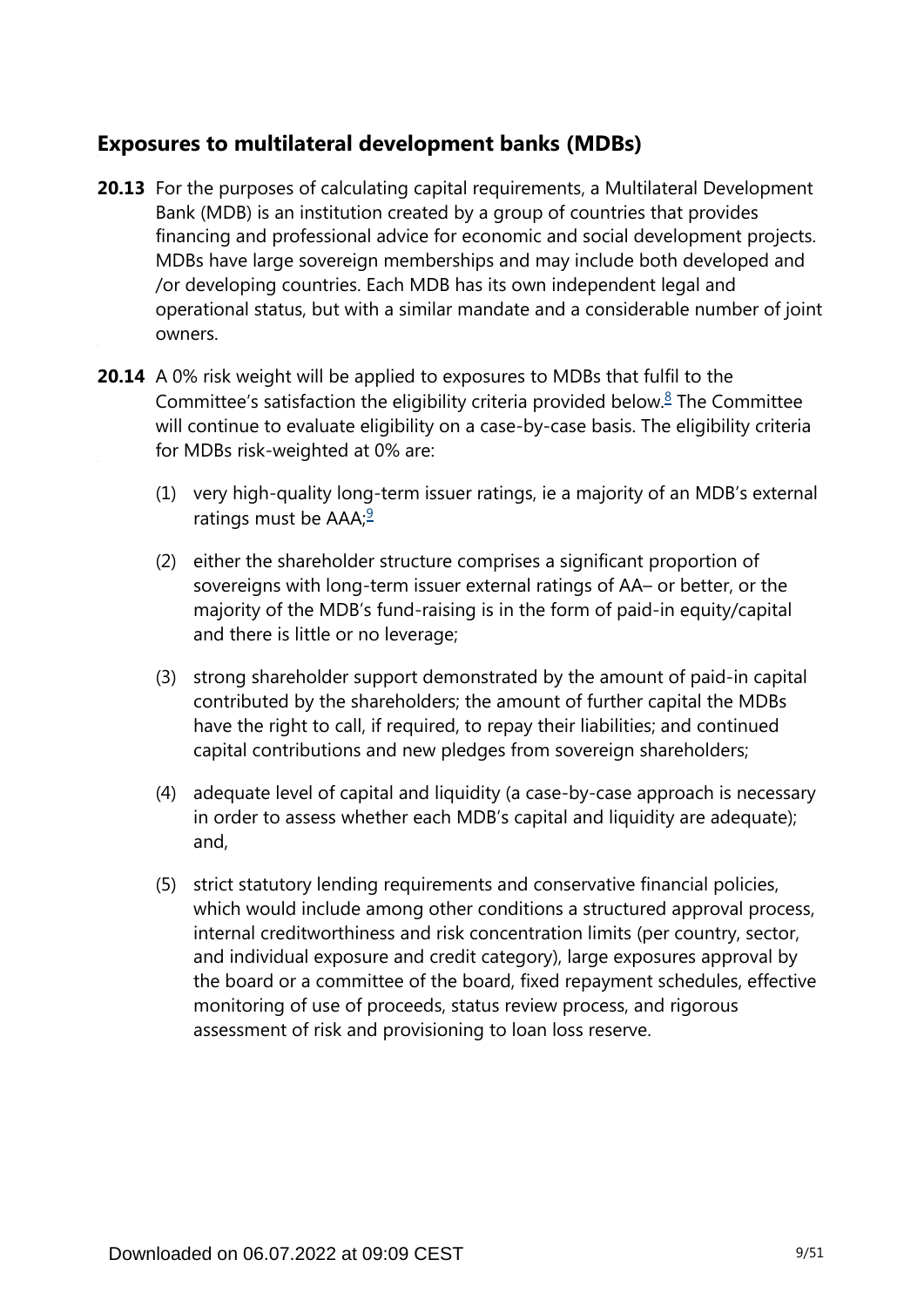<span id="page-9-0"></span>*[8](#page-8-0)*

- *MDBs currently eligible for a 0% risk weight are: the World Bank Group comprising the International Bank for Reconstruction and Development, the International Finance Corporation, the Multilateral Investment Guarantee Agency and the International Development Association, the Asian Development Bank, the African Development Bank, the European Bank for Reconstruction and Development, the Inter-American Development Bank, the European Investment Bank, the European Investment Fund, the Nordic Investment Bank, the Caribbean Development Bank, the Islamic Development Bank, the Council of Europe Development Bank, the International Finance Facility for Immunization, and the Asian Infrastructure Investment Bank.*
- <span id="page-9-1"></span>*MDBs that request to be added to the list of MDBs eligible for a 0% risk weight must comply with the AAA rating criterion at the time of the application. Once included in the list of eligible MDBs, the rating may be downgraded, but in no case lower than AA–. Otherwise, exposures*  to such MDBs will be subject to the treatment set out in [CRE20.15.](https://www.bis.org/basel_framework/chapter/CRE/20.htm?tldate=20281012&inforce=20230101&published=20201126#paragraph_CRE_20_20230101_20_15) *[9](#page-8-1)*
- **20.15** For exposures to all other MDBs, banks incorporated in jurisdictions that allow the use of external ratings for regulatory purposes will assign to their MDB exposures the corresponding "base" risk weights determined by the external ratings according to Table 5. Banks incorporated in jurisdictions that do not allow external ratings for regulatory purposes will risk-weight such exposures at 50%.

Risk weight table for MDB exposures Table 5

| External rating of | AAA to | A+ to | BBB+ to | $BB+$ to | <b>Below</b> | Unrated |
|--------------------|--------|-------|---------|----------|--------------|---------|
| counterparty       | $AA-$  | A–    | BBB-    | B-       | $B-$         |         |
| "Base" risk weight | 20%    | 30%   | 50%     | 100%     | 150%         | 50%     |

# **Exposures to banks**

<span id="page-9-2"></span>**20.16** For the purposes of calculating capital requirements, a bank exposure is defined as a claim (including loans and senior debt instruments, unless considered as subordinated debt for the purposes of [CRE20.60](https://www.bis.org/basel_framework/chapter/CRE/20.htm?tldate=20281012&inforce=20230101&published=20201126#paragraph_CRE_20_20230101_20_60)) on any financial institution that is licensed to take deposits from the public and is subject to appropriate prudential standards and level of supervision. $10$  The treatment associated with subordinated bank debt and equities is addressed in [CRE20.53](https://www.bis.org/basel_framework/chapter/CRE/20.htm?tldate=20281012&inforce=20230101&published=20201126#paragraph_CRE_20_20230101_20_53) to [CRE20.60](https://www.bis.org/basel_framework/chapter/CRE/20.htm?tldate=20281012&inforce=20230101&published=20201126#paragraph_CRE_20_20230101_20_60).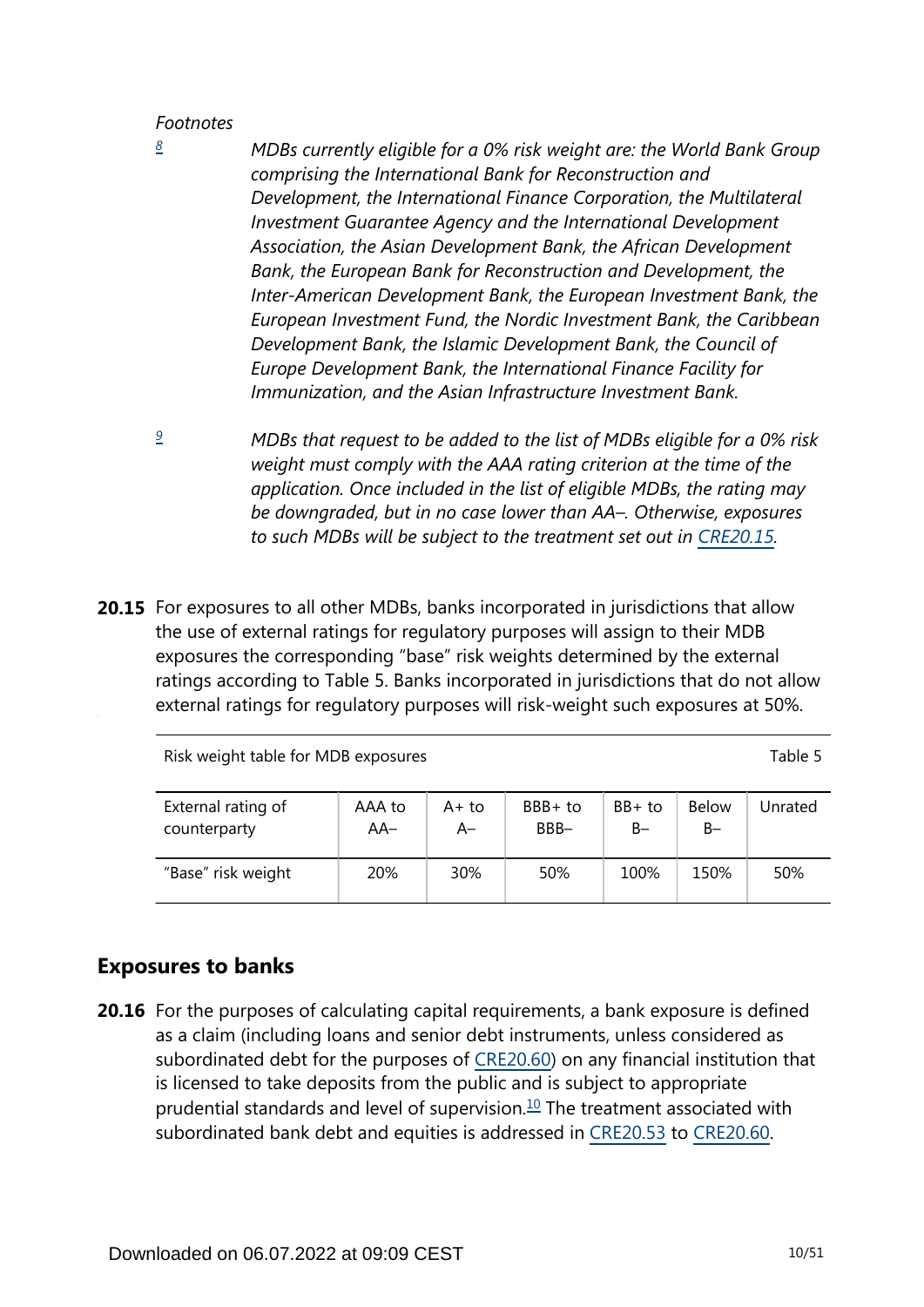<span id="page-10-0"></span>*[10](#page-9-2)*

*For internationally active banks, appropriate prudential standards (eg capital and liquidity requirements) and level of supervision should be in accordance with the Basel framework. For domestic banks, appropriate prudential standards are determined by the national supervisors but should include at least a minimum regulatory capital requirement.*

#### **Risk weight determination**

<span id="page-10-2"></span>**20.17** Bank exposures will be risk-weighted based on the following hierarchy:<sup>[11](#page-10-1)</sup>

- (1) External Credit Risk Assessment Approach (ECRA): This approach is for banks incorporated in jurisdictions that allow the use of external ratings for regulatory purposes. It applies to all their rated exposures to banks. Banks will apply [CRE21.1](https://www.bis.org/basel_framework/chapter/CRE/21.htm?tldate=20281012&inforce=20230101&published=20200327#paragraph_CRE_21_20230101_21_1) to [CRE21.21](https://www.bis.org/basel_framework/chapter/CRE/21.htm?tldate=20281012&inforce=20230101&published=20200327#paragraph_CRE_21_20230101_21_21) to determine which rating can be used and for which exposures.
- (2) Standardised Credit Risk Assessment Approach (SCRA): This approach is for all exposures of banks incorporated in jurisdictions that do not allow the use of external ratings for regulatory purposes. For exposures to banks that are unrated, this approach also applies to banks incorporated in jurisdictions that allow the use of external ratings for regulatory purposes.

#### *Footnotes*

*With the exception of exposures giving rise to Common Equity Tier 1, Additional Tier 1 and Tier 2 items, national supervisors may allow banks belonging to the same institutional protection scheme (such as mutual, cooperatives or savings institutions) in their jurisdictions to apply a lower risk weight than that indicated by the ECRA and SCRA to their intra-group or in-network exposures provided that both counterparties to the exposures are members of the same effective institutional protection scheme that is a contractual or statutory arrangement set up to protect those institutions and seeks to ensure their liquidity and solvency to avoid bankruptcy.*

## **External Credit Risk Assessment Approach (ECRA)**

<span id="page-10-1"></span>*[<sup>11</sup>](#page-10-2)*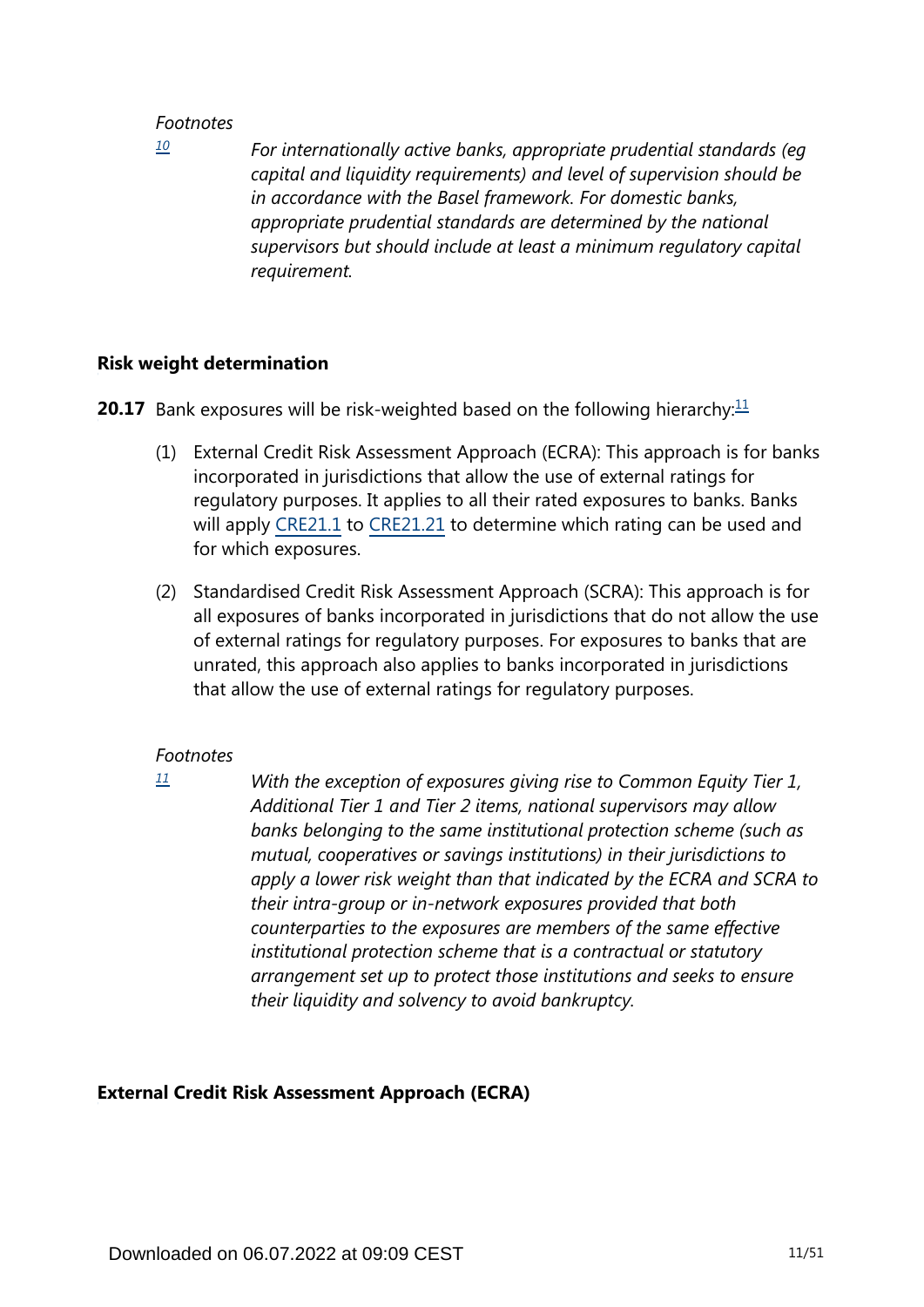<span id="page-11-3"></span><span id="page-11-2"></span>**20.18** Banks incorporated in jurisdictions that allow the use of external ratings for regulatory purposes will assign to their rated bank exposures $1/2$  the corresponding

"base" risk weights determined by the external ratings according to Table 6. Such ratings must not incorporate assumptions of implicit government support, unless the rating refers to a public bank owned by its government.<sup>[13](#page-11-1)</sup> Banks incorporated in jurisdictions that allow the use of external ratings for regulatory purposes must only apply SCRA for their unrated bank exposures, in accordance with [CRE20.21.](https://www.bis.org/basel_framework/chapter/CRE/20.htm?tldate=20281012&inforce=20230101&published=20201126#paragraph_CRE_20_20230101_20_21)

Risk weight table for bank exposures

External Credit Risk Assessment Approach Table 6

| External rating of counterparty         | AAA to<br>AA- | A+ to<br>$A-$ | BBB+ to<br>BBB- | $BB+$ to<br>$B -$ | <b>Below</b><br>$B-$ |
|-----------------------------------------|---------------|---------------|-----------------|-------------------|----------------------|
| "Base" risk weight                      | 20%           | 30%           | 50%             | 100%              | 150%                 |
| Risk weight for short-term<br>exposures | 20%           | <b>20%</b>    | <b>20%</b>      | 50%               | 150%                 |

#### *Footnotes*

<span id="page-11-0"></span>*[12](#page-11-2)*

- *An exposure is rated from the perspective of a bank if the exposure is rated by a recognised "eligible credit assessment institution" (ECAI) which has been nominated by the bank (ie the bank has informed its supervisor of its intention to use the ratings of such ECAI for regulatory purposes in a consistent manner [CRE21.8](https://www.bis.org/basel_framework/chapter/CRE/21.htm?tldate=20281012&inforce=20230101&published=20200327#paragraph_CRE_21_20230101_21_8). In other words, if an external rating exists but the credit rating agency is not a recognised ECAI by the national supervisor, or the rating has been issued by an ECAI which has not been nominated by the bank, the exposure would be considered as being unrated from the perspective of the bank.*
- <span id="page-11-1"></span>*Implicit government support refers to the notion that the government would act to prevent bank creditors from incurring losses in the event of a bank default or bank distress. National supervisors may continue to allow banks to use external ratings which incorporate assumptions of implicit government support for up to a period of five years, from the date of implementation of this standard, when assigning the "base" risk weights in Table 6 to their bank exposures. [13](#page-11-3)*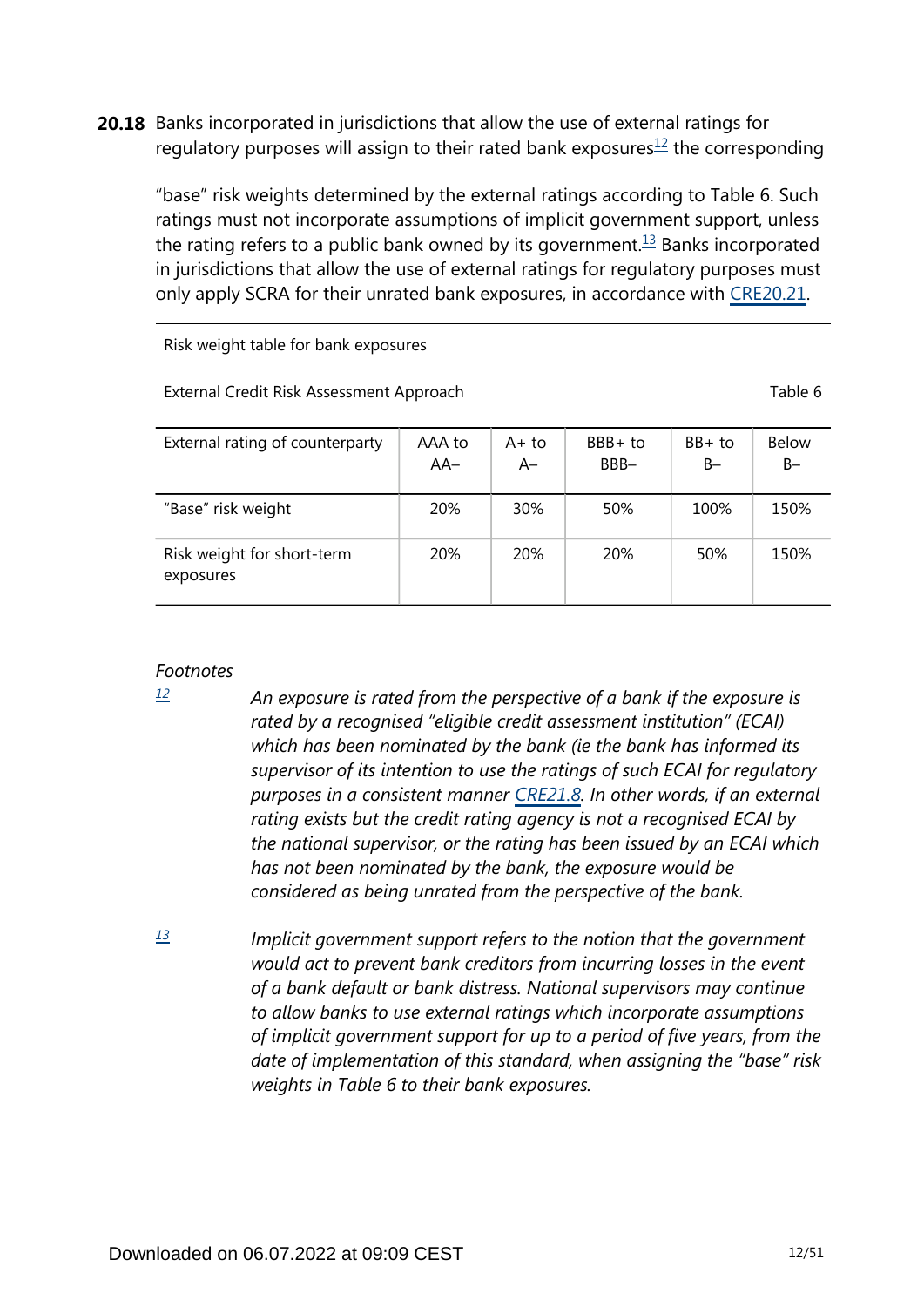<span id="page-12-1"></span>**20.19** Exposures to banks with an original maturity of three months or less, as well as exposures to banks that arise from the movement of goods across national

borders with an original maturity of six months or less $\frac{14}{1}$  $\frac{14}{1}$  $\frac{14}{1}$  can be assigned a risk weight that correspond to the risk weights for short term exposures in Table 6.

*Footnotes*

<span id="page-12-0"></span>*[14](#page-12-1)*

*This may include on-balance sheet exposures such as loans and offbalance sheet exposures such as self-liquidating trade-related contingent items.*

**20.20** Banks must perform due diligence to ensure that the external ratings appropriately and conservatively reflect the creditworthiness of the bank counterparties. If the due diligence analysis reflects higher risk characteristics than that implied by the external rating bucket of the exposure (ie AAA to AA–; A+ to A– etc), the bank must assign a risk weight at least one bucket higher than the "base" risk weight determined by the external rating. Due diligence analysis must never result in the application of a lower risk weight than that determined by the external rating.

## **Standardised Credit Risk Assessment Approach (SCRA)**

<span id="page-12-2"></span>**20.21** Banks incorporated in jurisdictions that do not allow the use of external ratings for regulatory purposes will apply the SCRA to all their bank exposures. The SCRA also applies to unrated bank exposures for banks incorporated in jurisdictions that allow the use of external ratings for regulatory purposes. The SCRA requires banks to classify bank exposures into one of three risk-weight buckets (ie Grades A, B and C) and assign the corresponding risk weights in Table  $7.\overline{15}$  $7.\overline{15}$  $7.\overline{15}$  For the purposes of the SCRA only, "published minimum regulatory requirements" in [CRE20.22](https://www.bis.org/basel_framework/chapter/CRE/20.htm?tldate=20281012&inforce=20230101&published=20201126#paragraph_CRE_20_20230101_20_22) to [CRE20.30](https://www.bis.org/basel_framework/chapter/CRE/20.htm?tldate=20281012&inforce=20230101&published=20201126#paragraph_CRE_20_20230101_20_30) excludes liquidity standards.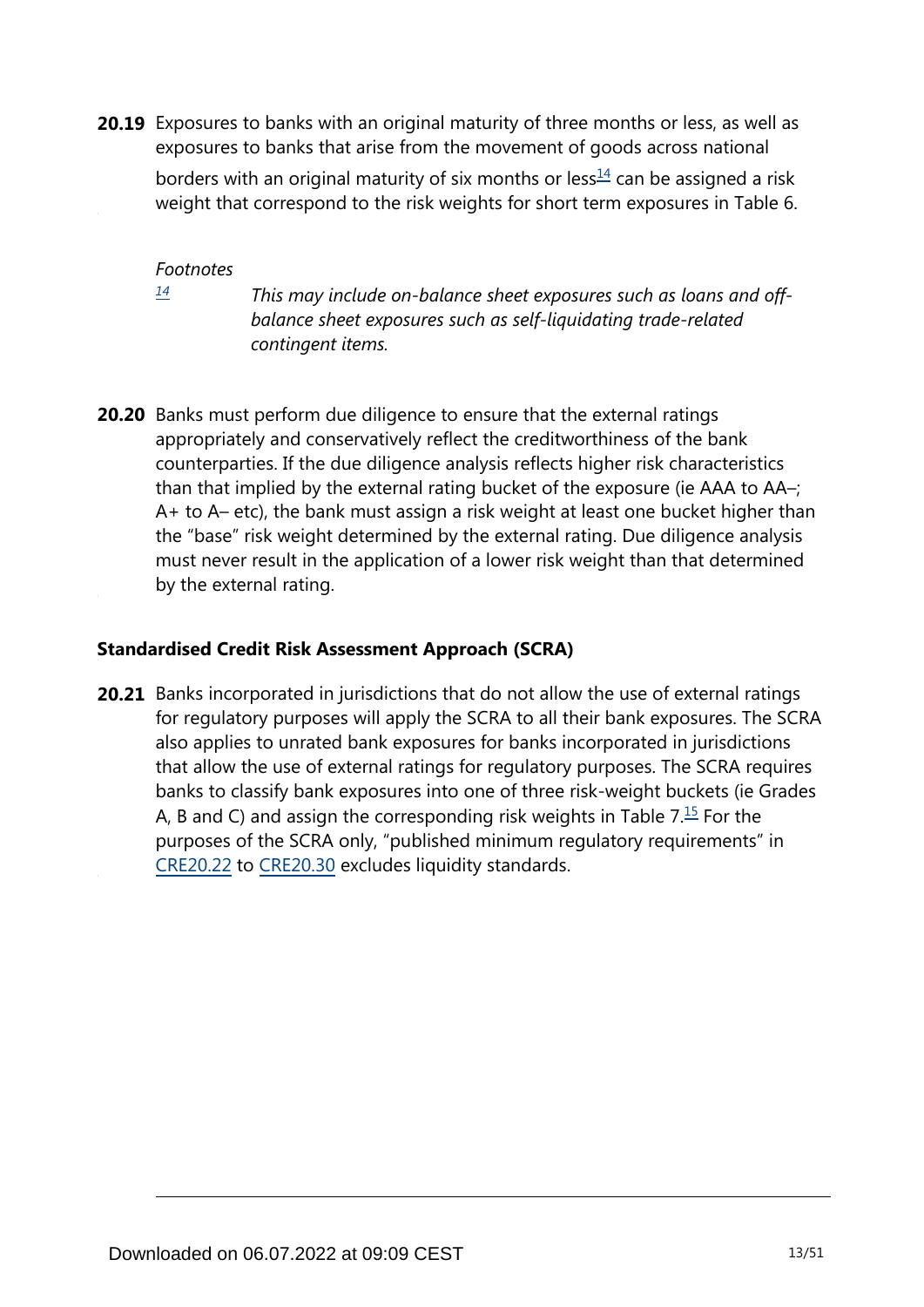#### Risk weight table for bank exposures

#### Standardised Credit Risk Assessment Approach Table 7 and Table 7

| Credit risk assessment of<br>counterparty | Grade A    | Grade B | Grade C |
|-------------------------------------------|------------|---------|---------|
| "Base" risk weight                        | 40%        | 75%     | 150%    |
| Risk weight for short-term<br>exposures   | <b>20%</b> | 50%     | 150%    |

#### *Footnotes*

<span id="page-13-0"></span>*[15](#page-12-2)*

*Under the SCRA, exposures to banks without an external credit rating may receive a risk weight of 30%, provided that the counterparty bank has a Common Equity Tier 1 ratio which meets or exceeds 14% and a Tier 1 leverage ratio which meets or exceeds 5%. The counterparty bank must also satisfy all the requirements for Grade A classification.*

## **SCRA: Grade A**

- **20.22** Grade A refers to exposures to banks, where the counterparty bank has adequate capacity to meet their financial commitments (including repayments of principal and interest) in a timely manner, for the projected life of the assets or exposures and irrespective of the economic cycles and business conditions.
- **20.23** A counterparty bank classified into Grade A must meet or exceed the published minimum regulatory requirements and buffers established by its national supervisor as implemented in the jurisdiction where it is incorporated, except for bank-specific minimum regulatory requirements or buffers that may be imposed through supervisory actions (eg via the Supervisory Review Process, [SRP\)](https://www.bis.org/basel_framework/standard/SRP.htm?tldate=20281012) and not made public. If such minimum regulatory requirements and buffers (other than bank-specific minimum requirements or buffers) are not publicly disclosed or otherwise made available by the counterparty bank, then the counterparty bank must be assessed as Grade B or lower.
- **20.24** If as part of its due diligence, a bank assesses that a counterparty bank does not meet the definition of Grade A in [CRE20.22](https://www.bis.org/basel_framework/chapter/CRE/20.htm?tldate=20281012&inforce=20230101&published=20201126#paragraph_CRE_20_20230101_20_22) and [CRE20.23](https://www.bis.org/basel_framework/chapter/CRE/20.htm?tldate=20281012&inforce=20230101&published=20201126#paragraph_CRE_20_20230101_20_23), exposures to the counterparty bank must be classified as Grade B or Grade C.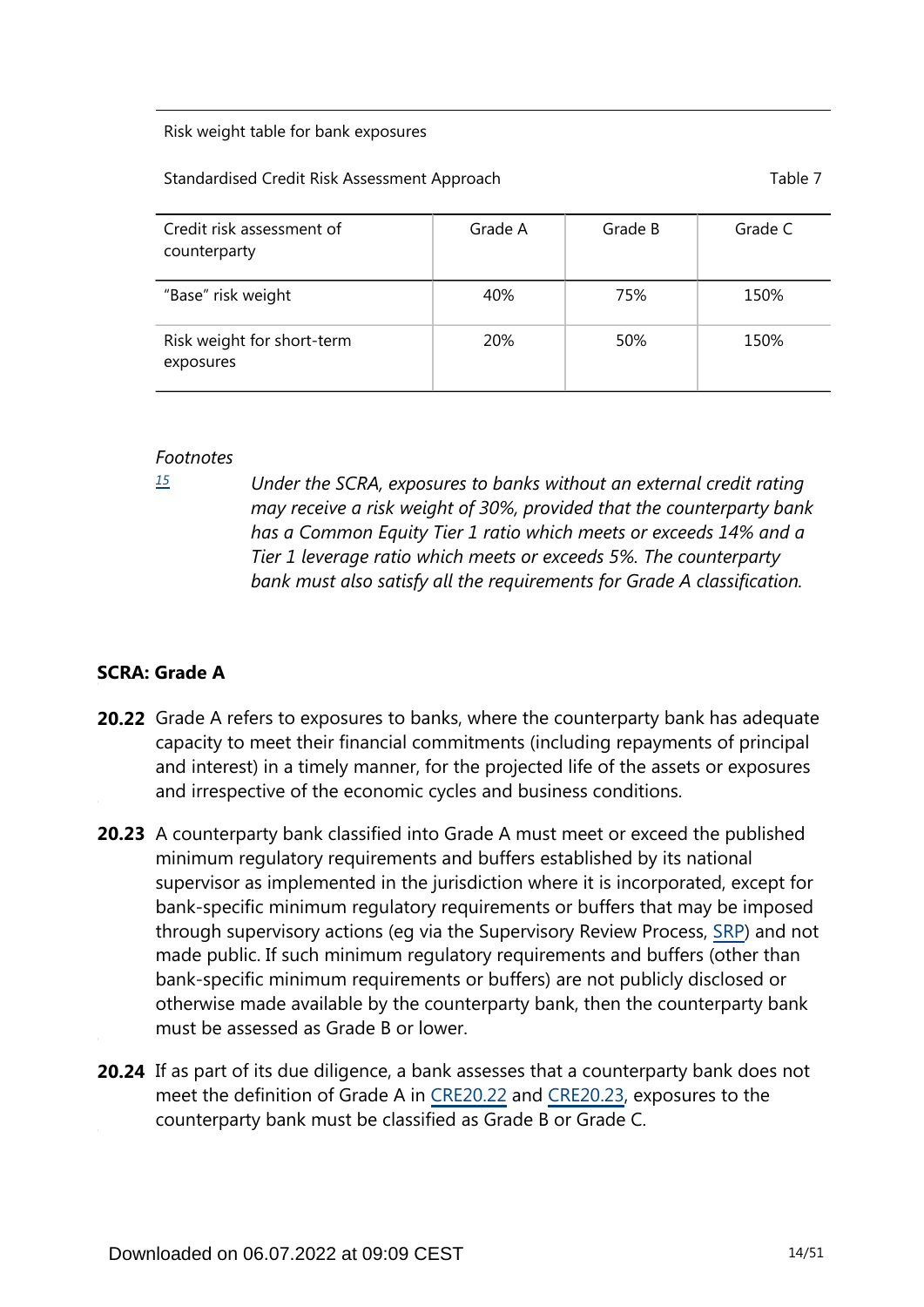### **SCRA: Grade B**

- **20.25** Grade B refers to exposures to banks, where the counterparty bank is subject to substantial credit risk, such as repayment capacities that are dependent on stable or favourable economic or business conditions.
- **20.26** A counterparty bank classified into Grade B must meet or exceed the published minimum regulatory requirements (excluding buffers) established by its national supervisor as implemented in the jurisdiction where it is incorporated, except for bank-specific minimum regulatory requirements that may be imposed through supervisory actions (eg via the Supervisory Review Process, [SRP\)](https://www.bis.org/basel_framework/standard/SRP.htm?tldate=20281012) and not made public. If such minimum regulatory requirements are not publicly disclosed or otherwise made available by the counterparty bank then the counterparty bank must be assessed as Grade C.
- **20.27** Banks will classify all exposures that do not meet the requirements outlined in [CRE20.22](https://www.bis.org/basel_framework/chapter/CRE/20.htm?tldate=20281012&inforce=20230101&published=20201126#paragraph_CRE_20_20230101_20_22) and [CRE20.23](https://www.bis.org/basel_framework/chapter/CRE/20.htm?tldate=20281012&inforce=20230101&published=20201126#paragraph_CRE_20_20230101_20_23) into Grade B, unless the exposure falls within Grade C under [CRE20.28](https://www.bis.org/basel_framework/chapter/CRE/20.htm?tldate=20281012&inforce=20230101&published=20201126#paragraph_CRE_20_20230101_20_28) to [CRE20.30.](https://www.bis.org/basel_framework/chapter/CRE/20.htm?tldate=20281012&inforce=20230101&published=20201126#paragraph_CRE_20_20230101_20_30)

#### **SCRA: Grade C**

- **20.28** Grade C refers to higher credit risk exposures to banks, where the counterparty bank has material default risks and limited margins of safety. For these counterparties, adverse business, financial, or economic conditions are very likely to lead, or have led, to an inability to meet their financial commitments.
- **20.29** At a minimum, if any of the following triggers is breached, a bank must classify the exposure into Grade C:
	- (1) The counterparty bank does not meet the criteria for being classified as Grade B with respect to its published minimum regulatory requirements, as set out in [CRE20.25](https://www.bis.org/basel_framework/chapter/CRE/20.htm?tldate=20281012&inforce=20230101&published=20201126#paragraph_CRE_20_20230101_20_25) and [CRE20.26](https://www.bis.org/basel_framework/chapter/CRE/20.htm?tldate=20281012&inforce=20230101&published=20201126#paragraph_CRE_20_20230101_20_26); or
	- (2) Where audited financial statements are required, the external auditor has issued an adverse audit opinion or has expressed substantial doubt about the counterparty bank's ability to continue as a going concern in its financial statements or audited reports within the previous 12 months.
- **20.30** Even if the triggers set out in [CRE20.29](https://www.bis.org/basel_framework/chapter/CRE/20.htm?tldate=20281012&inforce=20230101&published=20201126#paragraph_CRE_20_20230101_20_29) are not breached, a bank may assess that the counterparty bank meets the definition in [CRE20.28](https://www.bis.org/basel_framework/chapter/CRE/20.htm?tldate=20281012&inforce=20230101&published=20201126#paragraph_CRE_20_20230101_20_28). In that case, the exposure to such counterparty bank must be classified into Grade C.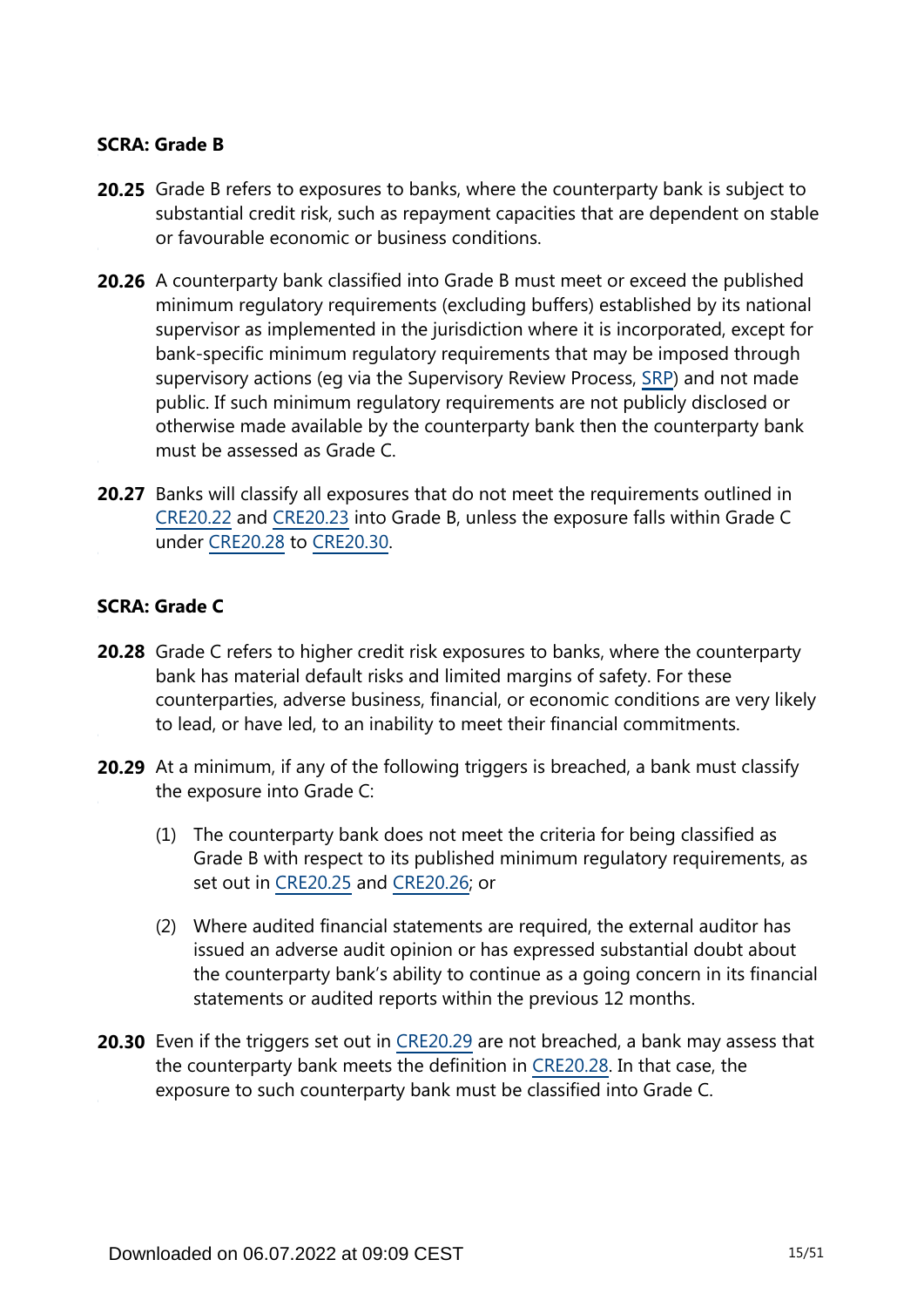<span id="page-15-1"></span>Exposures to banks with an original maturity of three months or less, as well as exposures to banks that arise from the movement of goods across national borders with an original maturity of six months or less, $16$  can be assigned a risk weight that correspond to the risk weights for short term exposures in Table 7.

#### *Footnotes*

<span id="page-15-0"></span>*[16](#page-15-1)*

*This may include on-balance sheet exposures such as loans and offbalance sheet exposures such as self-liquidating trade-related contingent items.*

**20.32** To reflect transfer and convertibility risk under the SCRA, a risk-weight floor based on the risk weight applicable to exposures to the sovereign of the country where the bank counterparty is incorporated will be applied to the risk weight assigned to bank exposures. The sovereign floor applies when: (i) the exposure is not in the local currency of the jurisdiction of incorporation of the debtor bank; and (ii) for a borrowing booked in a branch of the debtor bank in a foreign jurisdiction, when the exposure is not in the local currency of the jurisdiction in which the branch operates. The sovereign floor will not apply to short-term (ie with a maturity below one year) self-liquidating, trade-related contingent items that arise from the movement of goods.

# **Exposures to covered bonds**

**20.33** Covered bonds are bonds issued by a bank or mortgage institution that are subject by law to special public supervision designed to protect bond holders. Proceeds deriving from the issue of these bonds must be invested in conformity with the law in assets which, during the whole period of the validity of the bonds, are capable of covering claims attached to the bonds and which, in the event of the failure of the issuer, would be used on a priority basis for the reimbursement of the principal and payment of the accrued interest.

## **Eligible assets**

**20.34** In order to be eligible for the risk weights set out in [CRE20.38,](https://www.bis.org/basel_framework/chapter/CRE/20.htm?tldate=20281012&inforce=20230101&published=20201126#paragraph_CRE_20_20230101_20_38) the underlying assets (the cover pool) of covered bonds as defined in [CRE20.33](https://www.bis.org/basel_framework/chapter/CRE/20.htm?tldate=20281012&inforce=20230101&published=20201126#paragraph_CRE_20_20230101_20_33) shall meet the requirements set out in [CRE20.37](https://www.bis.org/basel_framework/chapter/CRE/20.htm?tldate=20281012&inforce=20230101&published=20201126#paragraph_CRE_20_20230101_20_37) and shall include any of the following: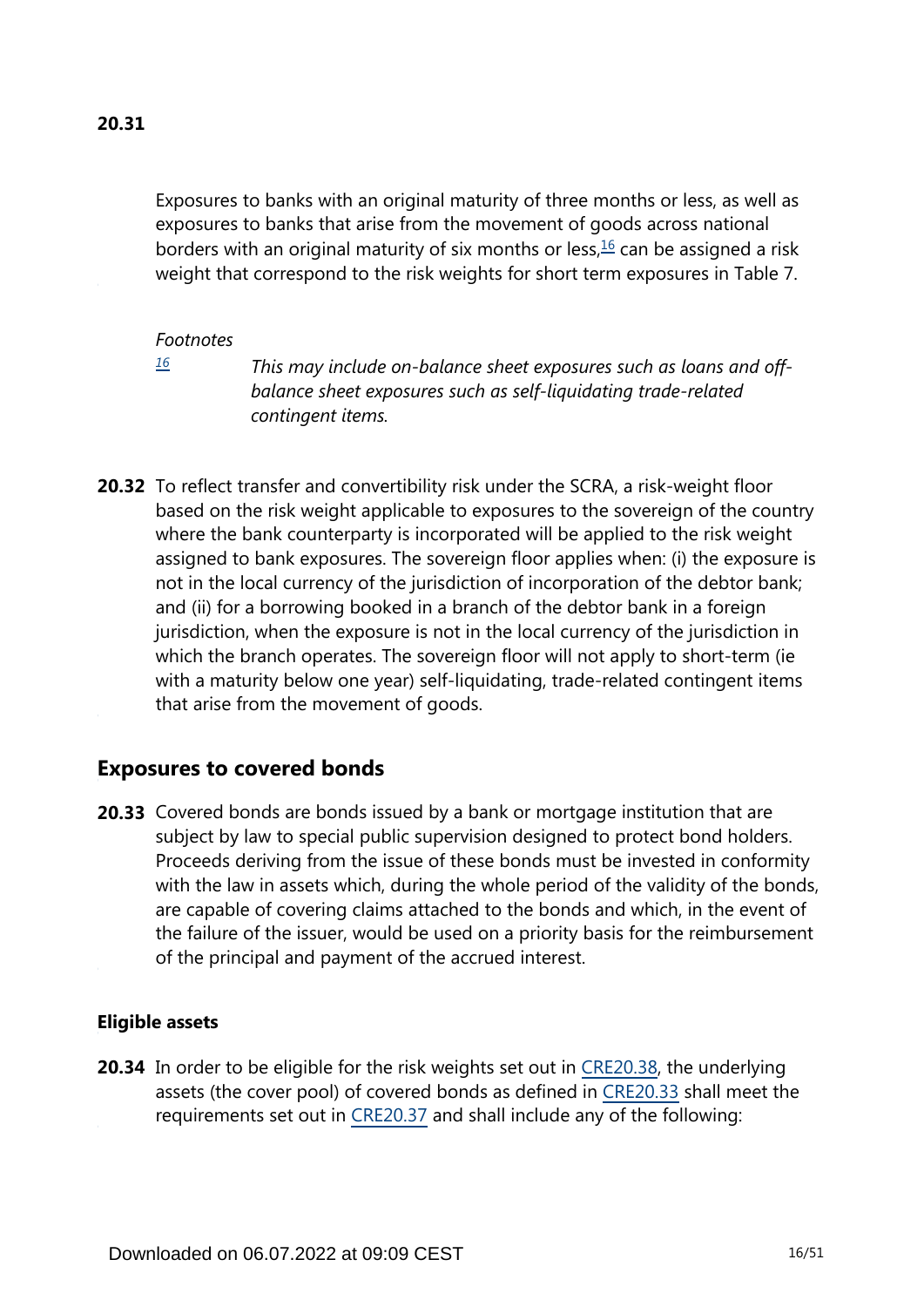- (1) claims on, or guaranteed by, sovereigns, their central banks, public sector entities or multilateral development banks;
- (2) claims secured by residential real estate that meet the criteria set out in [CRE20.71](https://www.bis.org/basel_framework/chapter/CRE/20.htm?tldate=20281012&inforce=20230101&published=20201126#paragraph_CRE_20_20230101_20_71) and with a loan-to-value ratio of 80% or lower;
- (3) claims secured by commercial real estate that meets the criteria set out in [CRE20.71](https://www.bis.org/basel_framework/chapter/CRE/20.htm?tldate=20281012&inforce=20230101&published=20201126#paragraph_CRE_20_20230101_20_71) and with a loan-to-value ratio of 60% or lower; or
- (4) claims on, or guaranteed by banks that qualify for a 30% or lower risk weight. However, such assets cannot exceed 15% of covered bond issuances.
- **20.35** The nominal value of the pool of assets assigned to the covered bond instrument (s) by its issuer should exceed its nominal outstanding value by at least 10%. The value of the pool of assets for this purpose does not need to be that required by the legislative framework. However, if the legislative framework does not stipulate a requirement of at least 10%, the issuing bank needs to publicly disclose on a regular basis that their cover pool meets the 10% requirement in practice. In addition to the primary assets listed in this paragraph, additional collateral may include substitution assets (cash or short term liquid and secure assets held in substitution of the primary assets to top up the cover pool for management purposes) and derivatives entered into for the purposes of hedging the risks arising in the covered bond program.
- **20.36** The conditions set out in [CRE20.34](https://www.bis.org/basel_framework/chapter/CRE/20.htm?tldate=20281012&inforce=20230101&published=20201126#paragraph_CRE_20_20230101_20_34) and [CRE20.35](https://www.bis.org/basel_framework/chapter/CRE/20.htm?tldate=20281012&inforce=20230101&published=20201126#paragraph_CRE_20_20230101_20_35) must be satisfied at the inception of the covered bond and throughout its remaining maturity.

## **Disclosure requirements**

- **20.37** Exposures in the form of covered bonds are eligible for the treatment set out in [CRE20.38](https://www.bis.org/basel_framework/chapter/CRE/20.htm?tldate=20281012&inforce=20230101&published=20201126#paragraph_CRE_20_20230101_20_38), provided that the bank investing in the covered bonds can demonstrate to its national supervisors that:
	- (1) it receives portfolio information at least on:
		- (a) the value of the cover pool and outstanding covered bonds;
		- (b) the geographical distribution and type of cover assets, loan size, interest rate and currency risks;
		- (c) the maturity structure of cover assets and covered bonds; and
		- (d) the percentage of loans more than 90 days past due; and
	- (2) the issuer makes the information referred to in point (1) available to the bank at least semi-annually.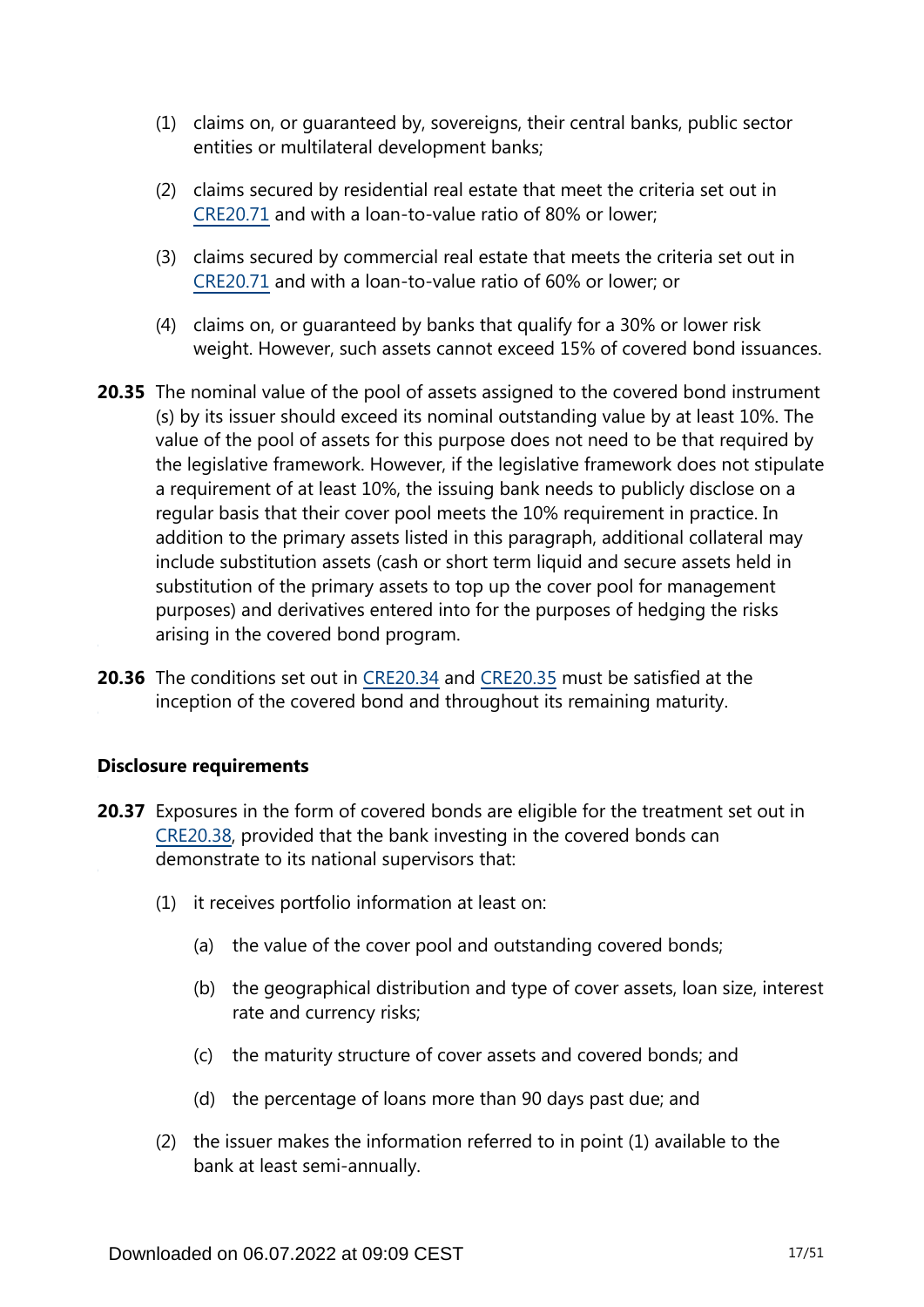<span id="page-17-1"></span>**20.38** Covered bonds that meet the criteria set out in the [CRE20.34](https://www.bis.org/basel_framework/chapter/CRE/20.htm?tldate=20281012&inforce=20230101&published=20201126#paragraph_CRE_20_20230101_20_34) to [CRE20.37](https://www.bis.org/basel_framework/chapter/CRE/20.htm?tldate=20281012&inforce=20230101&published=20201126#paragraph_CRE_20_20230101_20_37) shall be risk-weighted based on the issue-specific rating or the issuer's risk weight according to the rules outlined in [CRE21.1](https://www.bis.org/basel_framework/chapter/CRE/21.htm?tldate=20281012&inforce=20230101&published=20200327#paragraph_CRE_21_20230101_21_1) to [CRE21.21](https://www.bis.org/basel_framework/chapter/CRE/21.htm?tldate=20281012&inforce=20230101&published=20200327#paragraph_CRE_21_20230101_21_21). For covered bonds with issue-specific ratings,  $\frac{17}{1}$  $\frac{17}{1}$  $\frac{17}{1}$  the risk weight shall be determined according to Table 8. For unrated covered bonds, the risk weight would be inferred from the issuer's ECRA or SCRA risk weight according to Table 9.

| Risk weight table for rated covered bond exposures |                 |                |                    |                   |                       |  |  |  |
|----------------------------------------------------|-----------------|----------------|--------------------|-------------------|-----------------------|--|--|--|
| Issue-specific rating of the<br>covered bond       | AAA to<br>$AA-$ | $A+to$<br>$A-$ | $BBB + to$<br>BBB- | $BB+$ to<br>$B -$ | <b>Below</b><br>$B -$ |  |  |  |
| "Base" risk weight                                 | 10%             | <b>20%</b>     | <b>20%</b>         | 50%               | 100%                  |  |  |  |
|                                                    |                 |                |                    |                   |                       |  |  |  |

Risk weight table for unrated covered bond exposures Table 9

| Risk weight of the<br>issuing bank | 20% | 30% | 40% | 50% | 75% | 100% | 150% |
|------------------------------------|-----|-----|-----|-----|-----|------|------|
| "Base" risk weight                 | 10% | 15% | 20% | 25% | 35% | 50%  | 100% |

#### *Footnotes*

<span id="page-17-0"></span>*[17](#page-17-1)*

*An exposure is rated from the perspective of a bank if the exposure is rated by a recognised ECAI which has been nominated by the bank (ie the bank has informed its supervisor of its intention to use the ratings of such ECAI for regulatory purposes in a consistent manner (see [CRE21.](https://www.bis.org/basel_framework/chapter/CRE/21.htm?tldate=20281012&inforce=20230101&published=20200327#paragraph_CRE_21_20230101_21_8) [8](https://www.bis.org/basel_framework/chapter/CRE/21.htm?tldate=20281012&inforce=20230101&published=20200327#paragraph_CRE_21_20230101_21_8)). In other words, if an external rating exists but the credit rating agency is not a recognised ECAI by the national supervisor, or the rating has been issued by an ECAI which has not been nominated by the bank, the exposure would be considered as being unrated from the perspective of the bank.*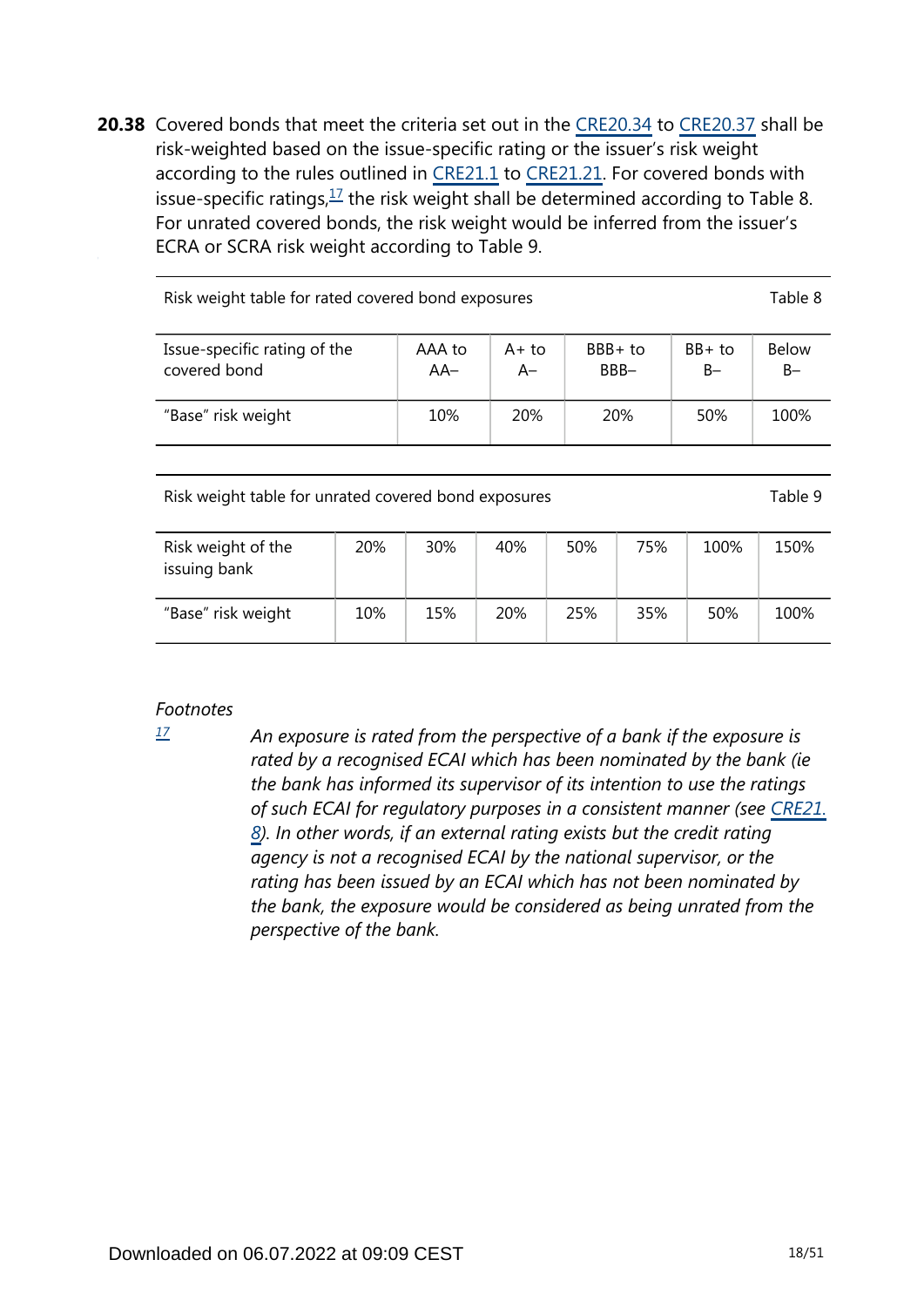**20.39** Banks must perform due diligence to ensure that the external ratings appropriately and conservatively reflect the creditworthiness of the covered bond and the issuing bank. If the due diligence analysis reflects higher risk characteristics than that implied by the external rating bucket of the exposure (ie AAA to AA–; A+ to A– etc), the bank must assign a risk weight at least one bucket higher than the "base" risk weight determined by the external rating. Due diligence analysis must never result in the application of a lower risk weight than that determined by the external rating.

# **Exposures to securities firms and other financial institutions**

**20.40** Exposures to securities firms and other financial institutions will be treated as exposures to banks provided that these firms are subject to prudential standards and a level of supervision equivalent to those applied to banks (including capital and liquidity requirements). National supervisors should determine whether the regulatory and supervisory framework governing securities firms and other financial institutions in their own jurisdictions is equivalent to that which is applied to banks in their own jurisdictions. Where the regulatory and supervisory framework governing securities firms and other financial institutions is determined to be equivalent to that applied to banks in a jurisdiction, other national supervisors may allow their banks to risk weight such exposures to securities firms and other financial institutions as exposures to banks. Exposures to all other securities firms and financial institutions will be treated as exposures to corporates.

# **Exposures to corporates**

- **20.41** For the purposes of calculating capital requirements, exposures to corporates include exposures (loans, bonds, receivables, etc) to incorporated entities, associations, partnerships, proprietorships, trusts, funds and other entities with similar characteristics, except those which qualify for one of the other exposure classes. The treatment associated with subordinated debt and equities of these counterparties is addressed in [CRE20.53](https://www.bis.org/basel_framework/chapter/CRE/20.htm?tldate=20281012&inforce=20230101&published=20201126#paragraph_CRE_20_20230101_20_53) to [CRE20.62](https://www.bis.org/basel_framework/chapter/CRE/20.htm?tldate=20281012&inforce=20230101&published=20201126#paragraph_CRE_20_20230101_20_62). The corporate exposure class includes exposures to insurance companies and other financial corporates that do not meet the definitions of exposures to banks, or securities firms and other financial institutions, as determined in [CRE20.16](https://www.bis.org/basel_framework/chapter/CRE/20.htm?tldate=20281012&inforce=20230101&published=20201126#paragraph_CRE_20_20230101_20_16) and [CRE20.40](https://www.bis.org/basel_framework/chapter/CRE/20.htm?tldate=20281012&inforce=20230101&published=20201126#paragraph_CRE_20_20230101_20_40) respectively. The corporate exposure class does not include exposures to individuals. The corporate exposure class differentiates between the following subcategories:
	- (1) General corporate exposures;
	- (2) Specialised lending exposures, as defined in [CRE20.48](https://www.bis.org/basel_framework/chapter/CRE/20.htm?tldate=20281012&inforce=20230101&published=20201126#paragraph_CRE_20_20230101_20_48).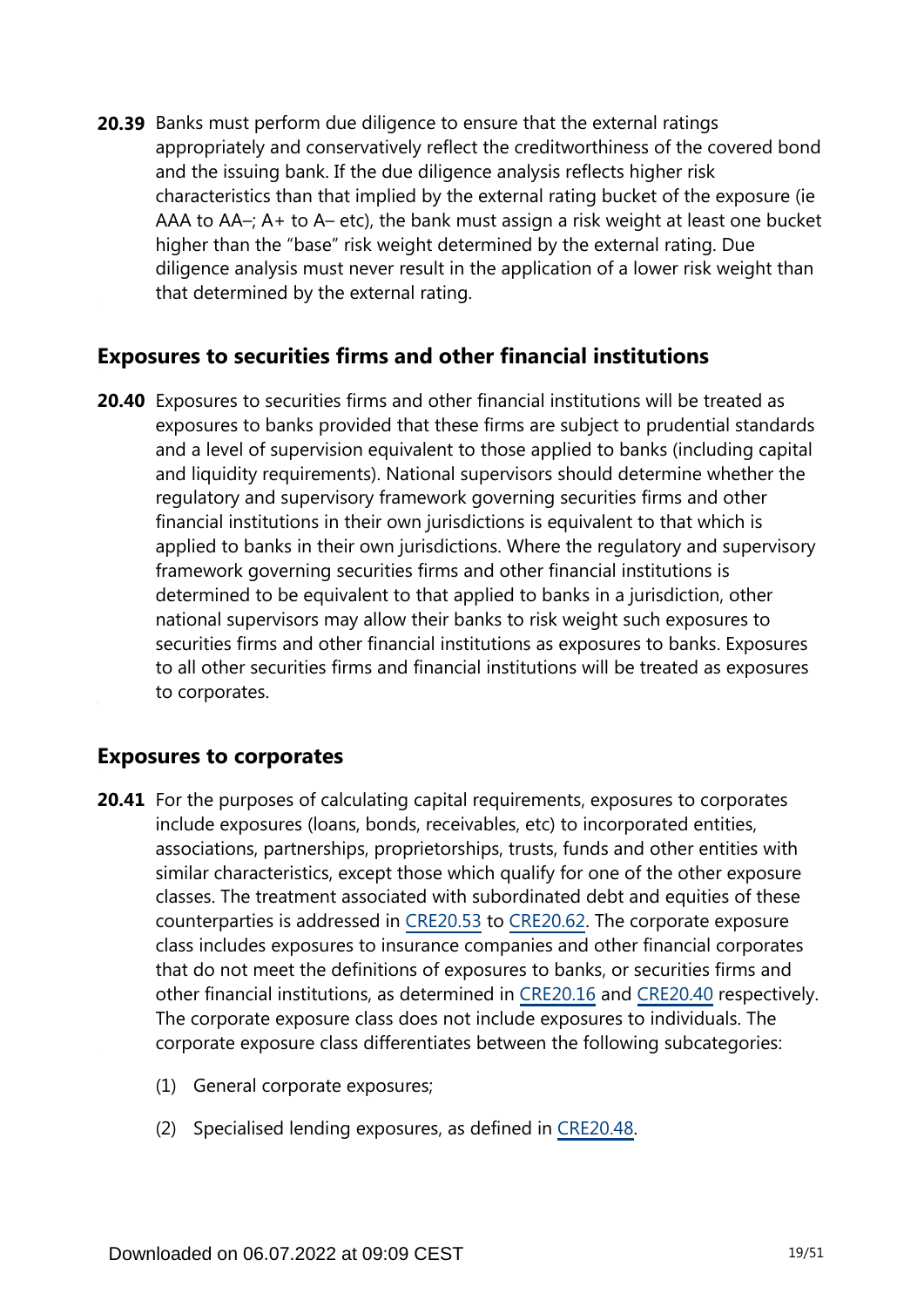#### **General corporate exposures**

<span id="page-19-1"></span>**20.42** For corporate exposures of banks incorporated in jurisdictions that allow the use of external ratings for regulatory purposes, banks will assign "base" risk weights according to Table  $10<sup>18</sup>$  $10<sup>18</sup>$  $10<sup>18</sup>$  Banks must perform due diligence to ensure that the external ratings appropriately and conservatively reflect the creditworthiness of the counterparties. Banks which have assigned risk weights to their rated bank exposures based on [CRE20.18](https://www.bis.org/basel_framework/chapter/CRE/20.htm?tldate=20281012&inforce=20230101&published=20201126#paragraph_CRE_20_20230101_20_18) must assign risk weights for all their corporate exposures according to Table 10. If the due diligence analysis reflects higher risk characteristics than that implied by the external rating bucket of the exposure (ie AAA to AA–; A+ to A– etc), the bank must assign a risk weight at least one bucket higher than the "base" risk weight determined by the external rating. Due diligence analysis must never result in the application of a lower risk weight than that determined by the external rating.

#### *Footnotes*

<span id="page-19-0"></span>*[18](#page-19-1)*

*An exposure is rated from the perspective of a bank if the exposure is rated by a recognised ECAI which has been nominated by the bank (ie the bank has informed its supervisor of its intention to use the ratings of such ECAI for regulatory purposes in a consistent manner [CRE21.8](https://www.bis.org/basel_framework/chapter/CRE/21.htm?tldate=20281012&inforce=20230101&published=20200327#paragraph_CRE_21_20230101_21_8). In other words, if an external rating exists but the credit rating agency is not a recognised ECAI by the national supervisor, or the rating has been issued by an ECAI which has not been nominated by the bank, the exposure would be considered as being unrated from the perspective of the bank.*

**20.43** Unrated corporate exposures of banks incorporated in jurisdictions that allow the use of external ratings for regulatory purposes will receive a 100% risk weight, with the exception of unrated exposures to corporate small or medium-sized entities (SMEs), as described in [CRE20.47](https://www.bis.org/basel_framework/chapter/CRE/20.htm?tldate=20281012&inforce=20230101&published=20201126#paragraph_CRE_20_20230101_20_47).

Risk weight table for corporate exposures

| Jurisdictions that use external ratings for regulatory purposes | Table 10 |
|-----------------------------------------------------------------|----------|
|-----------------------------------------------------------------|----------|

| External rating of | AAA to | $A+to$ | $BBB + to$ | BB+ to | <b>Below</b> | Unrated |
|--------------------|--------|--------|------------|--------|--------------|---------|
| counterparty       | AA–    | А–     | BBB-       | $BB -$ | $BB -$       |         |
| "Base" risk weight | 20%    | 50%    | 75%        | 100%   | 150%         | 100%    |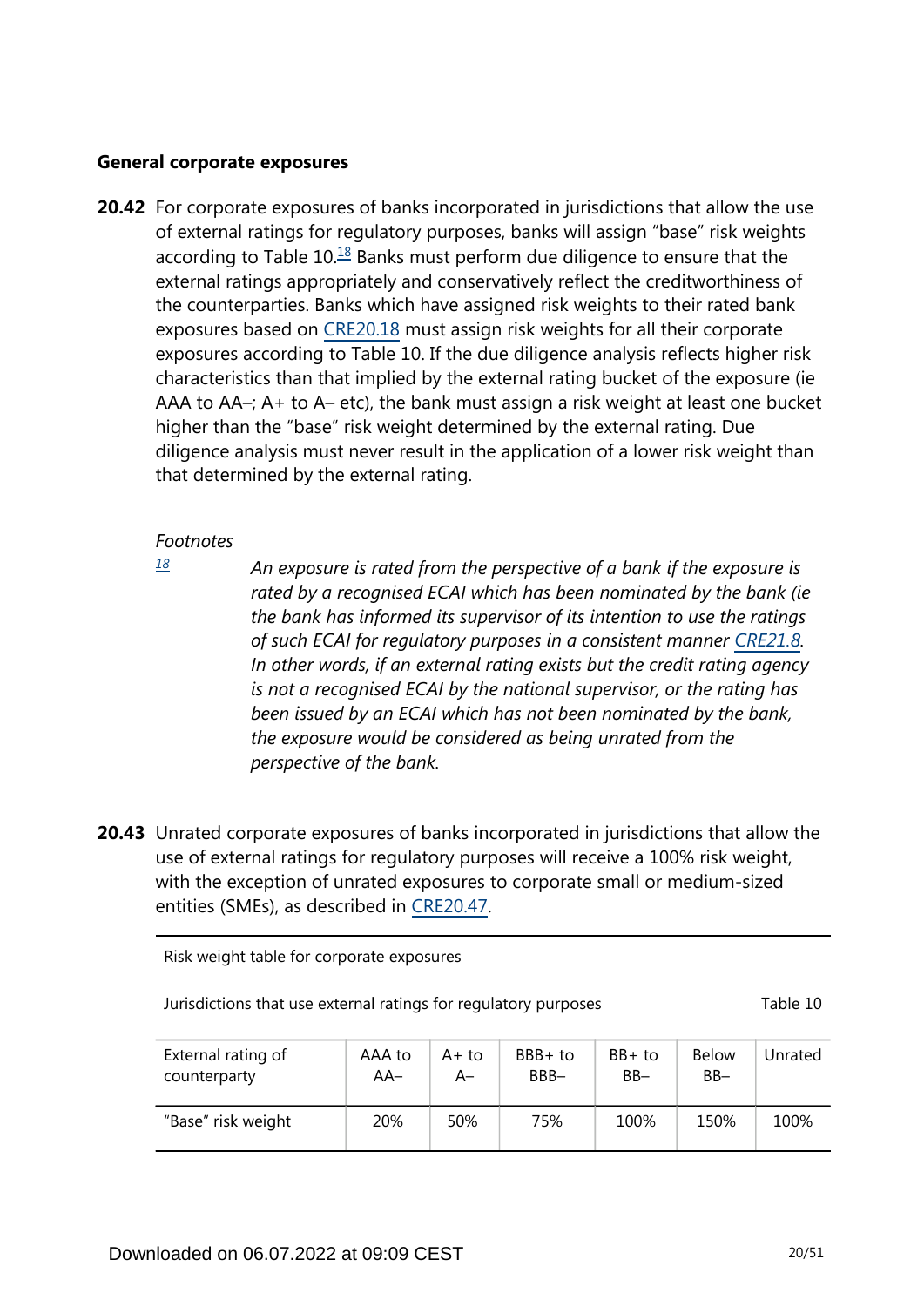- **20.44** For corporate exposures of banks incorporated in jurisdictions that do not allow the use of external ratings for regulatory purposes, banks will assign a 100% risk weight to all corporate exposures, with the exception of:
	- (1) exposures to corporates identified as "investment grade" in [CRE20.46;](https://www.bis.org/basel_framework/chapter/CRE/20.htm?tldate=20281012&inforce=20230101&published=20201126#paragraph_CRE_20_20230101_20_46) and
	- (2) exposures to corporate SMEs in [CRE20.47.](https://www.bis.org/basel_framework/chapter/CRE/20.htm?tldate=20281012&inforce=20230101&published=20201126#paragraph_CRE_20_20230101_20_47)
- **20.45** Banks must apply the treatment set out in [CRE20.44](https://www.bis.org/basel_framework/chapter/CRE/20.htm?tldate=20281012&inforce=20230101&published=20201126#paragraph_CRE_20_20230101_20_44) to their corporate exposures if they have assigned risk weights to their rated bank exposures based on [CRE20.](https://www.bis.org/basel_framework/chapter/CRE/20.htm?tldate=20281012&inforce=20230101&published=20201126#paragraph_CRE_20_20230101_20_21) [21](https://www.bis.org/basel_framework/chapter/CRE/20.htm?tldate=20281012&inforce=20230101&published=20201126#paragraph_CRE_20_20230101_20_21).
- **20.46** Banks in jurisdictions that do not allow the use of external ratings for regulatory purposes may assign a 65% risk weight to exposures to "investment grade" corporates. An "investment grade" corporate is a corporate entity that has adequate capacity to meet its financial commitments in a timely manner and its ability to do so is assessed to be robust against adverse changes in the economic cycle and business conditions. When making this determination, the bank should assess the corporate entity against the investment grade definition taking into account the complexity of its business model, performance against industry and peers, and risks posed by the entity's operating environment. Moreover, the corporate entity (or its parent company) must have securities outstanding on a recognised securities exchange.
- 20.47 Corporate SMEs are defined as corporate exposures where the reported annual sales for the consolidated group of which the corporate counterparty is a part is less than or equal to €50 million for the most recent financial year. In some jurisdictions (eg emerging economies), national supervisors might deem it appropriate to define SMEs in a more conservative manner (ie with a lower level of sales). For unrated exposures to corporate SMEs in jurisdictions that allow the use of external ratings for regulatory purposes, and for all exposures to corporate SMEs in jurisdictions that do not allow the use of external ratings for regulatory purposes, an 85% risk weight will be applied. Exposures to SMEs that meet the criteria in [CRE20.65\(](https://www.bis.org/basel_framework/chapter/CRE/20.htm?tldate=20281012&inforce=20230101&published=20201126#paragraph_CRE_20_20230101_20_65)1) to [CRE20.65](https://www.bis.org/basel_framework/chapter/CRE/20.htm?tldate=20281012&inforce=20230101&published=20201126#paragraph_CRE_20_20230101_20_65)(3) will be treated as regulatory retail SME exposures and risk weighted at 75%.

## **Specialised lending**

**20.48** A corporate exposure will be treated as a specialised lending exposure if such lending possesses some or all of the following characteristics, either in legal form or economic substance: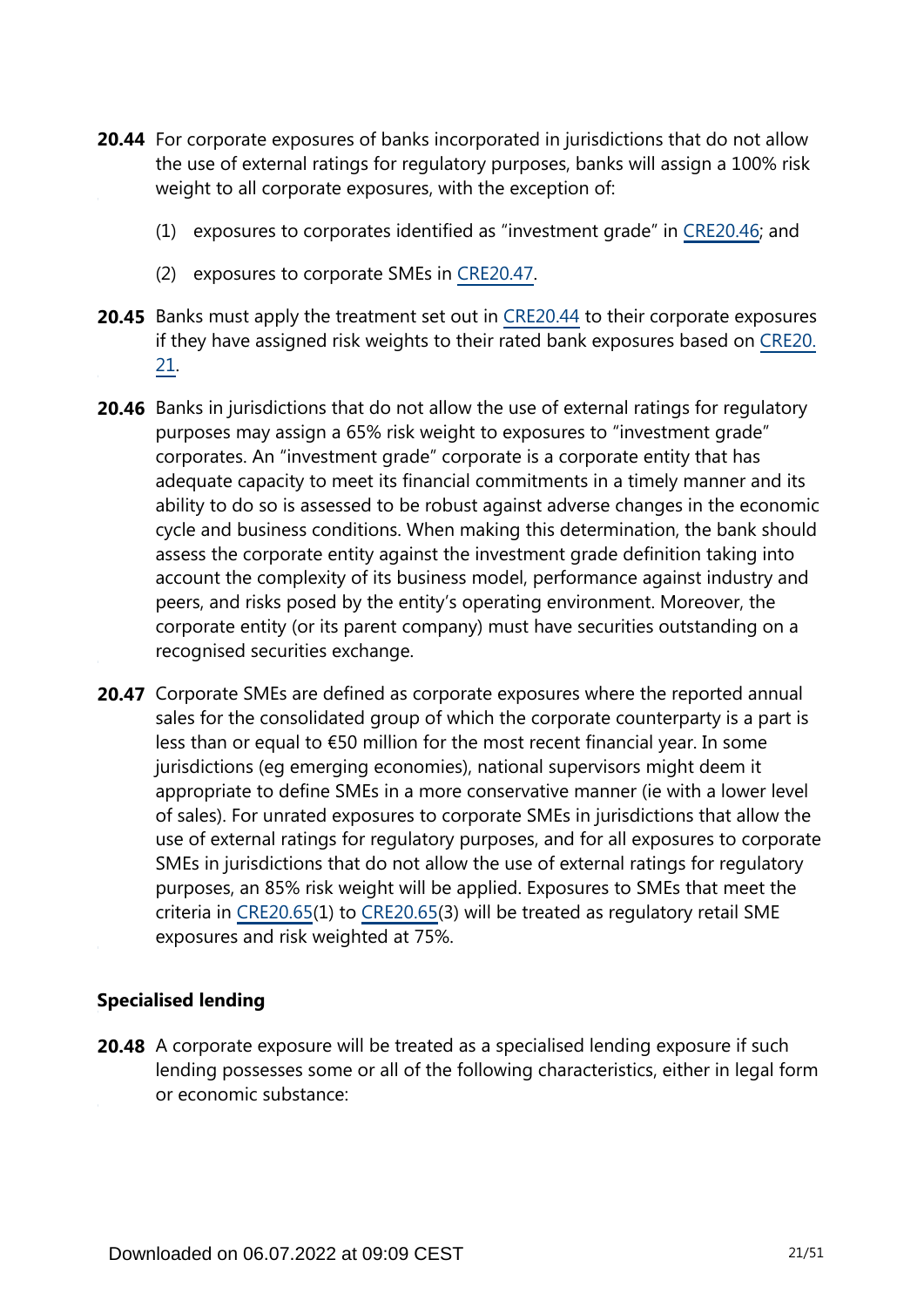(1) The exposure is not related to real estate and is within the definitions of object finance, project finance or commodities finance under [CRE20.49.](https://www.bis.org/basel_framework/chapter/CRE/20.htm?tldate=20281012&inforce=20230101&published=20201126#paragraph_CRE_20_20230101_20_49) If the

activity is related to real estate, the treatment would be determined in accordance with [CRE20.69](https://www.bis.org/basel_framework/chapter/CRE/20.htm?tldate=20281012&inforce=20230101&published=20201126#paragraph_CRE_20_20230101_20_69) to [CRE20.91;](https://www.bis.org/basel_framework/chapter/CRE/20.htm?tldate=20281012&inforce=20230101&published=20201126#paragraph_CRE_20_20230101_20_91)

- (2) The exposure is typically to an entity (often a special purpose vehicle (SPV)) that was created specifically to finance and/or operate physical assets;
- (3) The borrowing entity has few or no other material assets or activities, and therefore little or no independent capacity to repay the obligation, apart from the income that it receives from the asset(s) being financed. The primary source of repayment of the obligation is the income generated by the asset(s), rather than the independent capacity of the borrowing entity; and
- (4) The terms of the obligation give the lender a substantial degree of control over the asset(s) and the income that it generates.
- **20.49** Exposures described in [CRE20.48](https://www.bis.org/basel_framework/chapter/CRE/20.htm?tldate=20281012&inforce=20230101&published=20201126#paragraph_CRE_20_20230101_20_48) will be classified in one of the following three subcategories of specialised lending:
	- (1) Project finance refers to the method of funding in which the lender looks primarily to the revenues generated by a single project, both as the source of repayment and as security for the loan. This type of financing is usually for large, complex and expensive installations such as power plants, chemical processing plants, mines, transportation infrastructure, environment, media, and telecoms. Project finance may take the form of financing the construction of a new capital installation, or refinancing of an existing installation, with or without improvements.
	- (2) Object finance refers to the method of funding the acquisition of equipment (eg ships, aircraft, satellites, railcars, and fleets) where the repayment of the loan is dependent on the cash flows generated by the specific assets that have been financed and pledged or assigned to the lender.
	- (3) Commodities finance refers to short-term lending to finance reserves, inventories, or receivables of exchange-traded commodities (eg crude oil, metals, or crops), where the loan will be repaid from the proceeds of the sale of the commodity and the borrower has no independent capacity to repay the loan.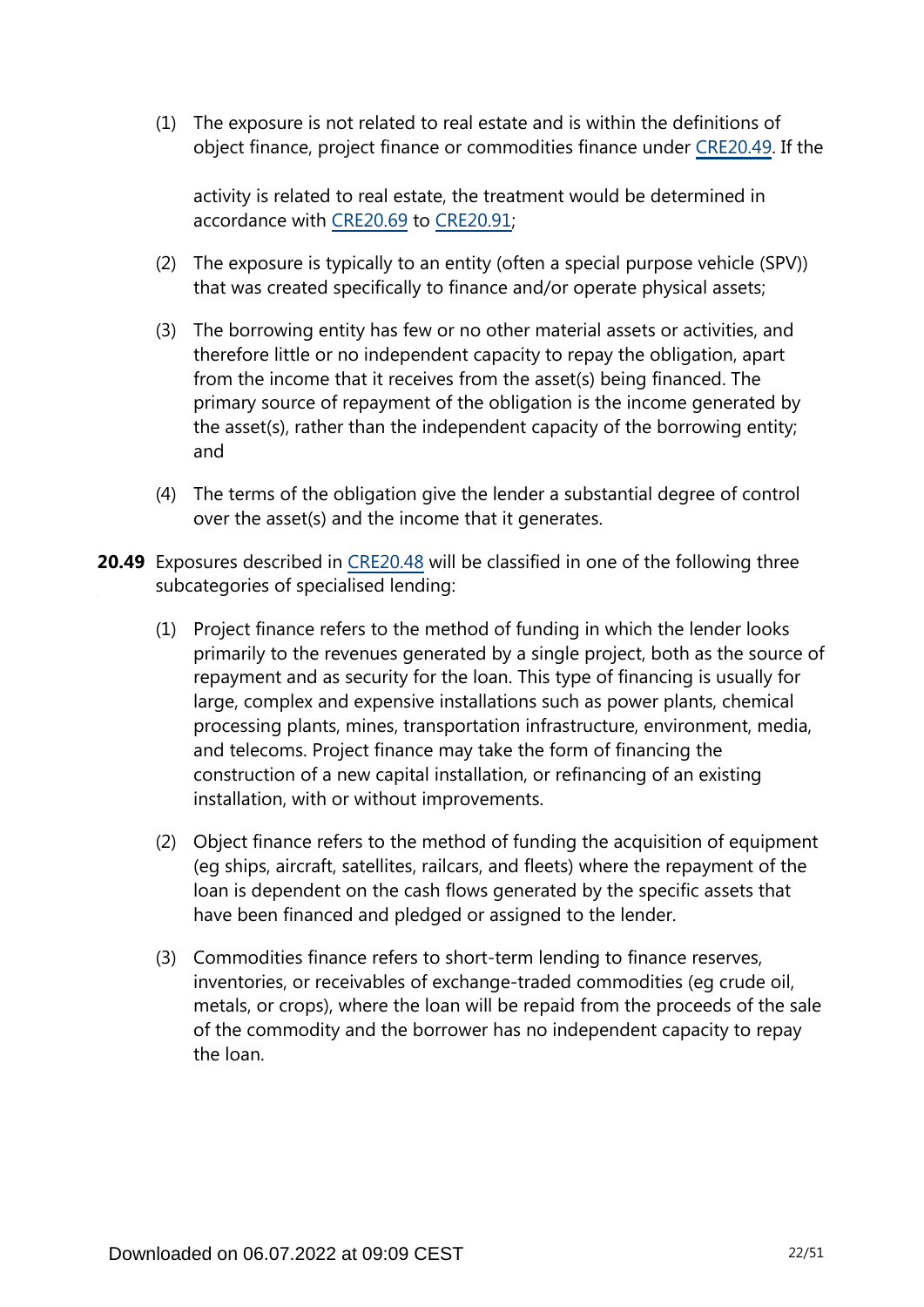**20.50** Banks incorporated in jurisdictions that allow the use of external ratings for regulatory purposes will assign to their specialised lending exposures the risk

weights determined by the issue-specific external ratings, if these are available, according to Table 10. Issuer ratings must not be used (ie [CRE21.12](https://www.bis.org/basel_framework/chapter/CRE/21.htm?tldate=20281012&inforce=20230101&published=20200327#paragraph_CRE_21_20230101_21_12) does not apply in the case of specialised lending exposures).

- **20.51** For specialised lending exposures for which an issue-specific external rating is not available, and for all specialised lending exposures of banks incorporated in jurisdictions that do not allow the use of external ratings for regulatory purposes, the following risk weights will apply:
	- (1) Object and commodities finance exposures will be risk-weighted at 100%;
	- (2) Project finance exposures will be risk-weighted at 130% during the preoperational phase and 100% during the operational phase. Project finance exposures in the operational phase which are deemed to be high quality, as described in [CRE20.52](https://www.bis.org/basel_framework/chapter/CRE/20.htm?tldate=20281012&inforce=20230101&published=20201126#paragraph_CRE_20_20230101_20_52), will be risk weighted at 80%. For this purpose, operational phase is defined as the phase in which the entity that was specifically created to finance the project has
		- (a) a positive net cash flow that is sufficient to cover any remaining contractual obligation, and
		- (b) declining long-term debt.
- <span id="page-22-0"></span>**20.52** A high quality project finance exposure refers to an exposure to a project finance entity that is able to meet its financial commitments in a timely manner and its ability to do so is assessed to be robust against adverse changes in the economic cycle and business conditions. The following conditions must also be met:
	- (1) The project finance entity is restricted from acting to the detriment of the creditors (eg by not being able to issue additional debt without the consent of existing creditors);
	- (2) The project finance entity has sufficient reserve funds or other financial arrangements to cover the contingency funding and working capital requirements of the project;
	- (3) The revenues are availability-based<sup>[19](#page-23-0)</sup> or subject to a rate-of-return regulation or take-or-pay contract;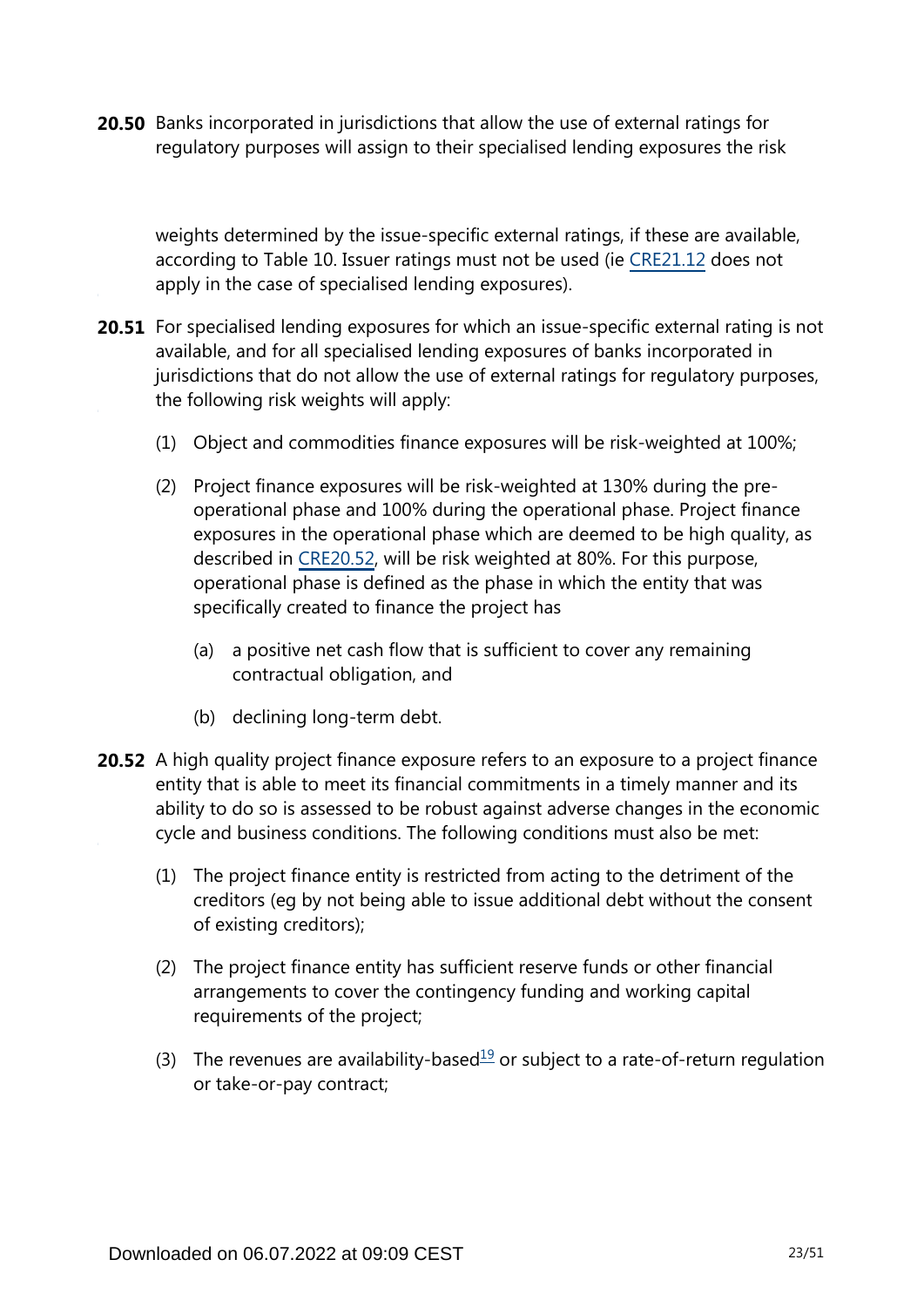- (4) The project finance entity's revenue depends on one main counterparty and this main counterparty shall be a central government, PSE or a corporate entity with a risk weight of 80% or lower;
- (5) The contractual provisions governing the exposure to the project finance entity provide for a high degree of protection for creditors in case of a default of the project finance entity;
- (6) The main counterparty or other counterparties which similarly comply with the eligibility criteria for the main counterparty will protect the creditors from the losses resulting from a termination of the project;
- (7) All assets and contracts necessary to operate the project have been pledged to the creditors to the extent permitted by applicable law; and
- (8) Creditors may assume control of the project finance entity in case of its default.

<span id="page-23-0"></span>*[19](#page-22-0)*

*Availability-based revenues mean that once construction is completed, the project finance entity is entitled to payments from its contractual counterparties (eg the government), as long as contract conditions are fulfilled. Availability payments are sized to cover operating and maintenance costs, debt service costs and equity returns as the project finance entity operates the project. Availability payments are not subject to swings in demand, such as traffic levels, and are adjusted typically only for lack of performance or lack of availability of the asset to the public.*

# **Subordinated debt, equity and other capital instruments**

**20.53** The treatment described in [CRE20.57](https://www.bis.org/basel_framework/chapter/CRE/20.htm?tldate=20281012&inforce=20230101&published=20201126#paragraph_CRE_20_20230101_20_57) to [CRE20.60](https://www.bis.org/basel_framework/chapter/CRE/20.htm?tldate=20281012&inforce=20230101&published=20201126#paragraph_CRE_20_20230101_20_60) applies to subordinated debt, equity and other regulatory capital instruments issued by either corporates or banks, provided that such instruments are not deducted from regulatory capital or risk-weighted at 250% according to [CAP30](https://www.bis.org/basel_framework/chapter/CAP/30.htm?tldate=20281012&inforce=20191215&published=20191215), or risk weighted at 1250% according to [CRE20.62](https://www.bis.org/basel_framework/chapter/CRE/20.htm?tldate=20281012&inforce=20230101&published=20201126#paragraph_CRE_20_20230101_20_62). It also excludes equity investments in funds treated under [CRE60.](https://www.bis.org/basel_framework/chapter/CRE/60.htm?tldate=20281012&inforce=20230101&published=20200327)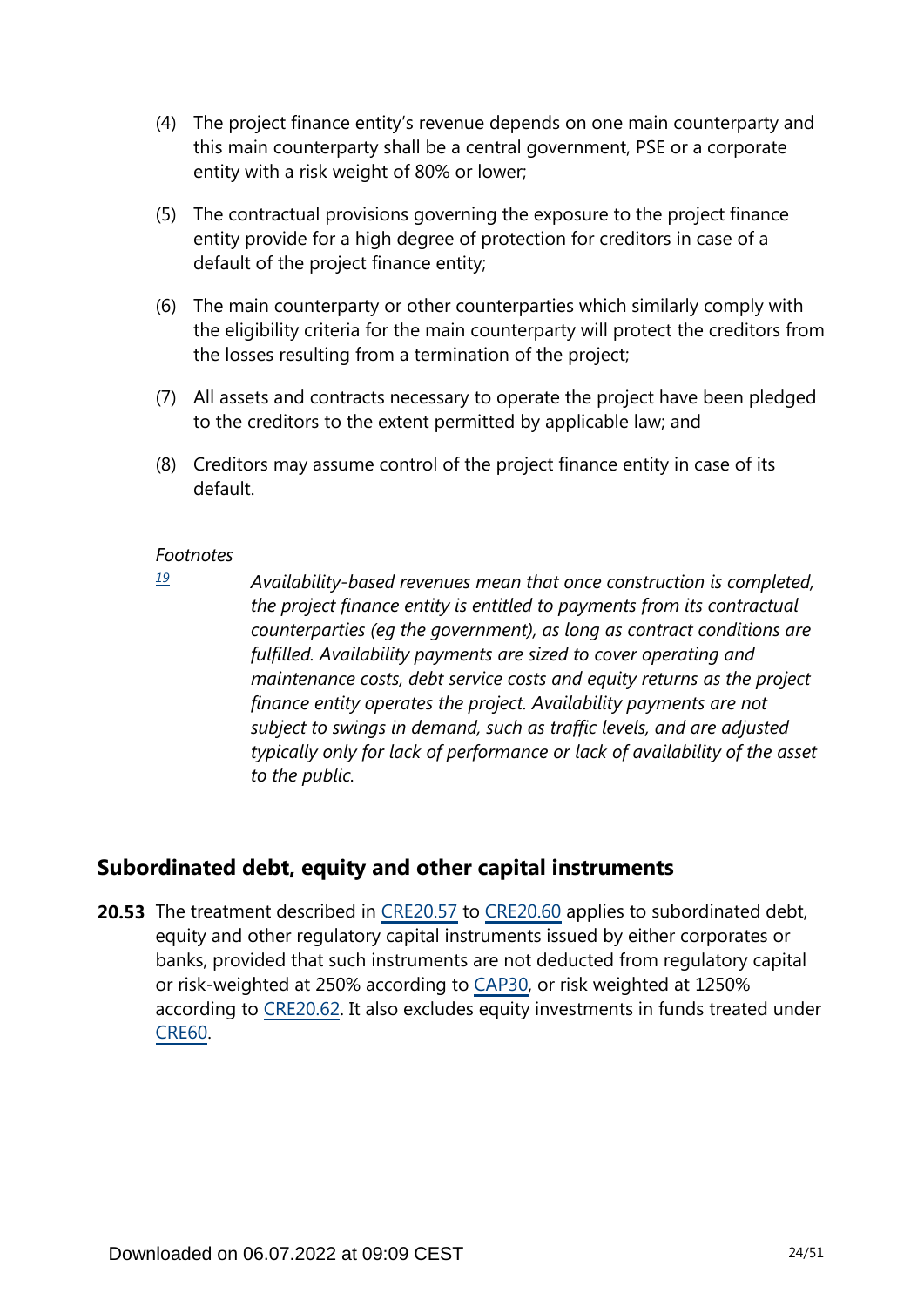- <span id="page-24-1"></span>**20.54** Equity exposures are defined on the basis of the economic substance of the instrument. They include both direct and indirect ownership interests, $20$  whether voting or non-voting, in the assets and income of a commercial enterprise or of a financial institution that is not consolidated or deducted. An instrument is considered to be an equity exposure if it meets all of the following requirements:
	- (1) It is irredeemable in the sense that the return of invested funds can be achieved only by the sale of the investment or sale of the rights to the investment or by the liquidation of the issuer;
	- (2) It does not embody an obligation on the part of the issuer; and
	- (3) It conveys a residual claim on the assets or income of the issuer.

<span id="page-24-0"></span>*[20](#page-24-1)*

*Indirect equity interests include holdings of derivative instruments tied to equity interests, and holdings in corporations, partnerships, limited liability companies or other types of enterprises that issue ownership interests and are engaged principally in the business of investing in equity instruments.*

- **20.55** In addition to instruments classified as equity as a result of paragraph [CRE20.54](https://www.bis.org/basel_framework/chapter/CRE/20.htm?tldate=20281012&inforce=20230101&published=20201126#paragraph_CRE_20_20230101_20_54), the following instruments must be categorised as an equity exposure:
	- (1) An instrument with the same structure as those permitted as Tier 1 capital for banking organisations.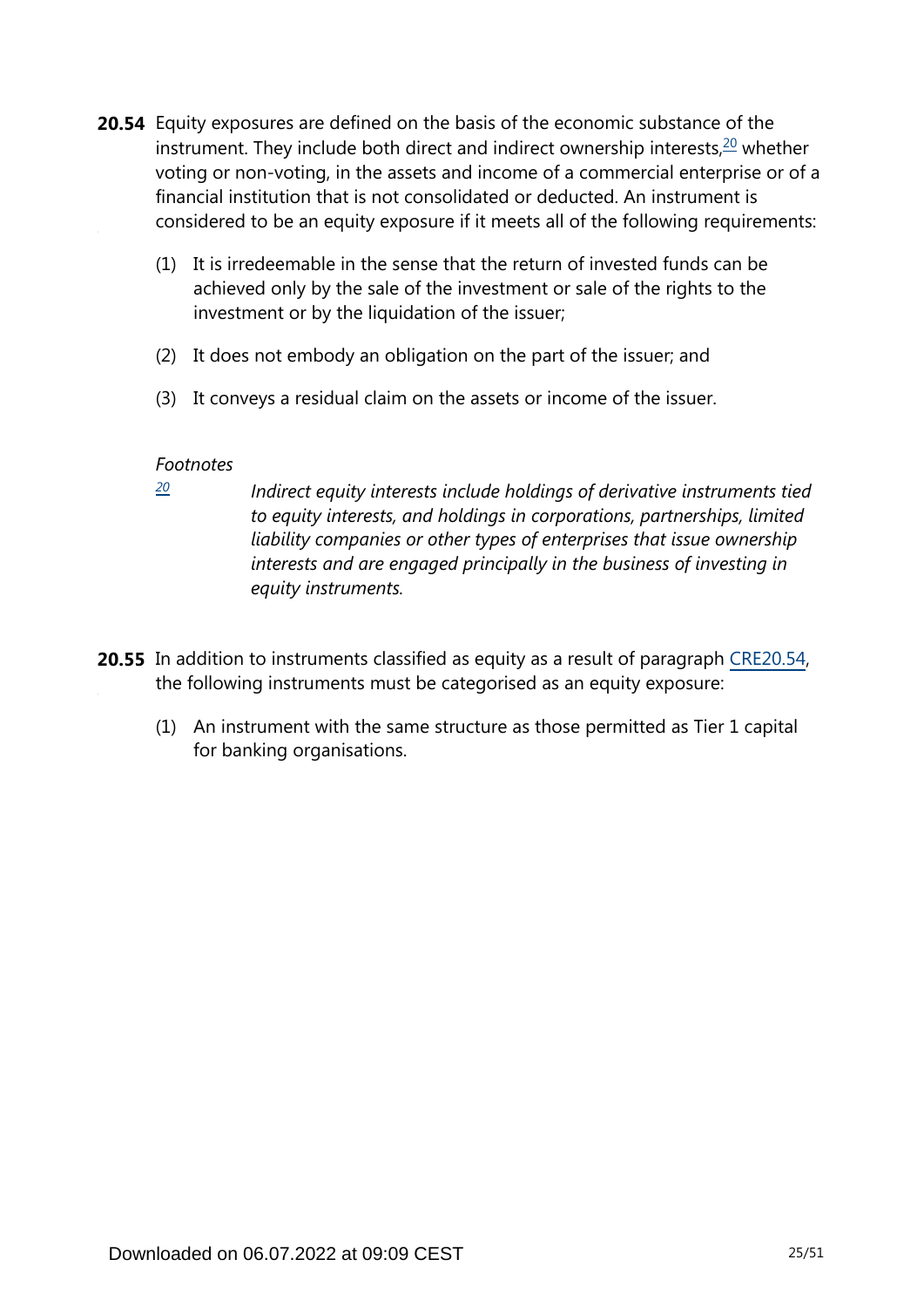- <span id="page-25-1"></span>(2) An instrument that embodies an obligation on the part of the issuer and meets any of the following conditions:
	- (a) The issuer may defer indefinitely the settlement of the obligation;
	- (b) The obligation requires (or permits at the issuer's discretion) settlement by issuance of a fixed number of the issuer's equity shares;
	- (c) The obligation requires (or permits at the issuer's discretion) settlement by issuance of a variable number of the issuer's equity shares and (ceteris paribus) any change in the value of the obligation is attributable to, comparable to, and in the same direction as, the change in the value of a fixed number of the issuer's equity shares; $21$  or,
	- (d) The holder has the option to require that the obligation be settled in equity shares, unless either (i) in the case of a traded instrument, the supervisor is content that the bank has demonstrated that the instrument trades more like the debt of the issuer than like its equity, or (ii) in the case of non-traded instruments, the supervisor is content that the bank has demonstrated that the instrument should be treated as a debt position. In cases (i) and (ii), the bank may decompose the risks for regulatory purposes, with the consent of the supervisor.

<span id="page-25-0"></span>*[21](#page-25-1)*

*For certain obligations that require or permit settlement by issuance of a variable number of the issuer's equity shares, the change in the monetary value of the obligation is equal to the change in the fair value of a fixed number of equity shares multiplied by a specified factor. Those obligations meet the conditions of item (c) if both the factor and the referenced number of shares are fixed. For example, an issuer may be required to settle an obligation by issuing shares with a value equal to three times the appreciation in the fair value of 1,000 equity shares. That obligation is considered to be the same as an obligation that requires settlement by issuance of shares equal to the appreciation in the fair value of 3,000 equity shares.*

<span id="page-25-4"></span><span id="page-25-3"></span><span id="page-25-2"></span>**20.56** Debt obligations and other securities, partnerships, derivatives or other vehicles structured with the intent of conveying the economic substance of equity ownership are considered an equity holding.<sup>[22](#page-26-0)</sup> This includes liabilities from which the return is linked to that of equities. $23$  Conversely, equity investments that are structured with the intent of conveying the economic substance of debt holdings or securitisation exposures would not be considered an equity holding. $24$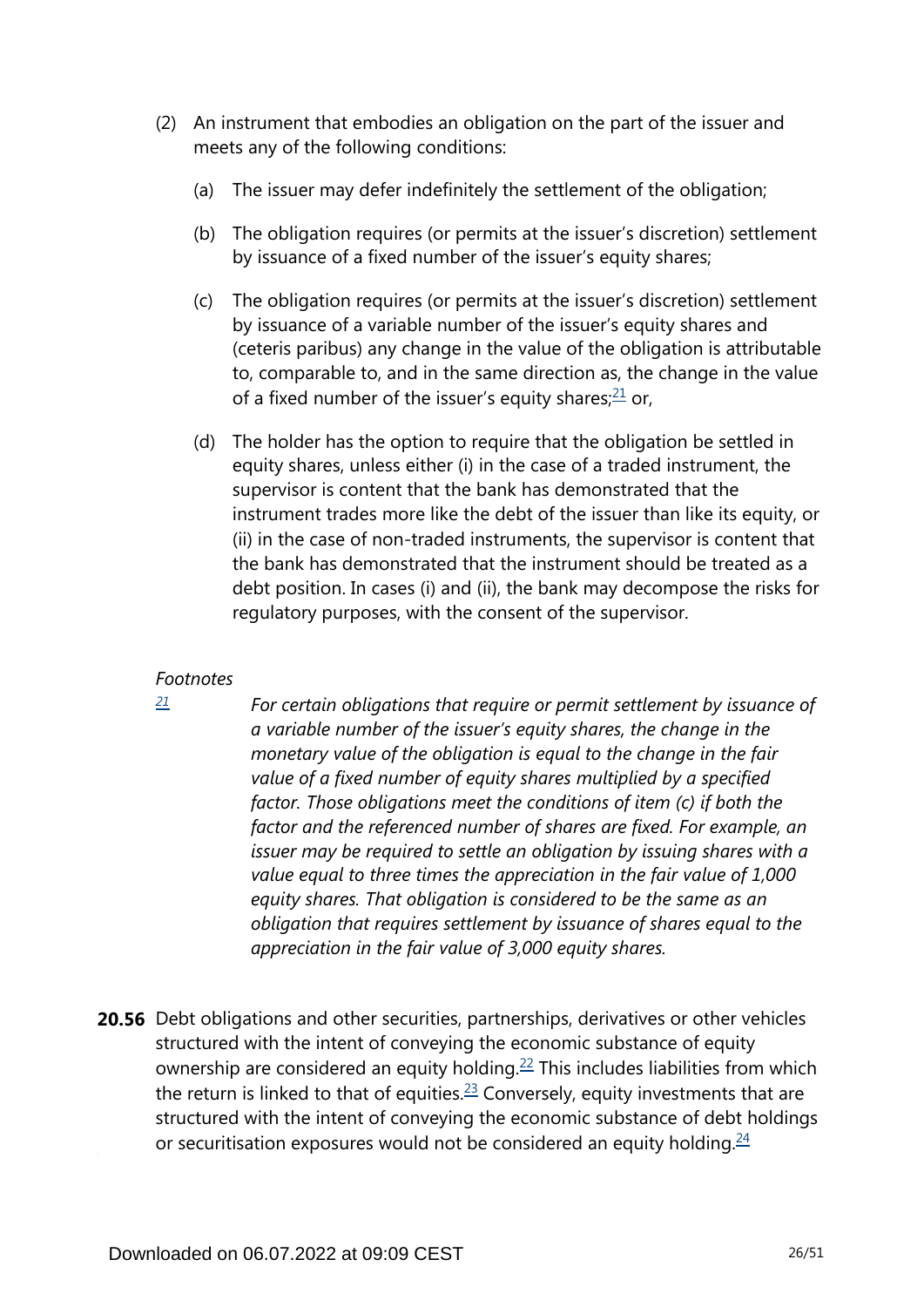- <span id="page-26-0"></span>*Equities that are recorded as a loan but arise from a debt/equity swap made as part of the orderly realisation or restructuring of the debt are included in the definition of equity holdings. However, these instruments may not attract a lower capital charge than would apply if the holdings remained in the debt portfolio. [22](#page-25-2)*
- <span id="page-26-1"></span>*Supervisors may decide not to require that such liabilities be included where they are directly hedged by an equity holding, such that the net position does not involve material risk. [23](#page-25-3)*
- <span id="page-26-2"></span>*The national supervisor has the discretion to re-characterise debt holdings as equites for regulatory purposes and to otherwise ensure the proper treatment of holdings under the supervisory review process, [SRP.](https://www.bis.org/basel_framework/standard/SRP.htm?tldate=20281012) [24](#page-25-4)*
- **20.57** Banks will assign a risk weight of 400% to speculative unlisted equity exposures described in [CRE20.58](https://www.bis.org/basel_framework/chapter/CRE/20.htm?tldate=20281012&inforce=20230101&published=20201126#paragraph_CRE_20_20230101_20_58) and a risk weight of 250% to all other equity holdings, with the exception of those equity holdings referred to in [CRE20.59.](https://www.bis.org/basel_framework/chapter/CRE/20.htm?tldate=20281012&inforce=20230101&published=20201126#paragraph_CRE_20_20230101_20_59)
- <span id="page-26-4"></span>**20.58** Speculative unlisted equity exposures are defined as equity investments in unlisted companies that are invested for short-term resale purposes or are considered venture capital or similar investments which are subject to price volatility and are acquired in anticipation of significant future capital gains.  $\frac{25}{5}$  $\frac{25}{5}$  $\frac{25}{5}$

## *Footnotes*

<span id="page-26-3"></span>*[25](#page-26-4)*

*For example, investments in unlisted equities of corporate clients with which the bank has or intends to establish a long-term business relationship and debt-equity swaps for corporate restructuring purposes would be excluded.*

**20.59** National supervisors may allow banks to assign a risk weight of 100% to equity holdings made pursuant to national legislated programmes that provide significant subsidies for the investment to the bank and involve government oversight and restrictions on the equity investments. Such treatment can only be accorded to equity holdings up to an aggregate of 10% of the bank's Total capital. Examples of restrictions are limitations on the size and types of businesses in which the bank is investing, allowable amounts of ownership interests, geographical location and other pertinent factors that limit the potential risk of the investment to the bank.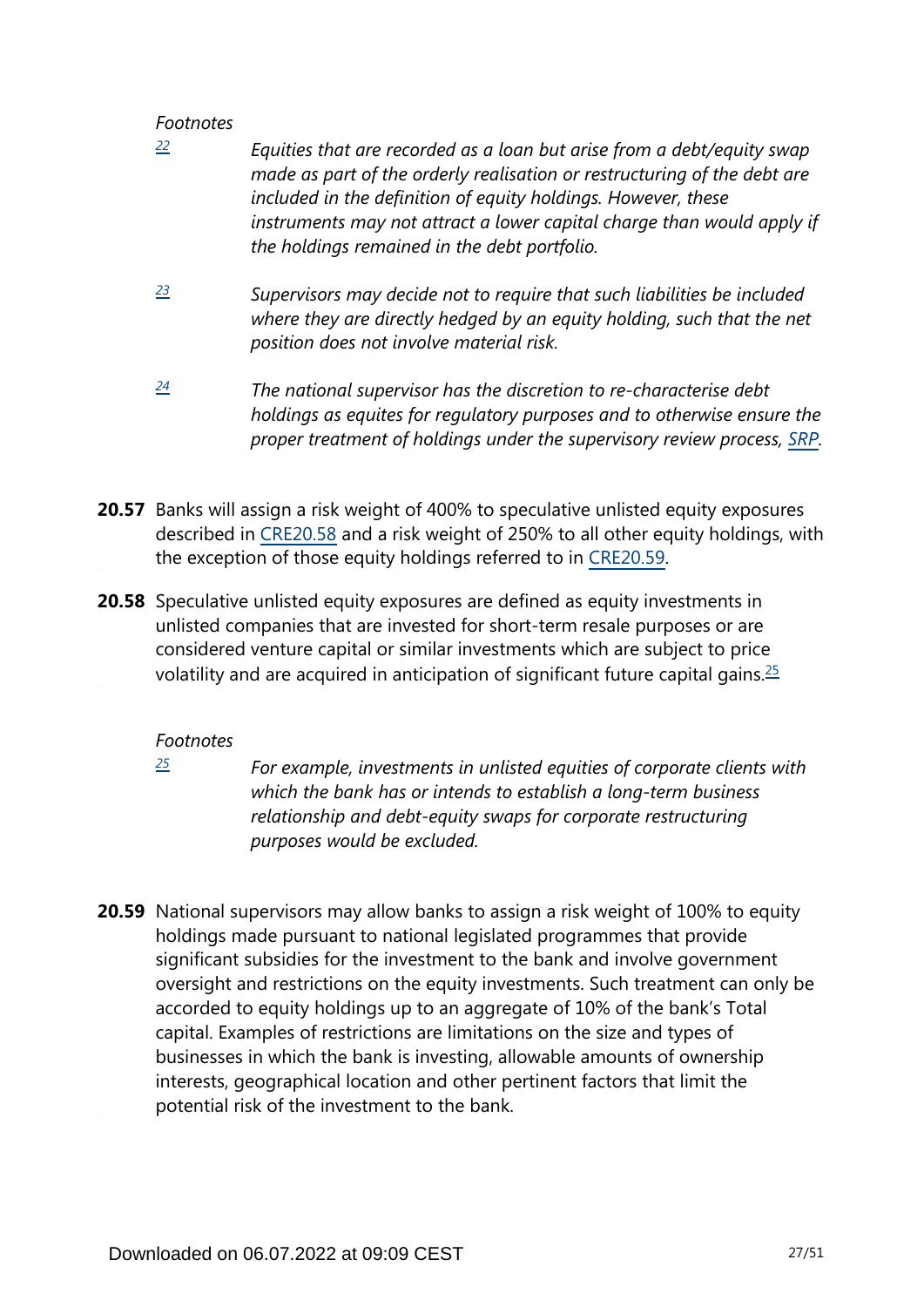**20.60** Banks will assign a risk weight of 150% to subordinated debt and capital instruments other than equities. Any liabilities that meet the definition of "other

TLAC liabilities" in [CAP30.3](https://www.bis.org/basel_framework/chapter/CAP/30.htm?tldate=20281012&inforce=20191215&published=20191215#paragraph_CAP_30_20191215_30_3) to [CAP30.5](https://www.bis.org/basel_framework/chapter/CAP/30.htm?tldate=20281012&inforce=20191215&published=20191215#paragraph_CAP_30_20191215_30_5) and that are not deducted from regulatory capital are considered to be subordinated debt for the purposes of this paragraph.

- **20.61** Notwithstanding the risk weights specified in [CRE20.57](https://www.bis.org/basel_framework/chapter/CRE/20.htm?tldate=20281012&inforce=20230101&published=20201126#paragraph_CRE_20_20230101_20_57) to [CRE20.60,](https://www.bis.org/basel_framework/chapter/CRE/20.htm?tldate=20281012&inforce=20230101&published=20201126#paragraph_CRE_20_20230101_20_60) the risk weight for investments in significant minority- or majority-owned and –controlled commercial entities depends upon the application of two materiality thresholds:
	- (1) for individual investments, 15% of the bank's capital; and
	- (2) for the aggregate of such investments, 60% of the bank's capital.
- **20.62** Investments in significant minority- or majority-owned and -controlled commercial entities below the materiality thresholds in [CRE20.61](https://www.bis.org/basel_framework/chapter/CRE/20.htm?tldate=20281012&inforce=20230101&published=20201126#paragraph_CRE_20_20230101_20_61) must be riskweighted as specified in [CRE20.54](https://www.bis.org/basel_framework/chapter/CRE/20.htm?tldate=20281012&inforce=20230101&published=20201126#paragraph_CRE_20_20230101_20_54) to [CRE20.60](https://www.bis.org/basel_framework/chapter/CRE/20.htm?tldate=20281012&inforce=20230101&published=20201126#paragraph_CRE_20_20230101_20_60). Investments in excess of the materiality thresholds must be risk-weighted at 1250%.

# **Retail exposure class**

- **20.63** The retail exposure class excludes exposures within the real estate exposure class. The retail exposure class includes the following types of exposures:
	- (1) exposures to an individual person or persons; and
	- (2) exposures to SMEs (as defined in [CRE20.47\)](https://www.bis.org/basel_framework/chapter/CRE/20.htm?tldate=20281012&inforce=20230101&published=20201126#paragraph_CRE_20_20230101_20_47) that meet the "regulatory retail" criteria set out in [CRE20.65\(](https://www.bis.org/basel_framework/chapter/CRE/20.htm?tldate=20281012&inforce=20230101&published=20201126#paragraph_CRE_20_20230101_20_65)1) to [CRE20.65](https://www.bis.org/basel_framework/chapter/CRE/20.htm?tldate=20281012&inforce=20230101&published=20201126#paragraph_CRE_20_20230101_20_65)(3) below. Exposures to SMEs that do not meet these criteria will be treated as corporate SMEs exposures under [CRE20.47.](https://www.bis.org/basel_framework/chapter/CRE/20.htm?tldate=20281012&inforce=20230101&published=20201126#paragraph_CRE_20_20230101_20_47)
- **20.64** Exposures within the retail exposure class will be treated according to [CRE20.65](https://www.bis.org/basel_framework/chapter/CRE/20.htm?tldate=20281012&inforce=20230101&published=20201126#paragraph_CRE_20_20230101_20_65) to [CRE20.67](https://www.bis.org/basel_framework/chapter/CRE/20.htm?tldate=20281012&inforce=20230101&published=20201126#paragraph_CRE_20_20230101_20_67) below. For the purpose of determining risk weighted assets, the retail exposure class consists of the follow three sets of exposures:
	- (1) "Regulatory retail" exposures that do not arise from exposures to "transactors" (as defined in [CRE20.66\)](https://www.bis.org/basel_framework/chapter/CRE/20.htm?tldate=20281012&inforce=20230101&published=20201126#paragraph_CRE_20_20230101_20_66).
	- (2) "Regulatory retail" exposures to "transactors".
	- (3) "Other retail" exposures.
- **20.65** "Regulatory retail" exposures are defined as retail exposures that meet all of the criteria listed below: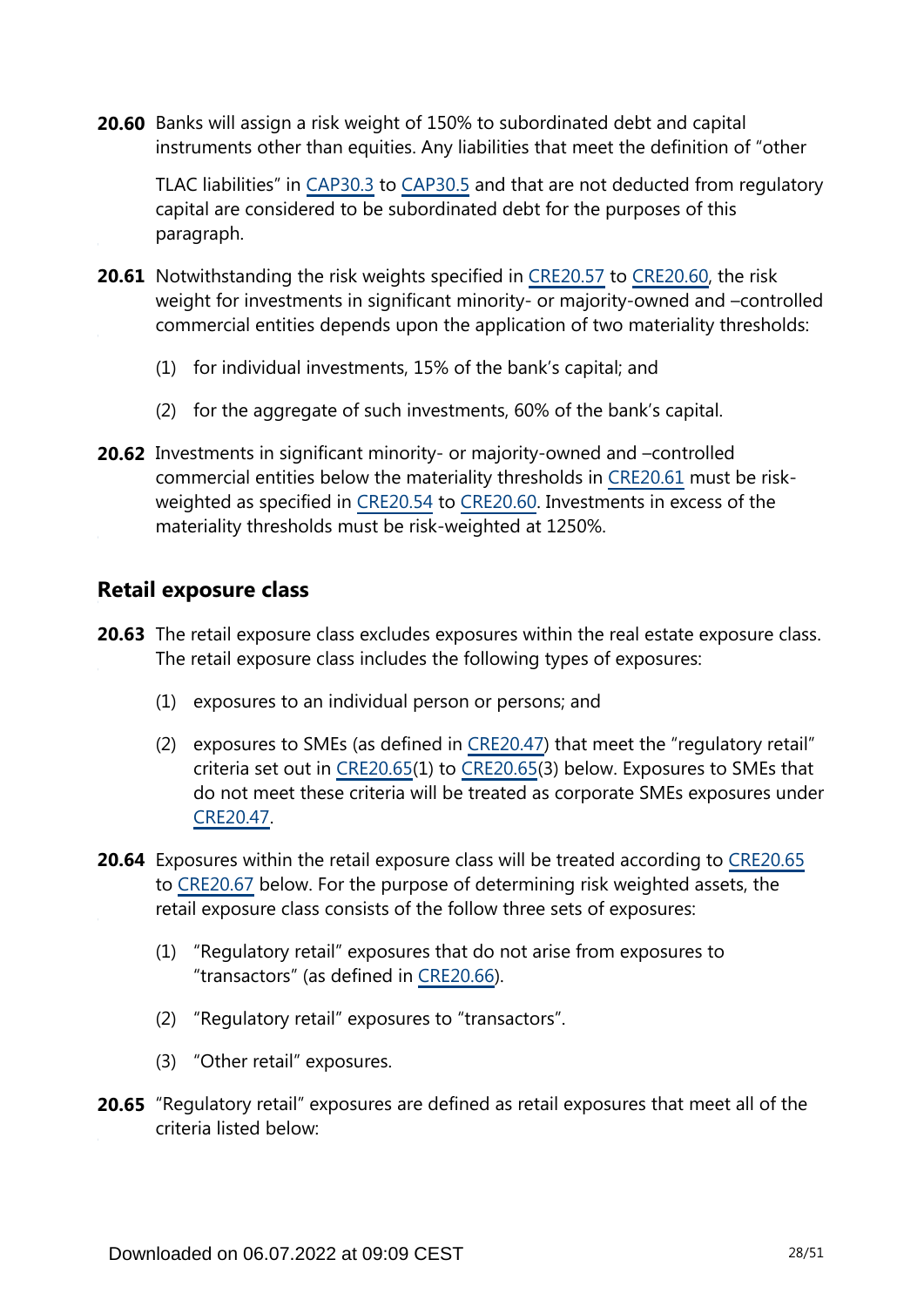- (1) Product criterion: the exposure takes the form of any of the following: revolving credits and lines of credit (including credit cards, charge cards and overdrafts), personal term loans and leases (eg instalment loans, auto loans and leases, student and educational loans, personal finance) and small business facilities and commitments. Mortgage loans, derivatives and other securities (such as bonds and equities), whether listed or not, are specifically excluded from this category.
- (2) Low value of individual exposures: the maximum aggregated exposure to one counterparty cannot exceed an absolute threshold of €1 million.
- <span id="page-28-3"></span><span id="page-28-2"></span>(3) Granularity criterion: no aggregated exposure to one counterparty $^{26}$  $^{26}$  $^{26}$  can exceed 0.2%<sup>[27](#page-28-1)</sup> of the overall regulatory retail portfolio, unless national supervisors have determined another method to ensure satisfactory diversification of the regulatory retail portfolio. Defaulted retail exposures are to be excluded from the overall regulatory retail portfolio when assessing the granularity criterion.

<span id="page-28-0"></span>*[26](#page-28-2)*

*Aggregated exposure means gross amount (ie not taking any credit risk mitigation into account) of all forms of retail exposures, excluding residential real estate exposures. In case of off-balance sheet claims, the gross amount would be calculated after applying credit conversion factors. In addition, "to one counterparty" means one or several entities that may be considered as a single beneficiary (eg in the case of a small business that is affiliated to another small business, the limit would apply to the bank's aggregated exposure on both businesses).*

- <span id="page-28-1"></span>*To apply the 0.2% threshold of the granularity criterion, banks must: first, identify the full set of exposures in the retail exposure class (as defined by [CRE20.63\)](https://www.bis.org/basel_framework/chapter/CRE/20.htm?tldate=20281012&inforce=20230101&published=20201126#paragraph_CRE_20_20230101_20_63); second, identify the subset of exposure that meet product criterion and do not exceed the threshold for the value of aggregated exposures to one counterparty (as defined by [CRE20.65\(](https://www.bis.org/basel_framework/chapter/CRE/20.htm?tldate=20281012&inforce=20230101&published=20201126#paragraph_CRE_20_20230101_20_65)1) and [CRE20.65\(](https://www.bis.org/basel_framework/chapter/CRE/20.htm?tldate=20281012&inforce=20230101&published=20201126#paragraph_CRE_20_20230101_20_65)2) respectively); and third, exclude any exposures that have a value greater than 0.2% of the subset before exclusions. [27](#page-28-3)*
- **20.66** "Transactors" are obligors in relation to facilities such as credit cards and charge cards where the balance has been repaid in full at each scheduled repayment date for the previous 12 months. Obligors in relation to overdraft facilities would also be considered as transactors if there has been no drawdown over the previous 12 months.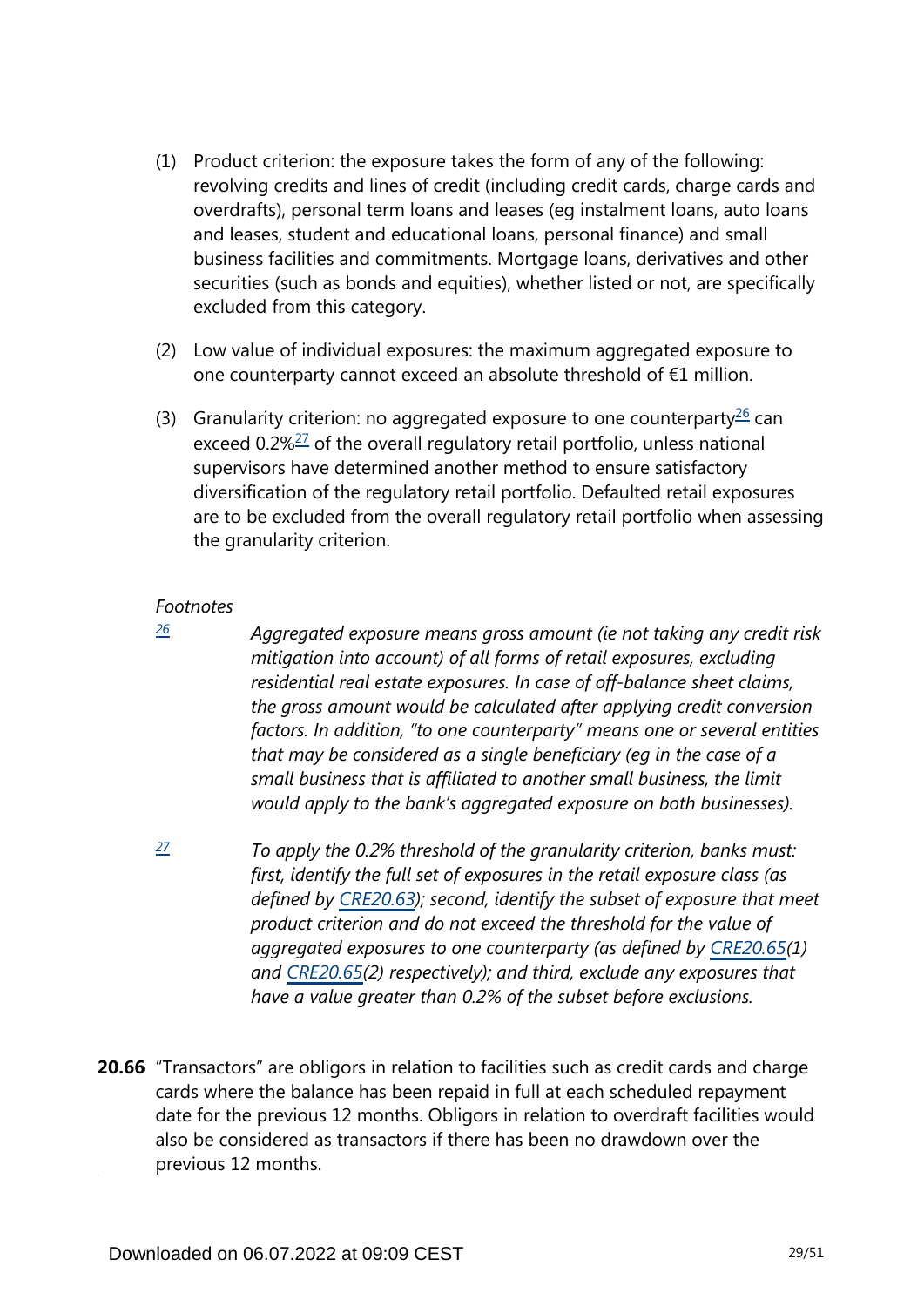- 20.67 "Other retail" exposures are defined as exposures to an individual person or persons that do not meet all of the regulatory retail criteria in [CRE20.65](https://www.bis.org/basel_framework/chapter/CRE/20.htm?tldate=20281012&inforce=20230101&published=20201126#paragraph_CRE_20_20230101_20_65).
- **20.68** The risk weights that apply to exposures in the retail asset class are as follows:
	- (1) Regulatory retail exposures that do not arise from exposures to transactors (as defined in [CRE20.66](https://www.bis.org/basel_framework/chapter/CRE/20.htm?tldate=20281012&inforce=20230101&published=20201126#paragraph_CRE_20_20230101_20_66)) will be risk weighted at 75%.
	- (2) Regulatory retail exposures that arise from exposures to transactors (as defined in [CRE20.66](https://www.bis.org/basel_framework/chapter/CRE/20.htm?tldate=20281012&inforce=20230101&published=20201126#paragraph_CRE_20_20230101_20_66)) will be risk weighted at 45%.
	- (3) Other retail exposures will be risk weighted at 100%.

# **Real estate exposure class**

- **20.69** Real estate is immovable property that is land, including agricultural land and forest, or anything treated as attached to land, in particular buildings, in contrast to being treated as movable/personal property. The real estate exposure asset class consists of:
	- (1) Exposures secured by real estate that are classified as "regulatory real estate" exposures.
	- (2) Exposures secured by real estate that are classified as "other real estate" exposures.
	- (3) Exposures that are classified as "land acquisition, development and construction" (ADC) exposures.
- **20.70** "Regulatory real estate" exposures consist of:
	- (1) "Regulatory residential real estate" exposures that are not "materially dependent on cash flows generated by the property".
	- (2) "Regulatory residential real estate" exposures that are "materially dependent on cash flows generated by the property".
	- (3) "Regulatory commercial real estate" exposures that are not "materially dependent on cash flows generated by the property".
	- (4) "Regulatory commercial real estate" exposures that are "materially dependent on cash flows generated by the property".

#### **Regulatory real estate exposures**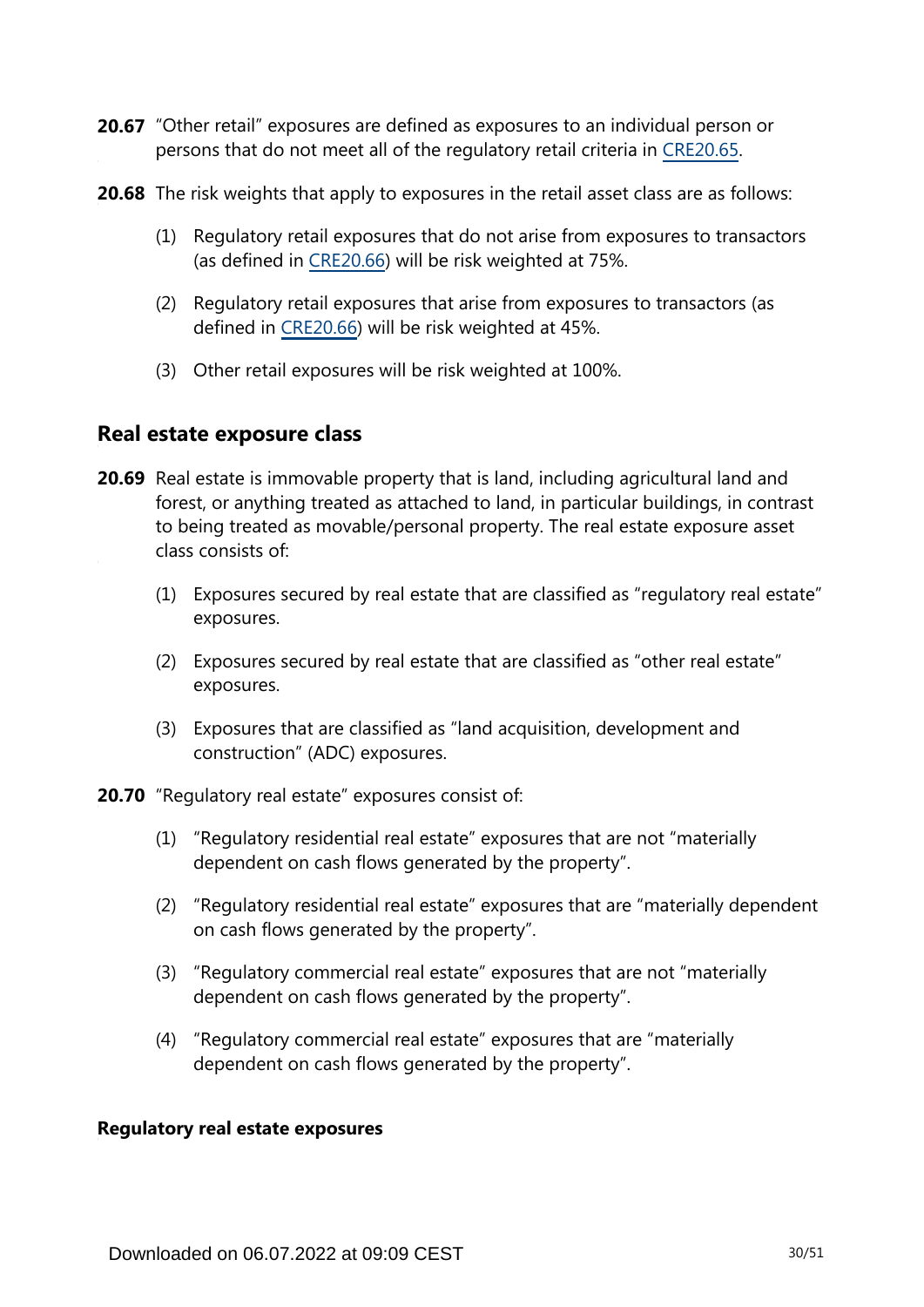# For an exposure secured by real estate to be classified as a "regulatory real estate" exposure, the loan must meet the following requirements:

- (1) Finished property: the exposure must be secured by a fully completed immovable property. This requirement does not apply to forest and agricultural land. Subject to national discretion, supervisors may allow this criteria to be met by loans to individuals that are secured by residential property under construction or land upon which residential property would be constructed, provided that: (i) the property is a one-to-four family residential housing unit that will be the primary residence of the borrower and the lending to the individual is not, in effect, indirectly financing land acquisition, development and construction exposures described in [CRE20.90](https://www.bis.org/basel_framework/chapter/CRE/20.htm?tldate=20281012&inforce=20230101&published=20201126#paragraph_CRE_20_20230101_20_90); or (ii) sovereign or PSEs involved have the legal powers and ability to ensure that the property under construction will be finished.
- (2) Legal enforceability: any claim on the property taken must be legally enforceable in all relevant jurisdictions. The collateral agreement and the legal process underpinning it must be such that they provide for the bank to realise the value of the property within a reasonable time frame.
- <span id="page-30-0"></span>(3) Claims over the property: the loan is a claim over the property where the lender bank holds a first lien over the property, or a single bank holds the first lien and any sequentially lower ranking lien(s) (ie there is no intermediate lien from another bank) over the same property. However, in jurisdictions where junior liens provide the holder with a claim for collateral that is legally enforceable and constitute an effective credit risk mitigant, junior liens held by a different bank than the one holding the senior lien may also be recognised. $28$  In order to meet the above requirements, the national frameworks governing liens should ensure the following: (i) each bank holding a lien on a property can initiate the sale of the property independently from other entities holding a lien on the property; and (ii) where the sale of the property is not carried out by means of a public auction, entities holding a senior lien take reasonable steps to obtain a fair market value or the best price that may be obtained in the circumstances when exercising any power of sale on their own (ie it is not possible for the entity holding the senior lien to sell the property on its own at a discounted value in detriment of the junior lien). $\frac{29}{2}$  $\frac{29}{2}$  $\frac{29}{2}$
- <span id="page-30-1"></span>(4) Ability of the borrower to repay: the borrower must meet the requirements set according to [CRE20.73](https://www.bis.org/basel_framework/chapter/CRE/20.htm?tldate=20281012&inforce=20230101&published=20201126#paragraph_CRE_20_20230101_20_73).

# **20.71**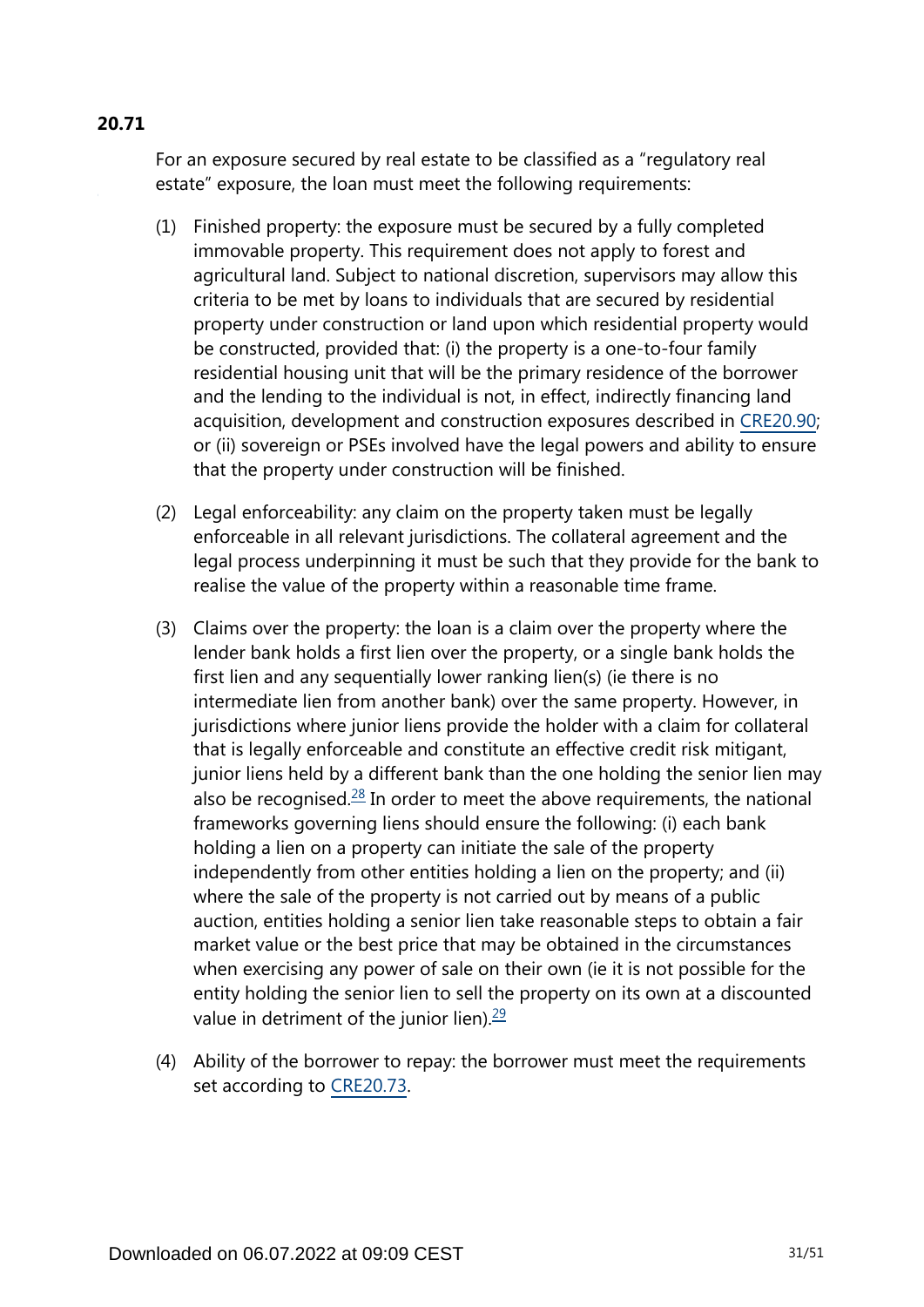- (5) Prudent value of property: the property must be valued according to the criteria in [CRE20.74](https://www.bis.org/basel_framework/chapter/CRE/20.htm?tldate=20281012&inforce=20230101&published=20201126#paragraph_CRE_20_20230101_20_74) to [CRE20.76](https://www.bis.org/basel_framework/chapter/CRE/20.htm?tldate=20281012&inforce=20230101&published=20201126#paragraph_CRE_20_20230101_20_76) for determining the value in the loan-tovalue ratio (LTV). Moreover, the value of the property must not depend materially on the performance of the borrower.
- (6) Required documentation: all the information required at loan origination and for monitoring purposes must be properly documented, including information on the ability of the borrower to repay and on the valuation of the property.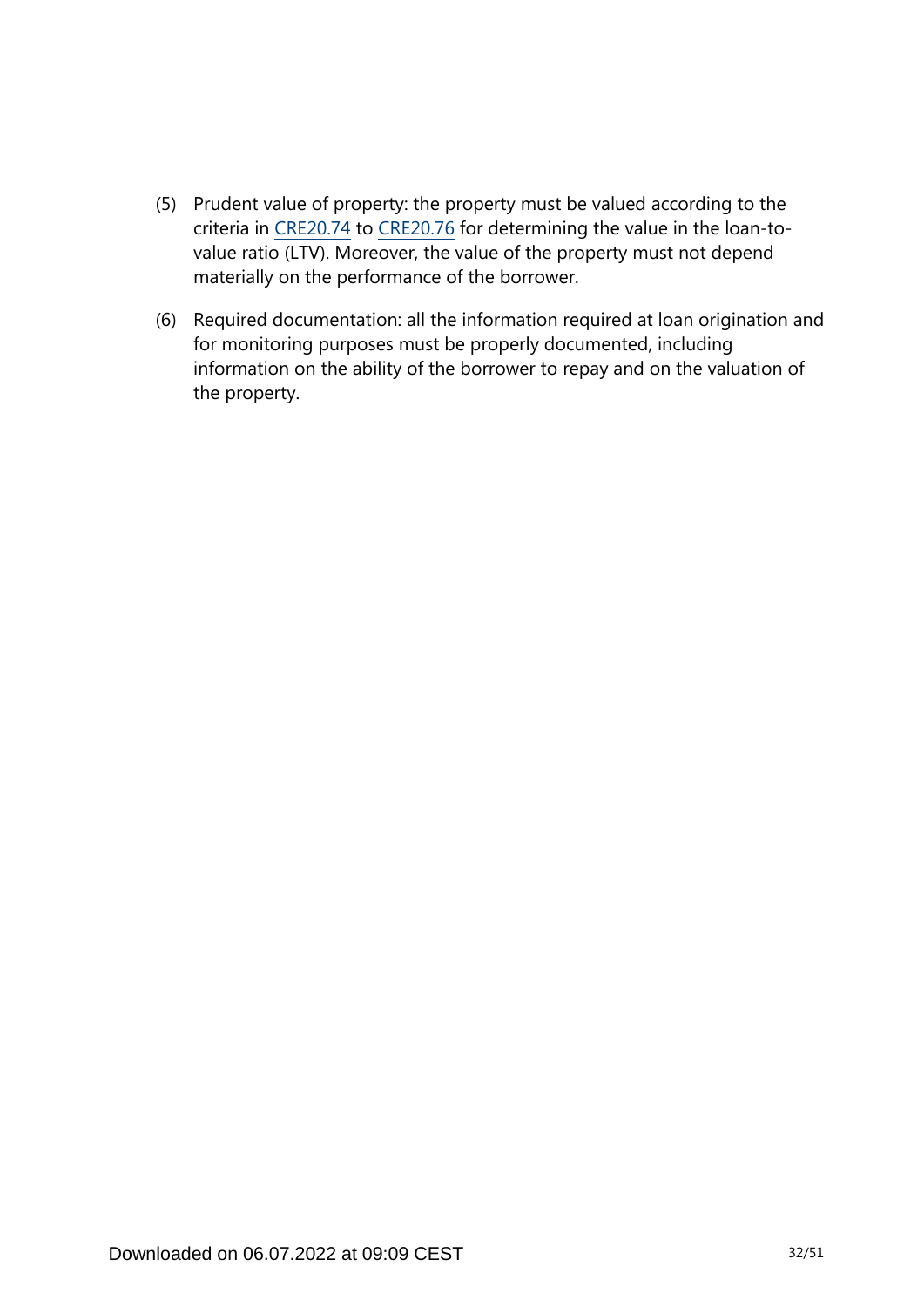<span id="page-32-0"></span>*[28](#page-30-0)*

*Likewise, this would apply to junior liens held by the same bank that holds the senior lien in case there is an intermediate lien from another*  bank (ie the senior and junior liens held by the bank are not in *sequential ranking order).*

<span id="page-32-1"></span>*In certain jurisdictions, the majority of bank loans to individuals for the purchase of residential property are not provided as mortgages in legal form. Instead, they are typically provided as loans that are guaranteed by a highly rated monoline guarantor that is required to repay the bank in full if the borrower defaults, and where the bank has legal right to take a mortgage on the property in the event that the guarantor fails. These loans may be treated as residential real estate exposures (rather than guaranteed loans) if the following additional conditions are met: [29](#page-30-1)*

- *(a) the borrower shall be contractually committed not to grant any mortgage lien without the consent of the bank that granted the loan;*
- *(b) the guarantor shall be either a bank or a financial institution subject to capital requirements comparable to those applied to banks or an insurance undertaking;*
- *(c) the guarantor shall establish a fully-funded mutual guarantee fund or equivalent protection for insurance undertakings to absorb credit risk losses, whose calibration shall be periodically reviewed by its supervisors and subject to periodic stress testing; and*
- *(d) the bank shall be contractually and legally allowed to take a mortgage on the property in the event that the guarantor fails.*
- **20.72** The risk weights for regulatory real estate exposures will apply to jurisdictions where structural factors result in sustainably low credit losses associated with the exposures to the real estate market. National supervisors should evaluate whether the risk weights in the corresponding risk weight tables are too low for these types of exposures in their jurisdictions based on default experience and other factors such as market price stability. Supervisors may require banks in their jurisdictions to increase these risk weights as appropriate.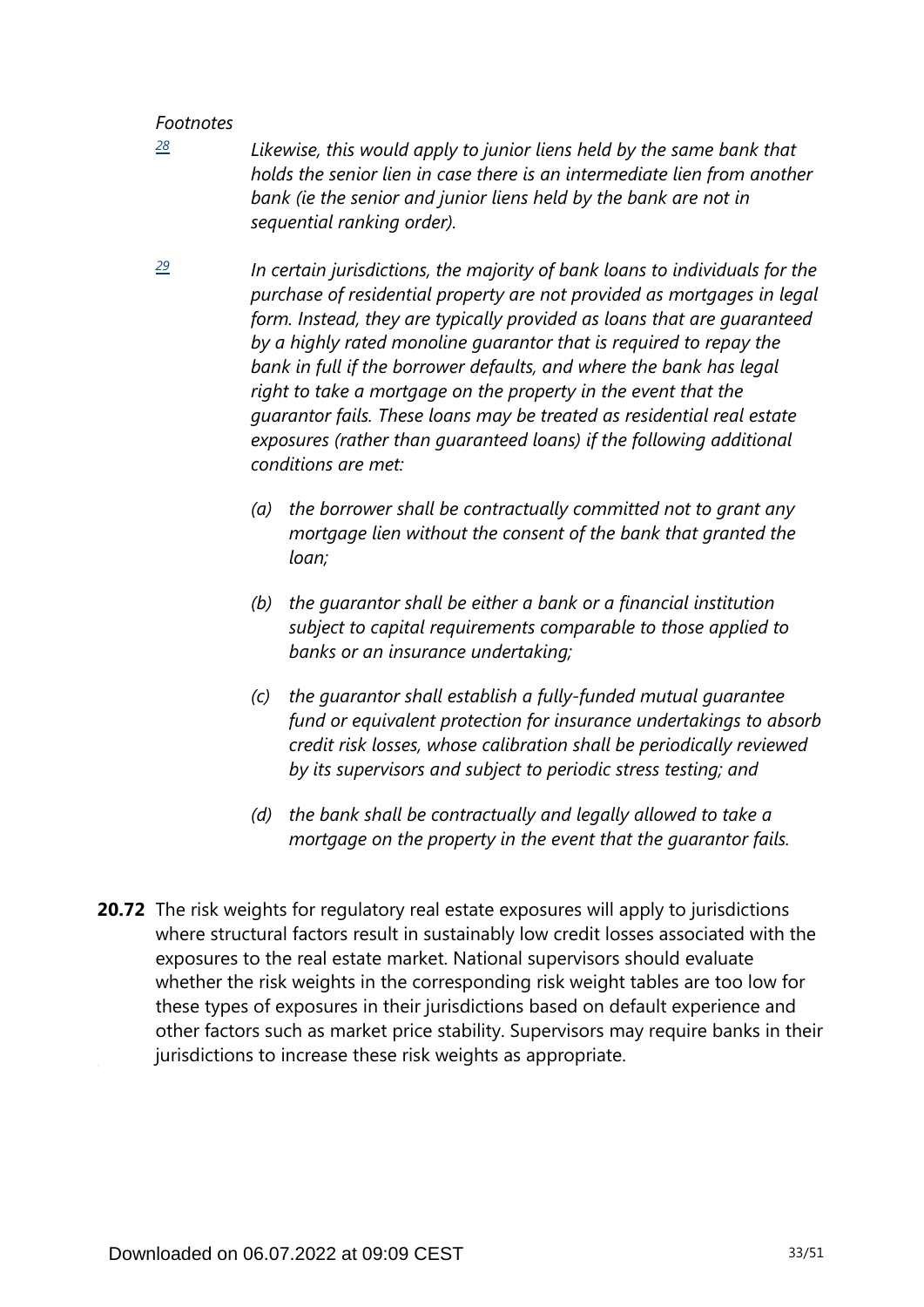<span id="page-33-1"></span>**20.73** National supervisors should ensure that banks put in place underwriting policies with respect to the granting of mortgage loans that include the assessment of the ability of the borrower to repay. Underwriting policies must define a metric(s) (such as the loan's debt service coverage ratio) and specify its (their)

corresponding relevant level(s) to conduct such assessment.<sup>[30](#page-33-0)</sup> Underwriting policies must also be appropriate when the repayment of the mortgage loan depends materially on the cash flows generated by the property, including relevant metrics (such as an occupancy rate of the property). National supervisors may provide guidance on appropriate definitions and levels for these metrics in their jurisdictions.

#### *Footnotes*

<span id="page-33-0"></span>*[30](#page-33-1)*

*Metrics and levels for measuring the ability to repay should mirror the Financial Stability Board (FSB) Principles for sound residential mortgage underwriting practices (April 2012).*

- **20.74** The LTV is the amount of the loan divided by the value of the property. When calculating the LTV, the loan amount will be reduced as the loan amortises. The value of the property will be maintained at the value measured at origination, with the following exceptions:
	- (1) The national supervisors elect to require banks to revise the property value downward. If the value has been adjusted downwards, a subsequent upwards adjustment can be made but not to a higher value than the value at origination.
	- (2) The value must be adjusted if an extraordinary, idiosyncratic event occurs resulting in a permanent reduction of the property value.
	- (3) Modifications made to the property that unequivocally increase its value could also be considered in the LTV.
- <span id="page-33-3"></span><span id="page-33-2"></span>**20.75** The LTV must be prudently calculated in accordance with the following requirements:
	- (1) Amount of the loan: includes the outstanding loan amount and any undrawn committed amount of the mortgage loan. $31$  The loan amount must be calculated gross of any provisions and other risk mitigants, except for pledged deposits accounts with the lending bank that meet all requirements for on-balance sheet netting and have been unconditionally and irrevocably pledged for the sole purposes of redemption of the mortgage loan. $32$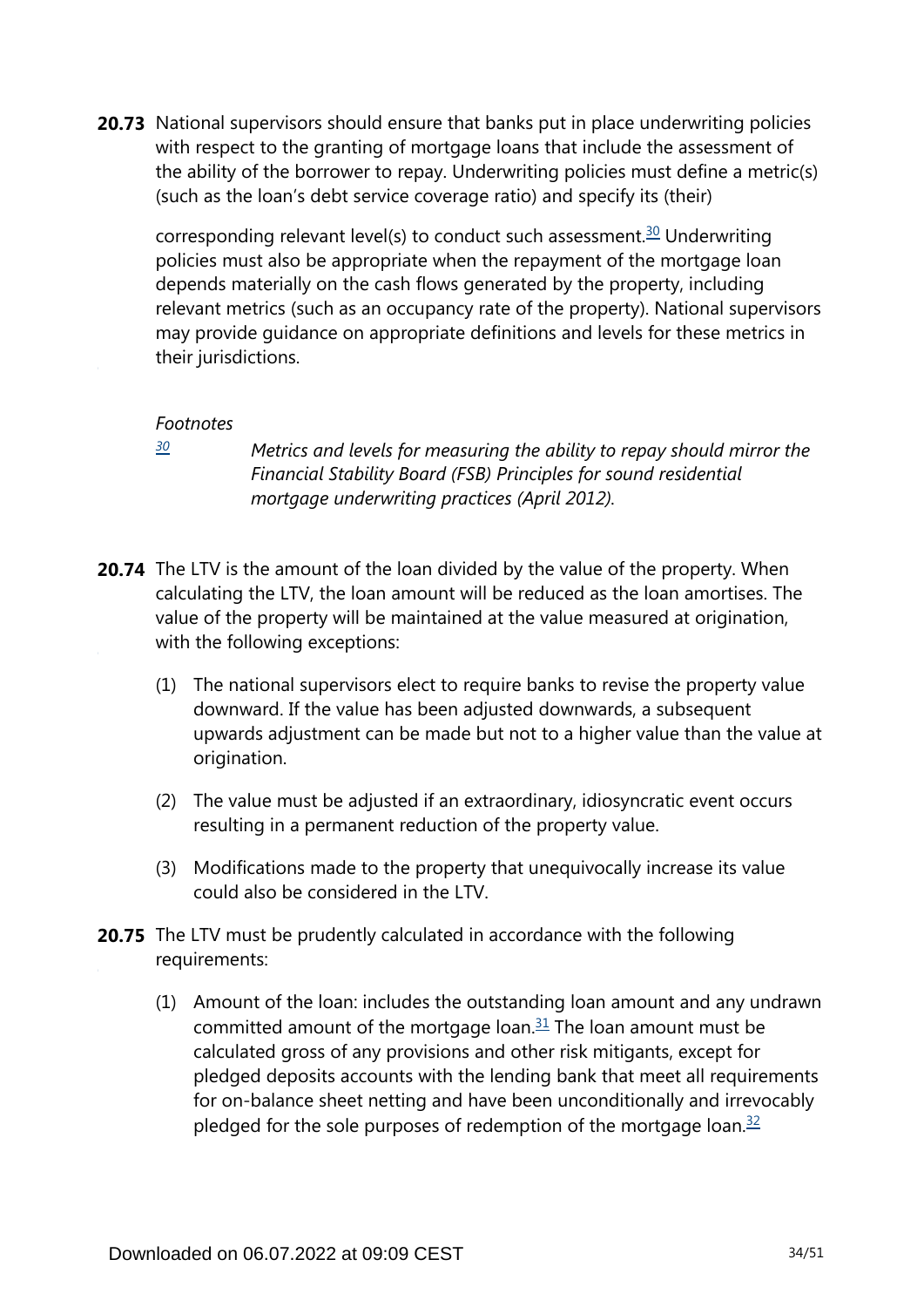<span id="page-34-1"></span><span id="page-34-0"></span>(2) Value of the property: the valuation must be appraised independently  $33$ using prudently conservative valuation criteria. To ensure that the value of the property is appraised in a prudently conservative manner, the valuation must exclude expectations on price increases and must be adjusted to take into account the potential for the current market price to be significantly above the value that would be sustainable over the life of the loan. National supervisors should provide guidance setting out prudent valuation criteria where such guidance does not already exist under national law. If a market value can be determined, the valuation should not be higher than the market value $\frac{34}{5}$  $\frac{34}{5}$  $\frac{34}{5}$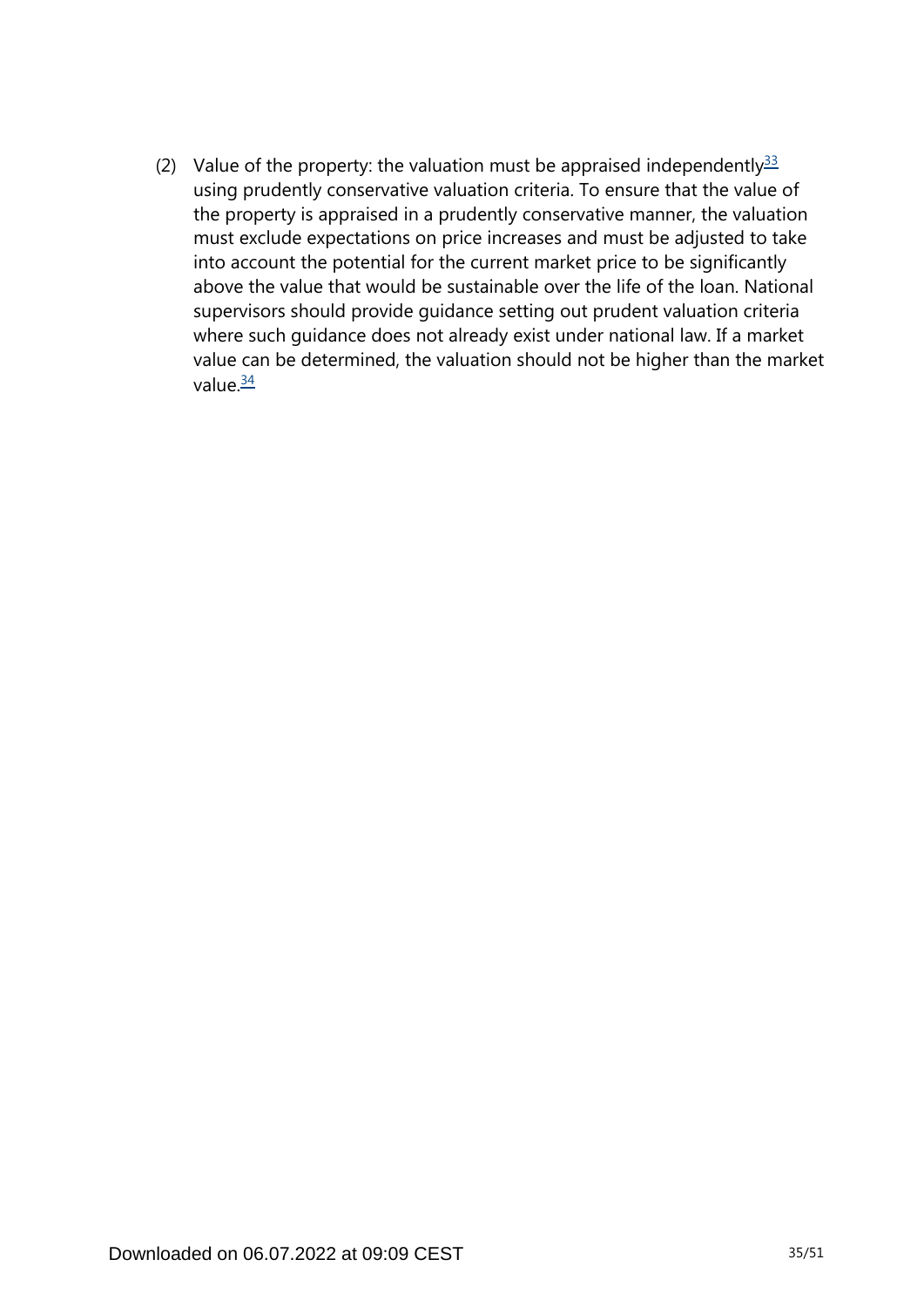<span id="page-35-0"></span>*[31](#page-33-2)*

*If a bank grants different loans secured by the same property and they are sequential in ranking order (ie there is no intermediate lien from another bank), the different loans should be considered as a single exposure for risk-weighting purposes, and the amount of the loans should be added to calculate the LTV.*

- <span id="page-35-1"></span>*In jurisdictions where junior liens held by a different bank than that holding the senior lien are recognised (in accordance with [CRE20.71\)](https://www.bis.org/basel_framework/chapter/CRE/20.htm?tldate=20281012&inforce=20230101&published=20201126#paragraph_CRE_20_20230101_20_71), the loan amount of the junior liens must include all other loans secured with liens of equal or higher ranking than the bank's lien securing the loan for purposes of defining the LTV bucket and risk weight for the junior lien. If there is insufficient information for ascertaining the ranking of the other liens, the bank should assume that these liens rank pari passu with the junior lien held by the bank. This treatment does not apply to exposures that are risk weighted according to the loan splitting approach [CRE20.83](https://www.bis.org/basel_framework/chapter/CRE/20.htm?tldate=20281012&inforce=20230101&published=20201126#paragraph_CRE_20_20230101_20_83) and [CRE20.86,](https://www.bis.org/basel_framework/chapter/CRE/20.htm?tldate=20281012&inforce=20230101&published=20201126#paragraph_CRE_20_20230101_20_86) where the junior lien would be taken into account in the calculation of the value of the property. The bank will first determine the "base" risk weight based on Tables 11, 12, 13 or 14 as applicable and adjust the "base" risk weight by a multiplier of 1.25, for application to the loan amount of the junior lien. If the "base" risk weight corresponds to the lowest LTV bucket, the multiplier will not be applied. The resulting risk weight of multiplying the "base" risk weight by 1.25 will be capped at the risk weight applied to the exposure when the requirements in [CRE20.71](https://www.bis.org/basel_framework/chapter/CRE/20.htm?tldate=20281012&inforce=20230101&published=20201126#paragraph_CRE_20_20230101_20_71) are not met. [32](#page-33-3)*
- <span id="page-35-2"></span>*The valuation must be done independently from the bank's mortgage acquisition, loan processing and loan decision process. [33](#page-34-0)*
- <span id="page-35-3"></span>*In the case where the mortgage loan is financing the purchase of the property, the value of the property for LTV purposes will not be higher than the effective purchase price. [34](#page-34-1)*
- **20.76** A guarantee or financial collateral may be recognised as a credit risk mitigant in relation to exposures secured by real estate if it qualifies as eligible collateral under the credit risk mitigation framework. This may include mortgage insurance  $35$  if it meets the operational requirements of the credit risk mitigation framework for a guarantee. Banks may recognise these risk mitigants in calculating the exposure amount; however, the LTV bucket and risk weight to be applied to the exposure amount must be determined before the application of the appropriate credit risk mitigation technique.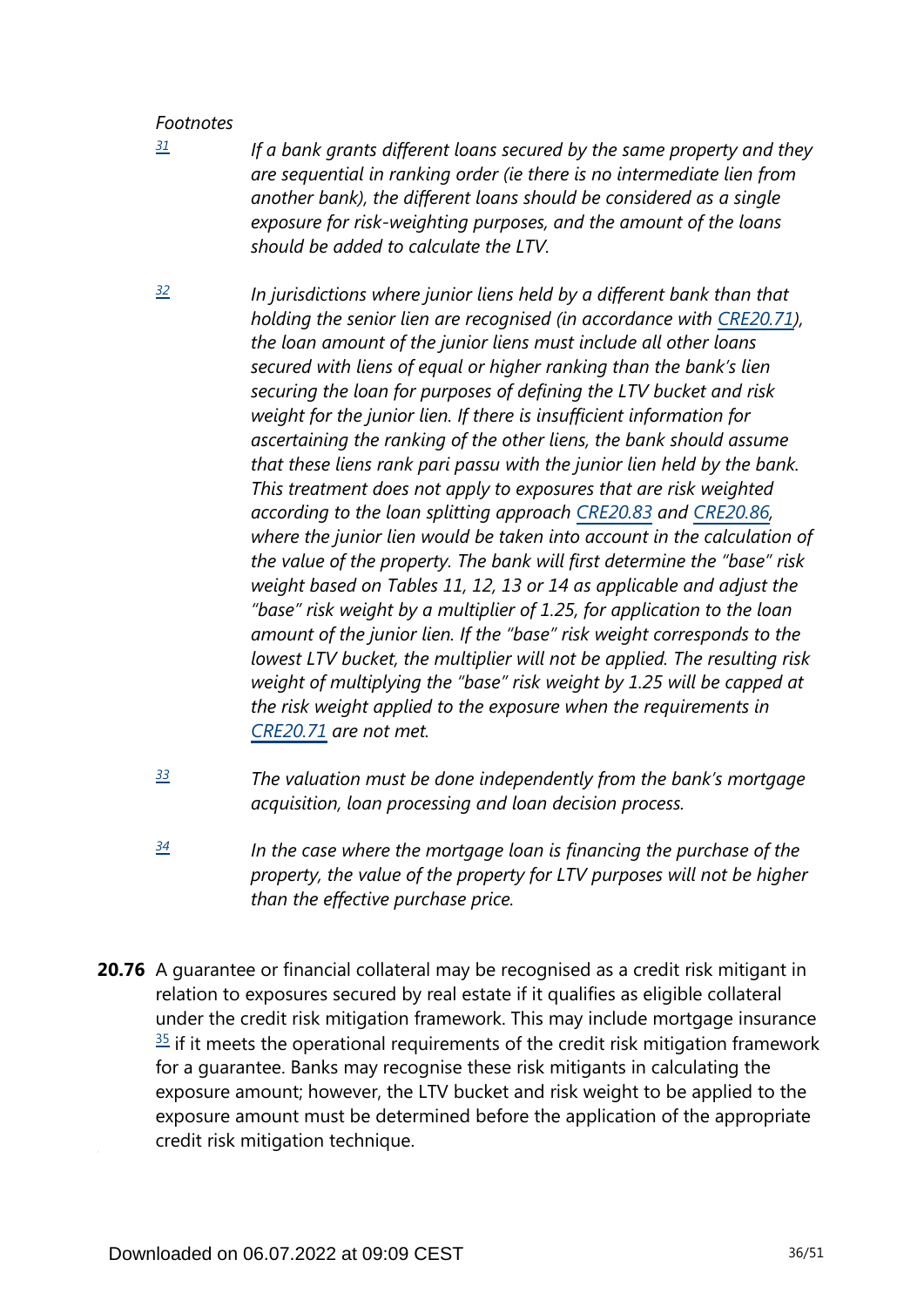*[35](#page-0-0)*

*A bank's use of mortgage insurance should mirror the FSB Principles for sound residential mortgage underwriting (April 2012).*

### <span id="page-36-0"></span>**Definition of "regulatory residential real estate" exposures**

<span id="page-36-2"></span>**20.77** A "regulatory residential real estate" exposure is a regulatory real estate exposure that is secured by a property that has the nature of a dwelling and satisfies all applicable laws and regulations enabling the property to be occupied for housing purposes (ie residential property). $36$ 

#### *Footnotes*

<span id="page-36-1"></span>*[36](#page-36-2)*

*For residential property under construction described in [CRE20.71\(](https://www.bis.org/basel_framework/chapter/CRE/20.htm?tldate=20281012&inforce=20230101&published=20201126#paragraph_CRE_20_20230101_20_71)1), this means there should be an expectation that the property will satisfy all applicable laws and regulations enabling the property to be occupied for housing purposes.*

#### **Definition of "regulatory commercial real estate" exposures**

**20.78** A "regulatory commercial real estate" exposure is regulatory real estate exposure that is not a regulatory residential real estate exposure.

# **Definition of exposures that are "materially dependent on cash flows generated by the property"**

**20.79** Regulatory real estate exposures (both residential and commercial) are classified as exposures that are "materially dependent on cash flows generated by the property" when the prospects for servicing the loan materially depend on the cash flows generated by the property securing the loan rather than on the underlying capacity of the borrower to service the debt from other sources. The primary source of these cash flows would generally be lease or rental payments, or the sale of the property. The distinguishing characteristic of these exposures compared to other regulatory real estate exposures is that both the servicing of the loan and the prospects for recovery in the event of default depend materially on the cash flows generated by the property securing the exposure.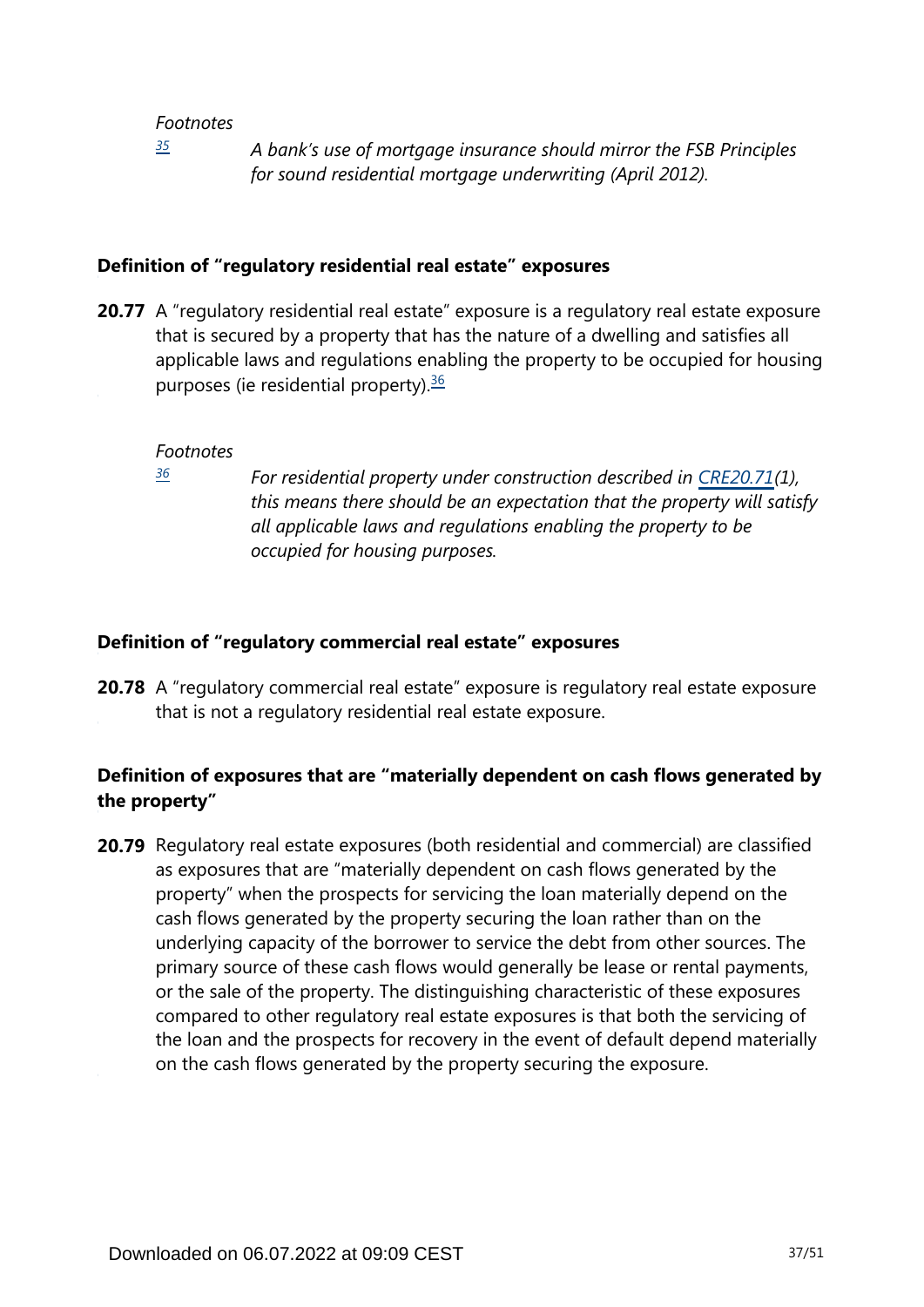**20.80** It is expected that the material dependence condition, set out in [CRE20.79](https://www.bis.org/basel_framework/chapter/CRE/20.htm?tldate=20281012&inforce=20230101&published=20201126#paragraph_CRE_20_20230101_20_79) above, would predominantly apply to loans to corporates, SMEs or SPVs, but is not restricted to those borrower types. As an example, a loan may be considered materially dependent if more than 50% of the income from the borrower used in the bank's assessment of its ability to service the loan is from cash flows generated by the residential property. National supervisors may provide further

guidance setting out criteria on how material dependence should be assessed for specific exposure types.

- **20.81** As exceptions to the definition contained in [CRE20.79](https://www.bis.org/basel_framework/chapter/CRE/20.htm?tldate=20281012&inforce=20230101&published=20201126#paragraph_CRE_20_20230101_20_79) above, the following types of regulatory real estate exposures are not classified as exposures that are materially dependent on cash flows generated by the property:
	- (1) An exposure secured by a property that is the borrower's primary residence;
	- (2) An exposure secured by an income-producing residential housing unit, to an individual who has mortgaged less than a certain number of properties or housing units, as specified by national supervisors;
	- (3) An exposure secured by residential real estate property to associations or cooperatives of individuals that are regulated under national law and exist with the only purpose of granting its members the use of a primary residence in the property securing the loans; and
	- (4) An exposure secured by residential real estate property to public housing companies and not-for-profit associations regulated under national law that exist to serve social purposes and to offer tenants long-term housing.

# **Risk weights for regulatory residential real estate exposures that are not materially dependent on cash flows generated by the property**

**20.82** For regulatory residential real estate exposures that are not materially dependent on cash flow generated by the property, the risk weight to be assigned to the total exposure amount will be determined based on the exposure's LTV ratio in Table 11 below. The use of the risk weights in Table 11 is referred to as the "whole loan" approach.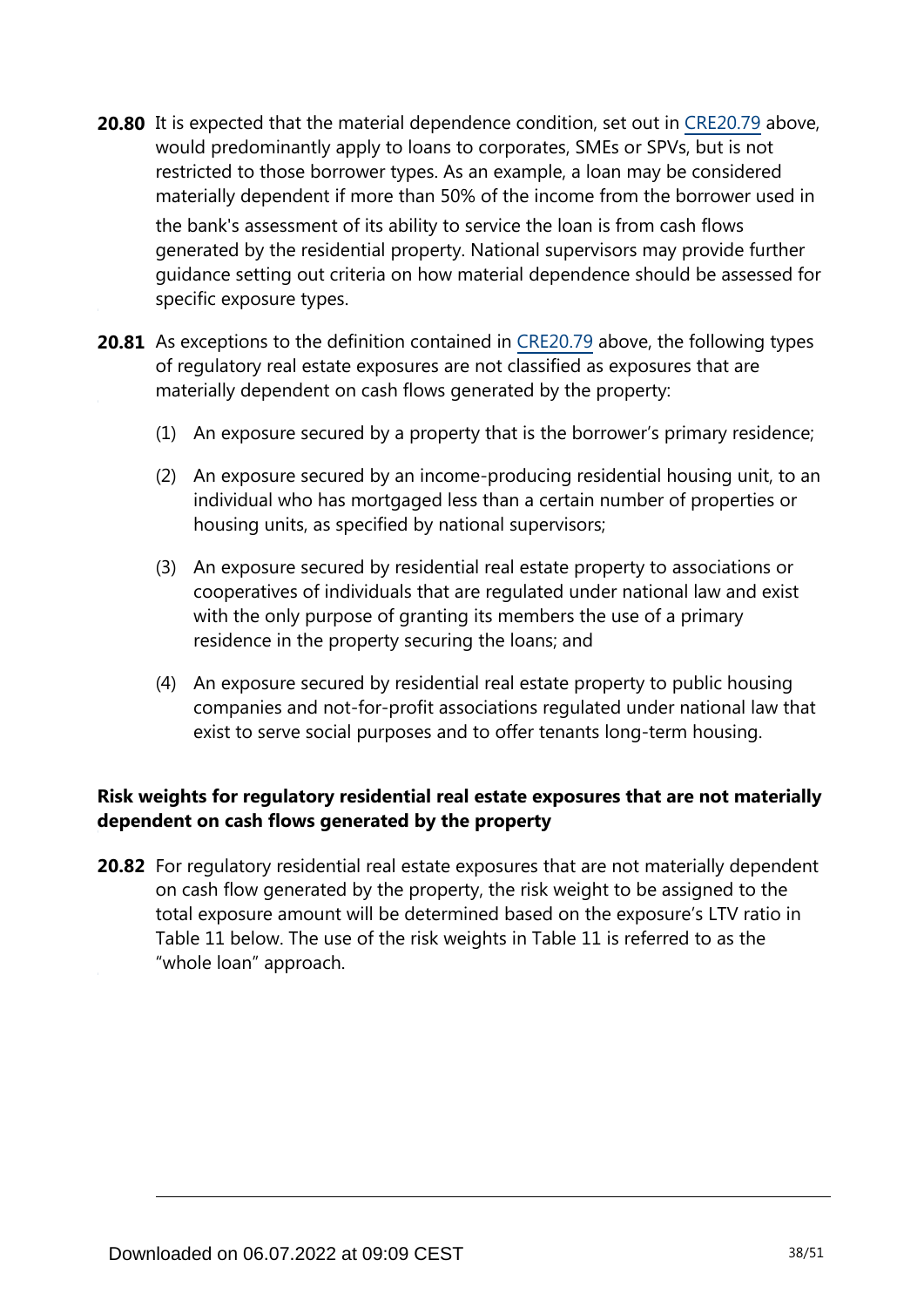Whole loan approach risk weights for regulatory residential real estate exposures that are not materially dependent on cash flows generated by the property Table 11

|                       | $LTV \leq$<br>50% | $50\% <$<br>$LTV \leq$<br>60% | $60\% < LTV$<br>$\leq 80\%$ | $80\% < LTV$<br>$\leq 90\%$ | $90\% <$ LTV $\leq$<br>100% | LTV ><br>100% |
|-----------------------|-------------------|-------------------------------|-----------------------------|-----------------------------|-----------------------------|---------------|
| <b>Risk</b><br>weight | 20%               | 25%                           | 30%                         | 40%                         | 50%                         | 70%           |

- <span id="page-38-0"></span>**20.83** As an alternative to the whole loan approach for regulatory residential real estate exposures that are not materially dependent on cash flows generated by the property, jurisdictions may apply the "loan splitting" approach. Under the loan splitting approach, the risk weight of 20% is applied to the part of the exposure up to 55% of the property value and the risk weight of the counterparty (as prescribed in [CRE20.89](https://www.bis.org/basel_framework/chapter/CRE/20.htm?tldate=20281012&inforce=20230101&published=20201126#paragraph_CRE_20_20230101_20_89)(1)) is applied to the residual exposure.<sup>[37](#page-39-0)</sup> Where there are liens on the property that are not held by the bank, the treatment is as follows:
	- (1) Where a bank holds the junior lien and there are senior liens not held by the bank, to determine the part of the bank's exposure that is eligible for the 20% risk weight, the amount of 55% of the property value should be reduced by the amount of the senior liens not held by the bank. For example, for a loan of €70,000 to an individual secured on a property valued at €100,000, where there is also a senior ranking lien of €10,000 held by another institution, the bank will apply a risk weight of 20% to  $\epsilon$ 45,000 (=max  $(655,000 - 10,000, 0)$  of the exposure and, according to [CRE20.89\(](https://www.bis.org/basel_framework/chapter/CRE/20.htm?tldate=20281012&inforce=20230101&published=20201126#paragraph_CRE_20_20230101_20_89)1), a risk weight of 75% to the residual exposure of €25,000.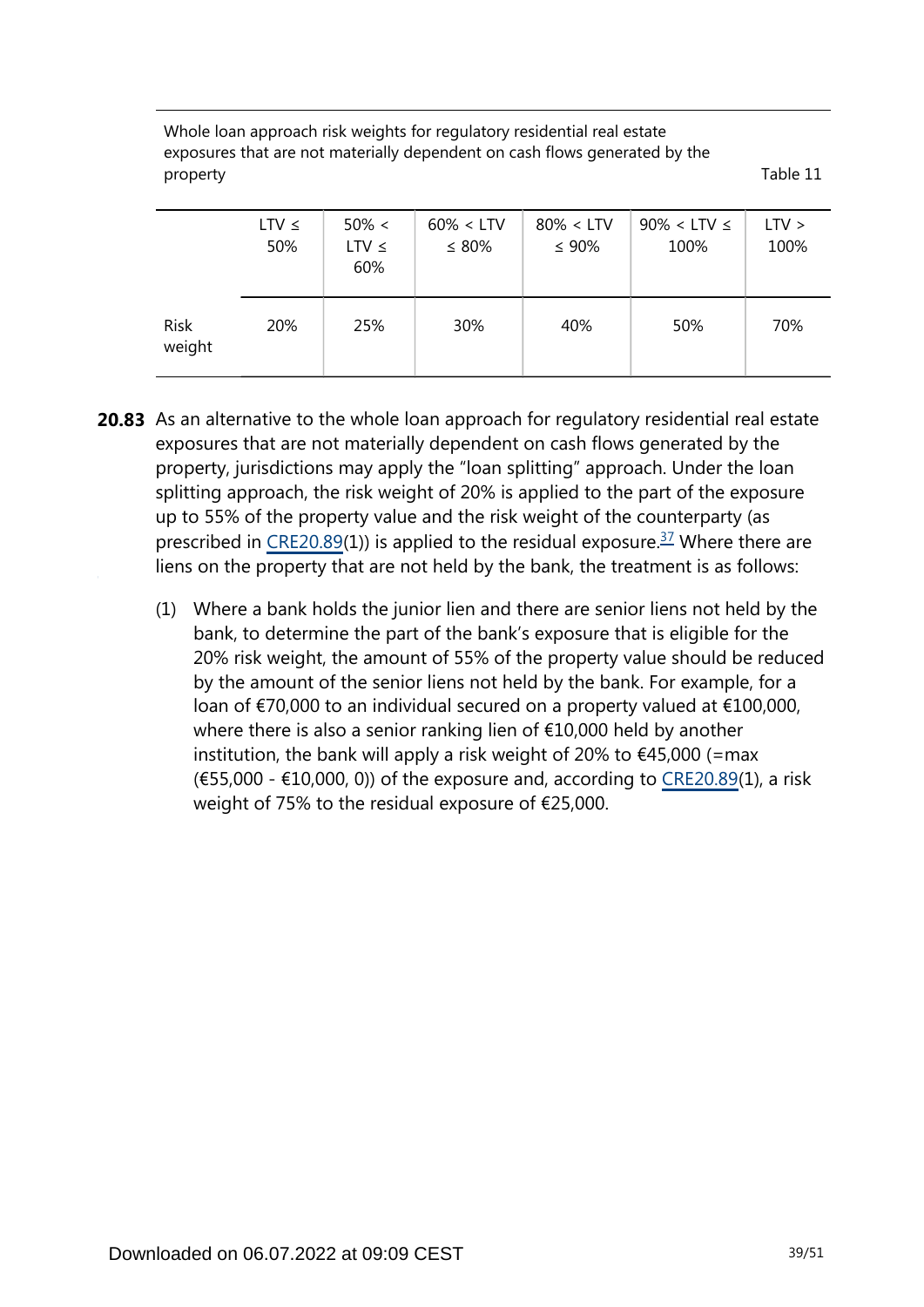(2) Where liens not held by the bank rank pari passu with the bank's lien, to determine the part of the bank's exposure that is eligible for the 20% risk weight, the amount of 55% of the property value, reduced by the amount of more senior liens not held by the bank (if any), should be reduced by the product of: (i) 55% of the property value, reduced by the amount of any senior liens (if any, both held by the bank and held by other institutions); and (ii) the amount of liens not held by the bank that rank pari passu with the bank's lien divided by the sum of all pari passu liens. For example, for a loan of €70,000 to an individual secured on a property valued at €100,000, where there is also a pari passu ranking lien of €10,000 held by another institution, the bank will apply a risk weight of 20% to  $\epsilon$ 48,125 (= $\epsilon$ 55,000 -  $\epsilon$ 55,000 \* €10,000/€80,000) of the exposure and, according to [CRE20.89\(](https://www.bis.org/basel_framework/chapter/CRE/20.htm?tldate=20281012&inforce=20230101&published=20201126#paragraph_CRE_20_20230101_20_89)1), a risk weight of 75% to the residual exposure of €21,875. If both the loan and the bank's lien is only €30,000 and there is additionally a more senior lien of

 $\epsilon$ 10,000 not held by the bank, the property value remaining available is €33,750 (= (€55,000 - €10,000) - ((€55,000 - €10,000) \* €10,000/(€10,000+ €30,000)), and the bank will apply a risk weight of 20% to €30,000.

#### <span id="page-39-0"></span>*Footnotes*

*[37](#page-38-0)*

*For example, for a loan of €70,000 to an individual secured on a property valued at €100,000, the bank will apply a risk weight of 20% to €55,000 of the exposure and, according to [CRE20.89](https://www.bis.org/basel_framework/chapter/CRE/20.htm?tldate=20281012&inforce=20230101&published=20201126#paragraph_CRE_20_20230101_20_89)(1), a risk weight of 75% to the residual exposure of €15,000. This gives total risk weighted assets for the exposure of €22,250 =(0.20 \* €55,000) + (0.75 \* €15,000).*

# **Risk weights for regulatory residential real estate exposures that are materially dependent on cash flows generated by the property**

**20.84** For regulatory residential real estate exposures that are materially dependent on cash flows generated by the property, the risk weight to be assigned to the total exposure amount will be determined based on the exposure's LTV ratio in Table 12 below.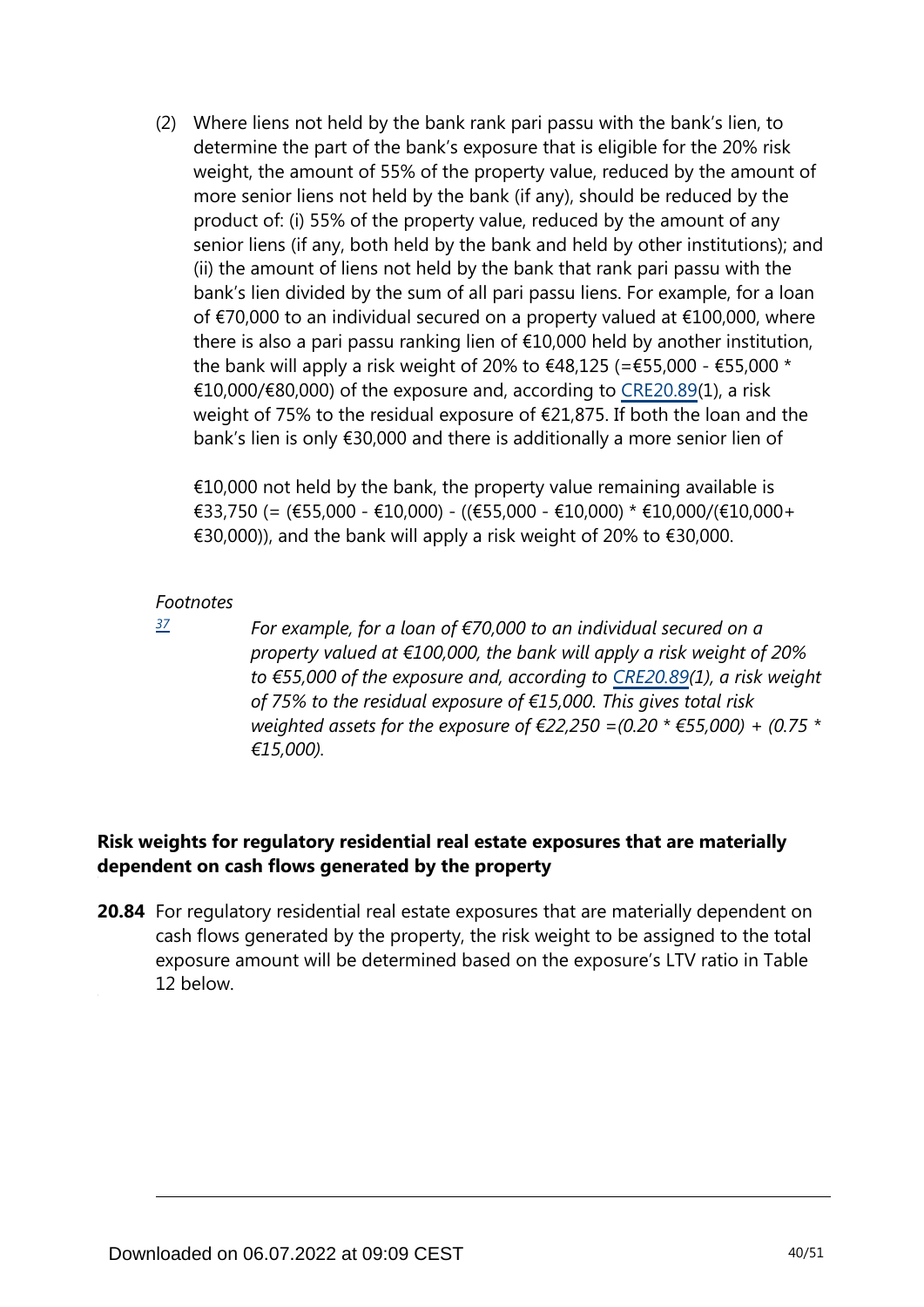Risk weights for regulatory residential real estate exposures that are materially dependent on cash flows generated by the property Table 12

|                       | LTV $\leq$ | $50\% < LTV$ | $60\% < LTV$ | $80\% < LTV$ | $90\% <$ LTV $\leq$ | LTV > |
|-----------------------|------------|--------------|--------------|--------------|---------------------|-------|
|                       | 50%        | $\leq 60\%$  | $\leq 80\%$  | $\leq 90\%$  | 100%                | 100%  |
| <b>Risk</b><br>weight | 30%        | 35%          | 45%          | 60%          | 75%                 | 105%  |

## **Risk weights for regulatory commercial real estate exposures that are not materially dependent on cash flows generated by the property**

**20.85** For regulatory commercial real estate exposures that are not materially dependent on cash flow generated by the property, the risk weight to be assigned to the total exposure amount will be determined based on the exposure' s LTV in Table 13 below (which sets out a whole loan approach). The risk weight of the counterparty for the purposes of Table 13 below and [CRE20.86](https://www.bis.org/basel_framework/chapter/CRE/20.htm?tldate=20281012&inforce=20230101&published=20201126#paragraph_CRE_20_20230101_20_86) below is prescribed in [CRE20.89](https://www.bis.org/basel_framework/chapter/CRE/20.htm?tldate=20281012&inforce=20230101&published=20201126#paragraph_CRE_20_20230101_20_89)(1).

| Whole loan approach risk weights for regulatory commercial real estate<br>exposures that are not materially dependent on cash flows generated by the<br>property |  |  |  |
|------------------------------------------------------------------------------------------------------------------------------------------------------------------|--|--|--|
|                                                                                                                                                                  |  |  |  |

|             | LTV $\leq 60\%$               | $LTV > 60\%$       |
|-------------|-------------------------------|--------------------|
| Risk weight | Min (60%, RW of counterparty) | RW of counterparty |

<span id="page-40-0"></span>**20.86** As an alternative to the whole loan approach for regulatory commercial real estate exposures that are not materially dependent on cash flows generated by the property, jurisdictions may apply the "loan splitting" approach. Under the loan splitting approach, the risk weight of 60% or the risk weight of the counterparty, whichever is lower, is applied to the part of the exposure up to 55% of the property value<sup>[38](#page-41-0)</sup>, and the risk weight of the counterparty is applied to the residual exposure.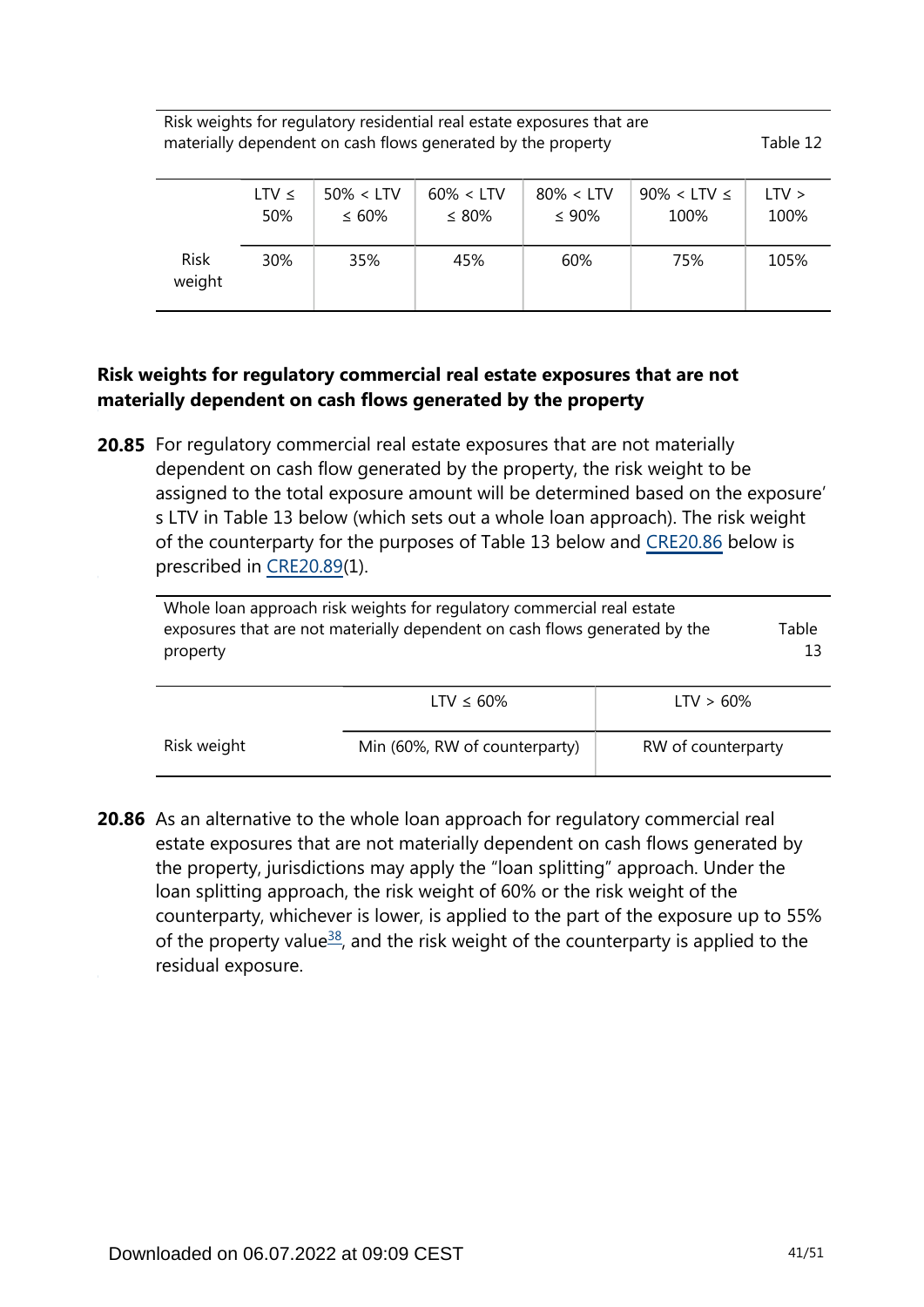<span id="page-41-0"></span>*[38](#page-40-0)*

*Where there are liens on the property that are not held by the bank, the part of the exposure up to 55% of the property value should be reduced by the amount of the senior liens not held by the bank and by a pro-rata percentage of any liens pari passu with the bank's lien but not held by the bank. See [CRE20.83](https://www.bis.org/basel_framework/chapter/CRE/20.htm?tldate=20281012&inforce=20230101&published=20201126#paragraph_CRE_20_20230101_20_83) for examples of how this methodology applies in the case of residential retail exposures.*

# **Risk weights for regulatory commercial real estate exposures that are materially dependent on cash flows generated by the property**

<span id="page-41-2"></span><span id="page-41-1"></span>**20.87** For regulatory commercial real estate exposures that are materially dependent on cash flows generated by the property<sup>[39](#page-42-0)</sup>, the risk weight to be assigned to the total exposure amount will be determined based on the exposure's LTV in Table 14 below.  $\frac{40}{2}$  $\frac{40}{2}$  $\frac{40}{2}$ 

| Whole loan approach risk weights for regulatory commercial real estate<br>exposures that are materially dependent on cash flows generated by the<br>property | Table<br>14     |                          |              |
|--------------------------------------------------------------------------------------------------------------------------------------------------------------|-----------------|--------------------------|--------------|
|                                                                                                                                                              | LTV $\leq 60\%$ | $60\% <$ LTV $\leq 80\%$ | $LTV > 80\%$ |
| Risk weight                                                                                                                                                  | 70%             | 90%                      | 110%         |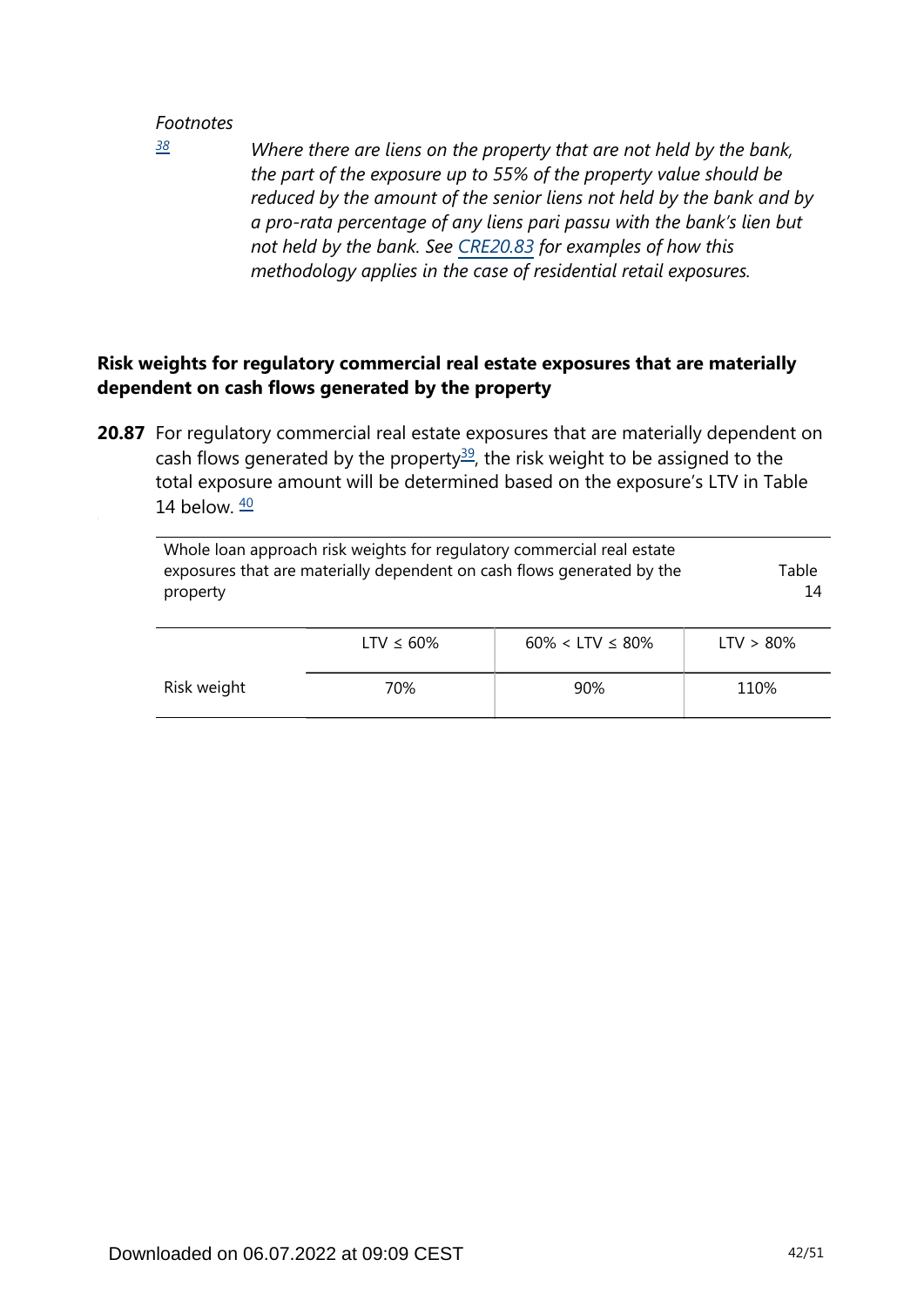<span id="page-42-0"></span>*[39](#page-41-1)*

- *For such exposures, national supervisors may allow banks to apply the risk weights applicable for regulatory commercial real estate exposures that are not materially dependent on cash flows generated by the property (ie the treatment set out in [CRE20.85](https://www.bis.org/basel_framework/chapter/CRE/20.htm?tldate=20281012&inforce=20230101&published=20201126#paragraph_CRE_20_20230101_20_85) to [CRE20.86\)](https://www.bis.org/basel_framework/chapter/CRE/20.htm?tldate=20281012&inforce=20230101&published=20201126#paragraph_CRE_20_20230101_20_86), subject to the following conditions: (i) the losses stemming from commercial real estate lending up to 60% of LTV must not exceed 0.3% of the outstanding loans in any given year and (ii) overall losses stemming from commercial real estate lending must not exceed 0.5% of the outstanding loans in any given year. If either of these tests are not satisfied in a given year, the eligibility of the exemption will cease and the exposures where the prospect for servicing the loan materially depend on cash flows generated by the property securing the loan rather than the underlying capacity of the borrower to service the debt from other sources will again be risk weighted according to [CRE20.87](https://www.bis.org/basel_framework/chapter/CRE/20.htm?tldate=20281012&inforce=20230101&published=20201126#paragraph_CRE_20_20230101_20_87) until both tests are satisfied again in the future. Jurisdictions applying such treatment must publicly disclose whether these conditions are met.*
- <span id="page-42-1"></span>*National supervisors may also require that the risk weight treatment described in [CRE20.87](https://www.bis.org/basel_framework/chapter/CRE/20.htm?tldate=20281012&inforce=20230101&published=20201126#paragraph_CRE_20_20230101_20_87) be applied to exposures where the servicing of the loan materially depends on the cash flows generated by a portfolio of properties owned by the borrower. [40](#page-41-2)*

## **Definition of "other real estate" exposures and applicable risk weights**

- **20.88** An "other real estate" exposure is an exposure within the real estate asset class that is not a regulatory real estate exposure (as defined in [CRE20.71](https://www.bis.org/basel_framework/chapter/CRE/20.htm?tldate=20281012&inforce=20230101&published=20201126#paragraph_CRE_20_20230101_20_71) above) and is not a land ADC exposure (as defined in [CRE20.90](https://www.bis.org/basel_framework/chapter/CRE/20.htm?tldate=20281012&inforce=20230101&published=20201126#paragraph_CRE_20_20230101_20_90) below).
- **20.89** Other real estate exposures are risk weighted as follows:
	- (1) The risk weight of the counterparty is used for other real estate exposures that are not materially dependent on the cash flows generated by the property. For exposures to individuals the risk weight applied will be 75%. For exposures to SMEs, the risk weight applied will be 85%. For exposures to other counterparties, the risk weight applied is the risk weight that would be assigned to an unsecured exposure to that counterparty.
	- (2) The risk weight of 150% is used for other real estate exposures that are materially dependent on the cash flows generated by the property.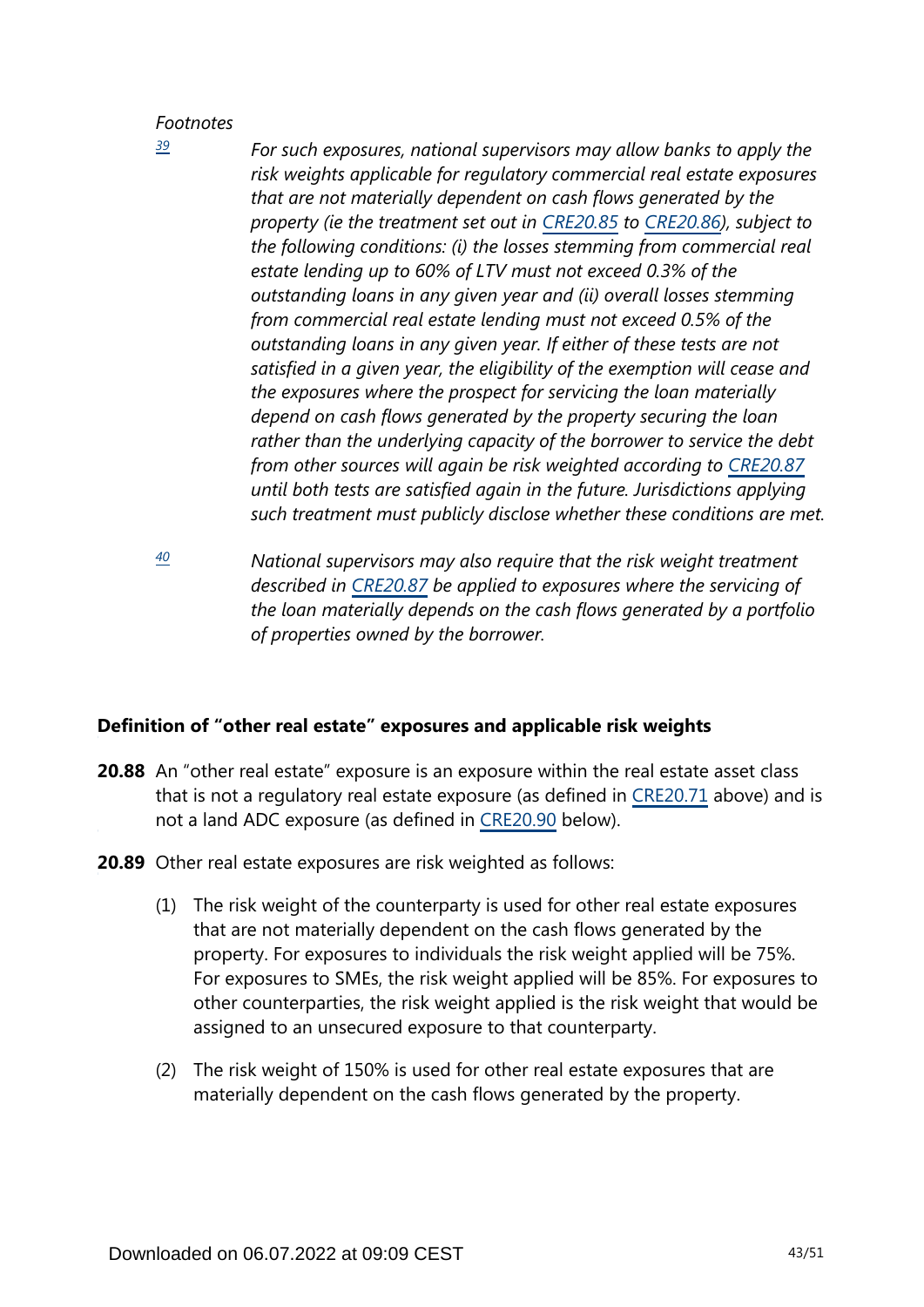# **Definition of land acquisition, development and construction exposures and applicable risk weights**

<span id="page-43-1"></span>**20.90** Land ADC exposures $41$  refers to loans to companies or SPVs financing any of the land acquisition for development and construction purposes, or development and construction of any residential or commercial property. ADC exposures will be risk-weighted at 150%, unless they meet the criteria in [CRE20.91.](https://www.bis.org/basel_framework/chapter/CRE/20.htm?tldate=20281012&inforce=20230101&published=20201126#paragraph_CRE_20_20230101_20_91)

#### *Footnotes*

<span id="page-43-0"></span>*[41](#page-43-1)*

*ADC exposures do not include the acquisition of forest or agricultural land, where there is no planning consent or intention to apply for planning consent.*

**20.91** ADC exposures to residential real estate may be risk weighted at 100%, provided that the following criteria are met:

- (1) prudential underwriting standards meet the requirements in [CRE20.71](https://www.bis.org/basel_framework/chapter/CRE/20.htm?tldate=20281012&inforce=20230101&published=20201126#paragraph_CRE_20_20230101_20_71) (ie the requirements that are used to classify regulatory real estate exposures) where applicable;
- <span id="page-43-3"></span>(2) pre-sale or pre-lease contracts amount to a significant portion of total contracts or substantial equity at risk. $42$  Pre-sale or pre-lease contracts must be legally binding written contracts and the purchaser/renter must have made a substantial cash deposit which is subject to forfeiture if the contract is terminated. Equity at risk should be determined as an appropriate amount of borrower-contributed equity to the real estate's appraised as-completed value.

## *Footnotes*

<span id="page-43-2"></span>*[42](#page-43-3)*

*National supervisors will give further guidance on the appropriate levels of pre-sale or pre-lease contracts and/or equity at risk to be applied in their jurisdictions.*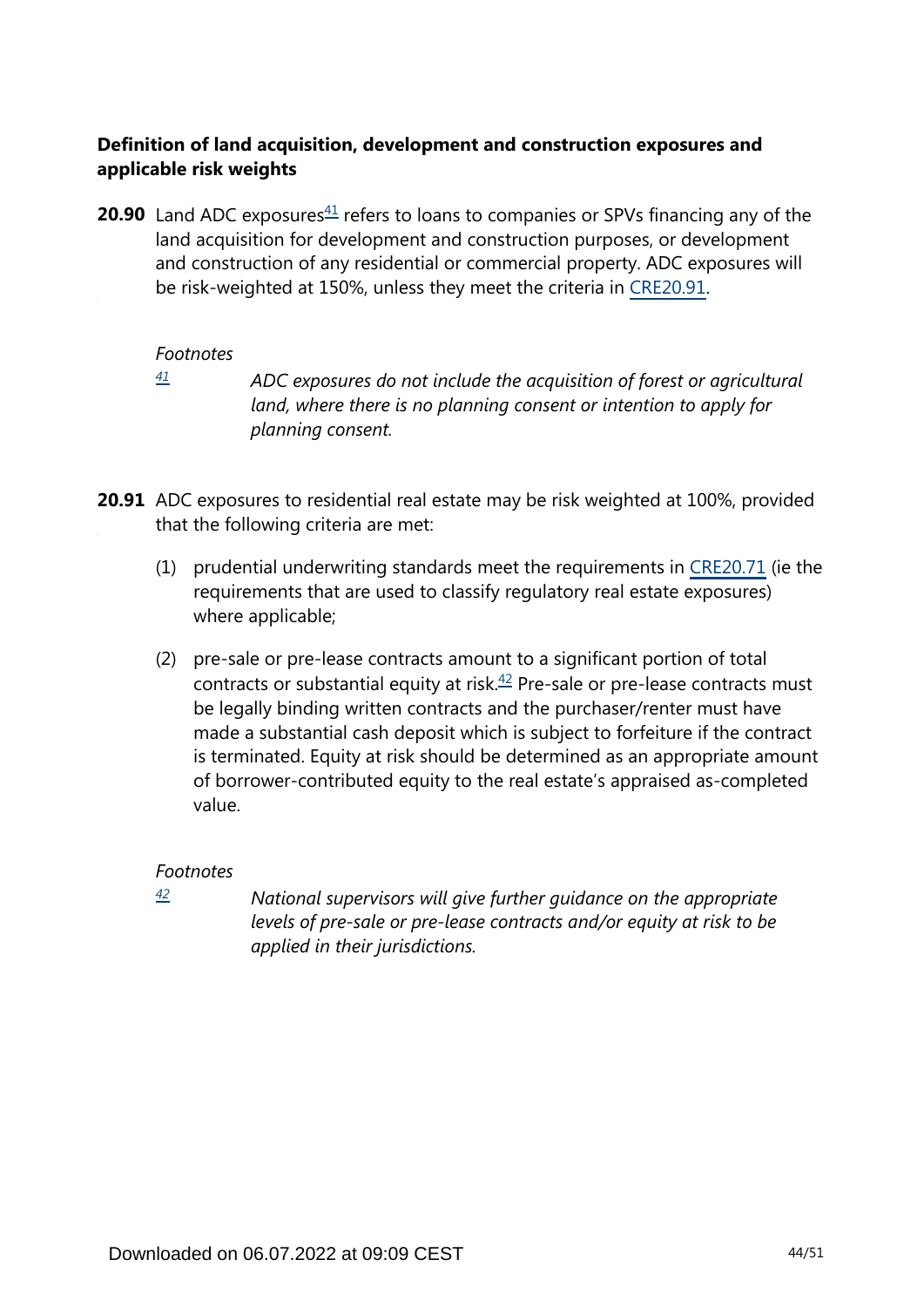# **Risk weight multiplier to certain exposures with currency mismatch**

- **20.92** For unhedged retail and residential real estate exposures to individuals where the lending currency differs from the currency of the borrower's source of income, banks will apply a 1.5 times multiplier to the applicable risk weight according to [CRE20.63](https://www.bis.org/basel_framework/chapter/CRE/20.htm?tldate=20281012&inforce=20230101&published=20201126#paragraph_CRE_20_20230101_20_63) to [CRE20.68](https://www.bis.org/basel_framework/chapter/CRE/20.htm?tldate=20281012&inforce=20230101&published=20201126#paragraph_CRE_20_20230101_20_68) and [CRE20.82](https://www.bis.org/basel_framework/chapter/CRE/20.htm?tldate=20281012&inforce=20230101&published=20201126#paragraph_CRE_20_20230101_20_82) to [CRE20.84,](https://www.bis.org/basel_framework/chapter/CRE/20.htm?tldate=20281012&inforce=20230101&published=20201126#paragraph_CRE_20_20230101_20_84) subject to a maximum risk weight of 150%.
- **20.93** For the purposes of [CRE20.92,](https://www.bis.org/basel_framework/chapter/CRE/20.htm?tldate=20281012&inforce=20230101&published=20201126#paragraph_CRE_20_20230101_20_92) an unhedged exposure refers to an exposure to a borrower that has no natural or financial hedge against the foreign exchange risk resulting from the currency mismatch between the currency of the borrower's income and the currency of the loan. A natural hedge exists where the borrower, in its normal operating procedures, receives foreign currency income that matches the currency of a given loan (eg remittances, rental incomes, salaries). A financial hedge generally includes a legal contract with a financial institution (eg forward contract). For the purposes of application of the multiplier, only these natural or financial hedges are considered sufficient where they cover at least 90% of the loan instalment, regardless of the number of hedges.

# **Off-balance sheet items**

<span id="page-44-0"></span>**20.94** Off-balance sheet items will be converted into credit exposure equivalents through the use of credit conversion factors (CCF). In the case of commitments, the committed but undrawn amount of the exposure would be multiplied by the CCF. For these purposes, commitment means any contractual arrangement that has been offered by the bank and accepted by the client to extend credit, purchase assets or issue credit substitutes. $43$  It includes any such arrangement that can be unconditionally cancelled by the bank at any time without prior notice to the obligor. It also includes any such arrangement that can be cancelled by the bank if the obligor fails to meet conditions set out in the facility documentation, including conditions that must be met by the obligor prior to any initial or subsequent drawdown under the arrangement. Counterparty risk weightings for over-the-counter (OTC) derivative transactions will not be subject to any specific ceiling.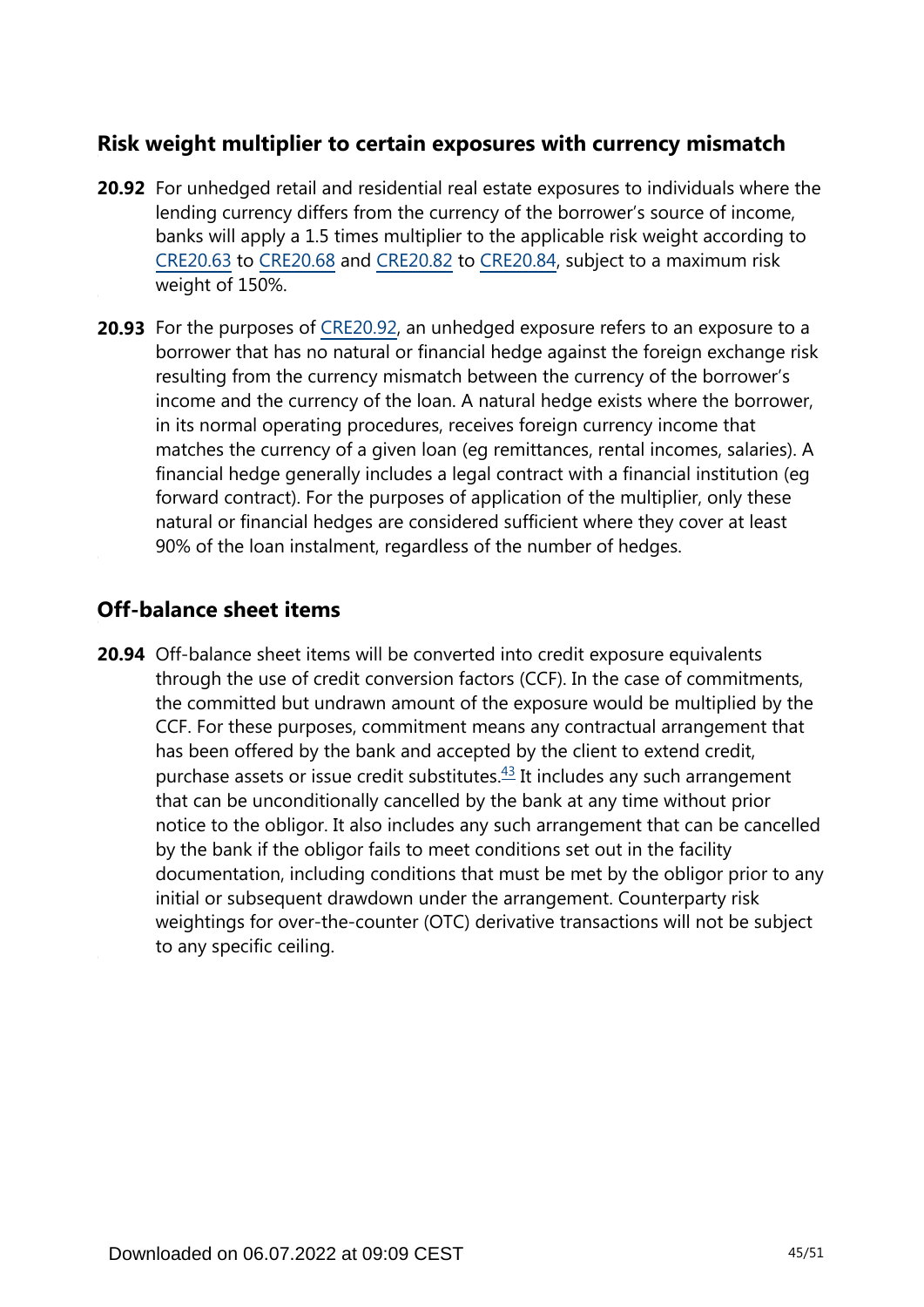*At national discretion, a jurisdiction may exempt certain arrangements from the definition of commitments provided that the following conditions are met: (i) the bank receives no fees or commissions to establish or maintain the arrangements; (ii) the client is required to apply to the bank for the initial and each subsequent drawdown; (iii) the bank has full authority, regardless of the fulfilment by the client of the conditions set out in the facility documentation, over the execution of each drawdown; and (iv) the bank's decision on the execution of each drawdown is only made after assessing the creditworthiness of the client immediately prior to drawdown. Exempted arrangements that meet the above criteria are limited to certain arrangements for corporates and SMEs, where counterparties are closely monitored on an ongoing basis.*

**20.95** A 100% CCF will be applied to the following items:

- (1) Direct credit substitutes, eg general guarantees of indebtedness (including standby letters of credit serving as financial guarantees for loans and securities) and acceptances (including endorsements with the character of acceptances).
- <span id="page-45-1"></span>(2) Sale and repurchase agreements and asset sales with recourse  $44$  where the credit risk remains with the bank.
- (3) The lending of banks' securities or the posting of securities as collateral by banks, including instances where these arise out of repo-style transactions (ie repurchase/reverse repurchase and securities lending/securities borrowing transactions). The risk-weighting treatment for counterparty credit risk must be applied in addition to the credit risk charge on the securities or posted collateral, where the credit risk of the securities lent or posted as collateral remains with the bank. This paragraph does not apply to posted collateral related to derivative transactions that is treated in accordance with the counterparty credit risk standards.
- <span id="page-45-2"></span>(4) Forward asset purchases, forward forward deposits and partly paid shares and securities, $45$  which represent commitments with certain drawdown.
- (5) Off-balance sheet items that are credit substitutes not explicitly included in any other category.

<span id="page-45-0"></span>*[<sup>43</sup>](#page-44-0)*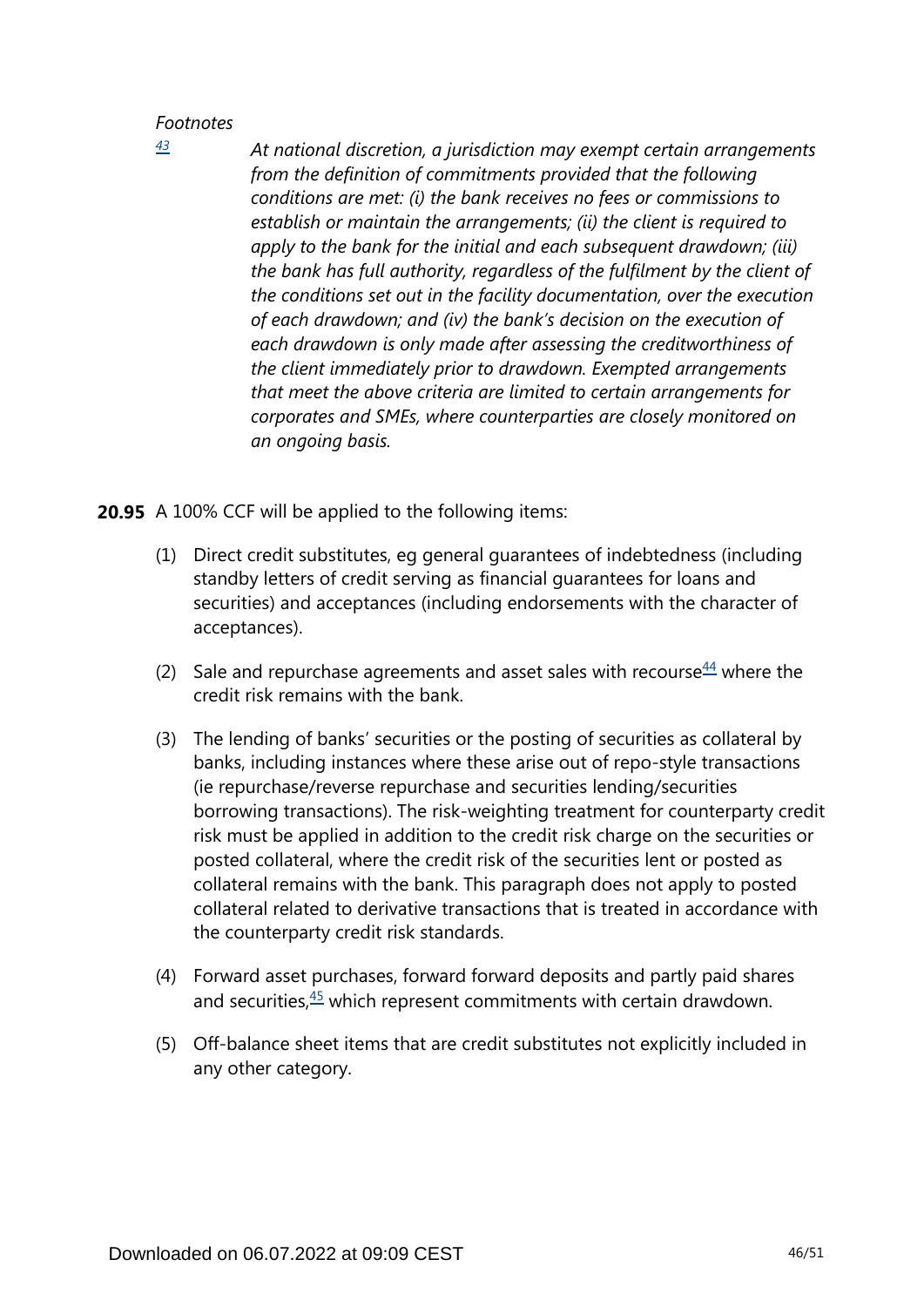- <span id="page-46-0"></span>*These items are to be weighted according to the type of asset and not according to the type of counterparty with whom the transaction has been entered into. [44](#page-45-1)*
- <span id="page-46-1"></span>*These items are to be weighted according to the type of asset and not according to the type of counterparty with whom the transaction has been entered into. [45](#page-45-2)*
- **20.96** A 50% CCF will be applied to note issuance facilities and revolving underwriting facilities regardless of the maturity of the underlying facility.
- **20.97** A 50% CCF will be applied to certain transaction-related contingent items (eg performance bonds, bid bonds, warranties and standby letters of credit related to particular transactions).
- **20.98** A 40% CCF will be applied to commitments, regardless of the maturity of the underlying facility, unless they qualify for a lower CCF.
- **20.99** A 20% CCF will be applied to both the issuing and confirming banks of shortterm self-liquidating trade letters of credit arising from the movement of goods (eg documentary credits collateralised by the underlying shipment). Short term in this context means with a maturity below one year.
- **20.100**A 10% CCF will be applied to commitments that are unconditionally cancellable at any time by the bank without prior notice, or that effectively provide for automatic cancellation due to deterioration in a borrower's creditworthiness. National supervisors should evaluate various factors in the jurisdiction, which may constrain banks' ability to cancel the commitment in practice, and consider applying a higher CCF to certain commitments as appropriate.
- <span id="page-46-3"></span><span id="page-46-2"></span>**20.101**Where there is an undertaking to provide a commitment on an off-balance sheet item, banks are to apply the lower of the two applicable CCFs. $46$

#### *Footnotes*

*[46](#page-46-3)*

*For example, if a bank has a commitment to open short-term selfliquidating trade letters of credit arising from the movement of goods, a 20% CCF will be applied (instead of a 40% CCF); and if a bank has an unconditionally cancellable commitment described in [CRE20.100](https://www.bis.org/basel_framework/chapter/CRE/20.htm?tldate=20281012&inforce=20230101&published=20201126#paragraph_CRE_20_20230101_20_100) to issue direct credit substitutes, a 10% CCF will be applied (instead of a 100% CCF).*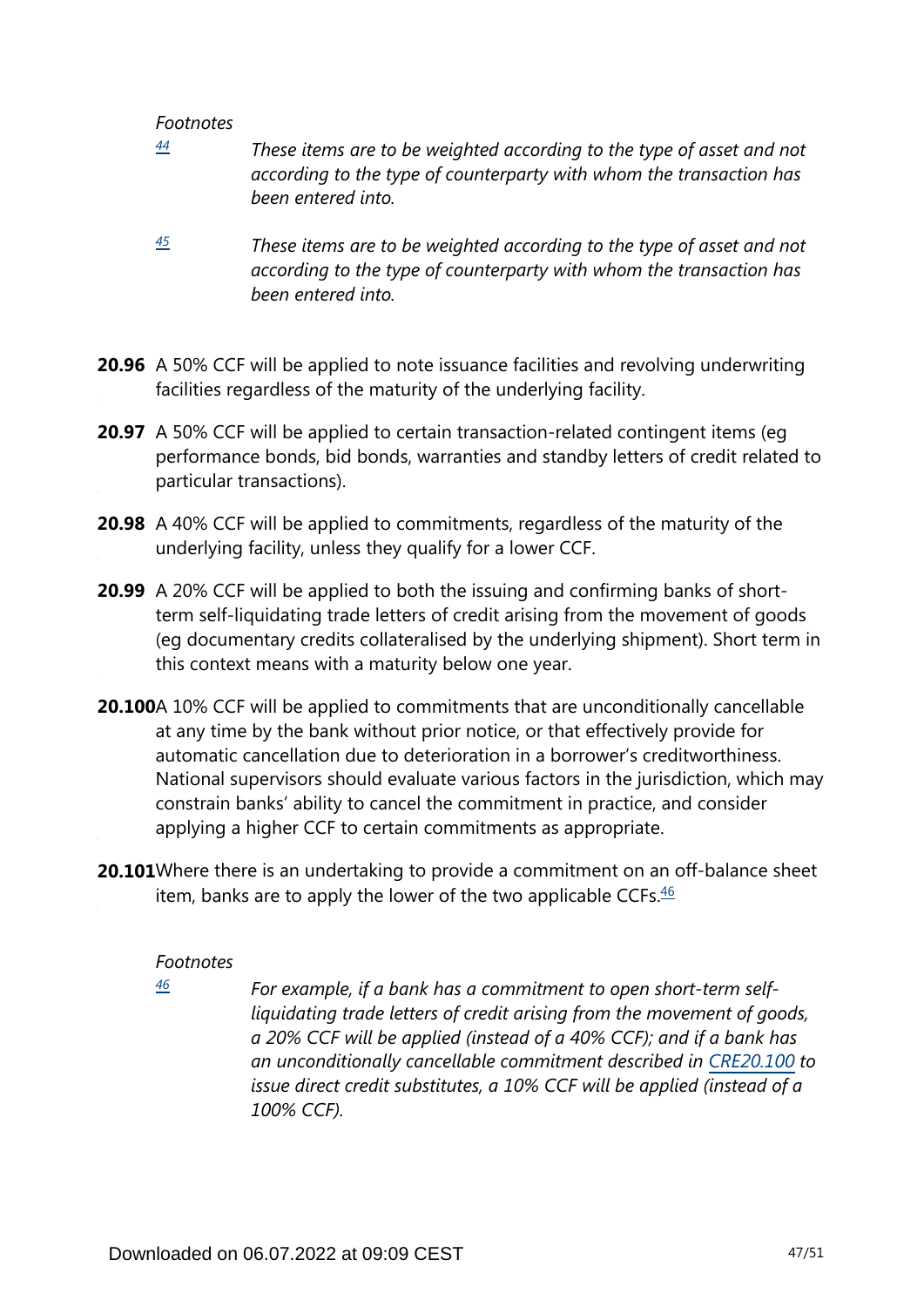# **Exposures that give rise to counterparty credit risk**

**20.102**For exposures that give rise to counterparty credit risk according to [CRE51.4](https://www.bis.org/basel_framework/chapter/CRE/51.htm?tldate=20281012&inforce=20230101&published=20200327#paragraph_CRE_51_20230101_51_4) (ie OTC derivatives, exchange-traded derivatives, long settlement transactions and securities financing transactions), the exposure amount to be used in the determination of RWA is to be calculated under the rules set out in [CRE50](https://www.bis.org/basel_framework/chapter/CRE/50.htm?tldate=20281012&inforce=20191215&published=20191215) to [CRE54.](https://www.bis.org/basel_framework/chapter/CRE/54.htm?tldate=20281012&inforce=20230101&published=20200327)

# **Credit derivatives**

**20.103**A bank providing credit protection through a first-to-default or second-to-default credit derivative is subject to capital requirements on such instruments. For firstto-default credit derivatives, the risk weights of the assets included in the basket must be aggregated up to a maximum of 1250% and multiplied by the nominal amount of the protection provided by the credit derivative to obtain the riskweighted asset amount. For second-to-default credit derivatives, the treatment is similar; however, in aggregating the risk weights, the asset with the lowest riskweighted amount can be excluded from the calculation. This treatment applies respectively for nth-to-default credit derivatives, for which the n-1 assets with the lowest risk-weighted amounts can be excluded from the calculation.

# **Defaulted exposures**

- **20.104** For risk-weighting purposes under the standardised approach, a defaulted exposure is defined as one that is past due for more than 90 days, or is an exposure to a defaulted borrower. A defaulted borrower is a borrower in respect of whom any of the following events have occurred:
	- (1) Any material credit obligation that is past due for more than 90 days. Overdrafts will be considered as being past due once the customer has breached an advised limit or been advised of a limit smaller than current outstandings;
	- (2) Any material credit obligation is on non-accrued status (eg the lending bank no longer recognises accrued interest as income or, if recognised, makes an equivalent amount of provisions);
	- (3) A write-off or account-specific provision is made as a result of a significant perceived decline in credit quality subsequent to the bank taking on any credit exposure to the borrower;
	- (4) Any credit obligation is sold at a material credit-related economic loss;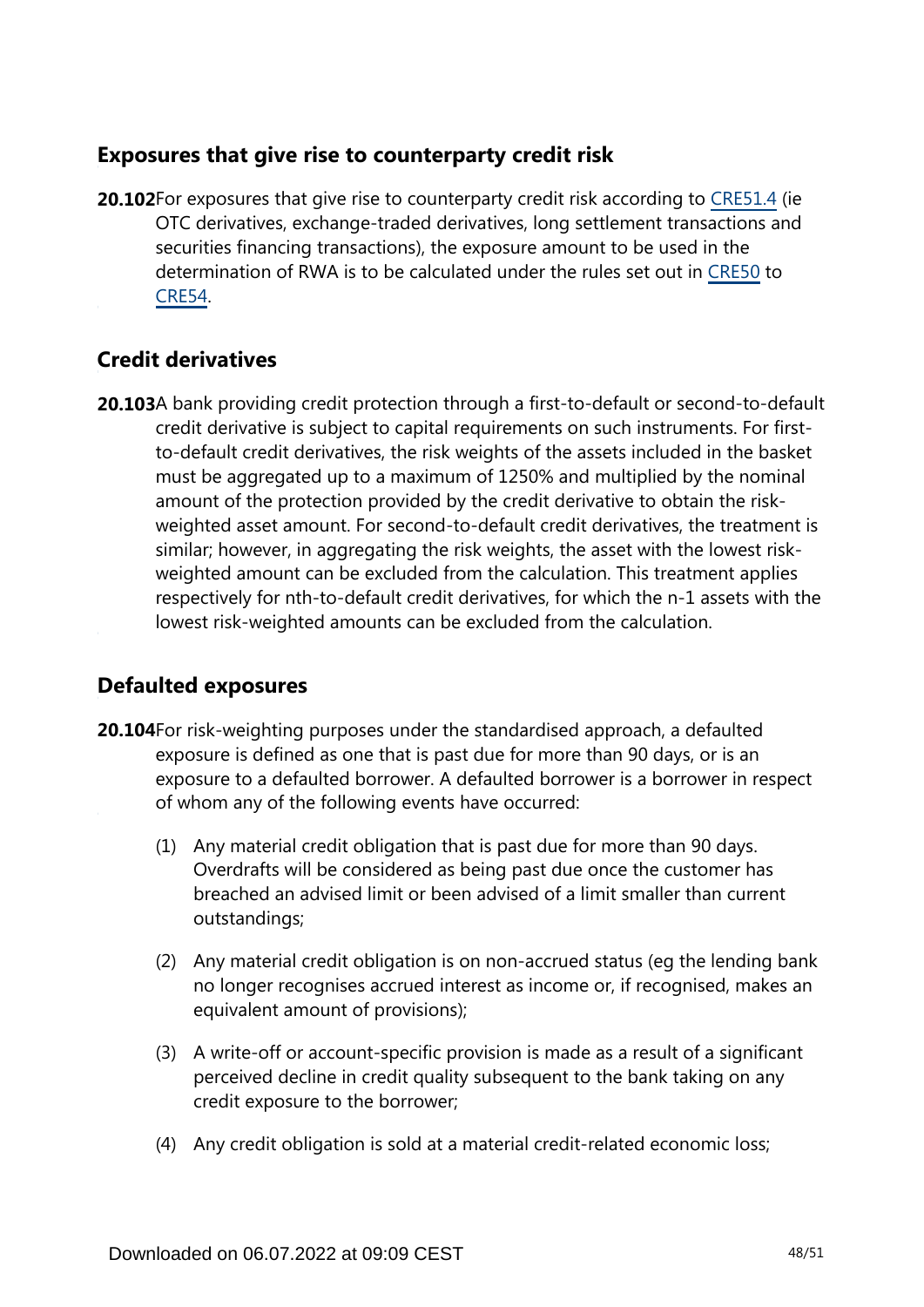- (5) A distressed restructuring of any credit obligation (ie a restructuring that may result in a diminished financial obligation caused by the material forgiveness, or postponement, of principal, interest or (where relevant) fees) is agreed by the bank;
- (6) The borrower's bankruptcy or a similar order in respect of any of the borrower's credit obligations to the banking group has been filed;
- (7) The borrower has sought or has been placed in bankruptcy or similar protection where this would avoid or delay repayment of any of the credit obligations to the banking group; or
- (8) Any other situation where the bank considers that the borrower is unlikely to pay its credit obligations in full without recourse by the bank to actions such as realising security.
- **20.105**For retail exposures, the definition of default can be applied at the level of a particular credit obligation, rather than at the level of the borrower. As such, default by a borrower on one obligation does not require a bank to treat all other obligations to the banking group as defaulted.
- **20.106** With the exception of residential real estate exposures treated under [CRE20.107,](https://www.bis.org/basel_framework/chapter/CRE/20.htm?tldate=20281012&inforce=20230101&published=20201126#paragraph_CRE_20_20230101_20_107) the unsecured or unguaranteed portion of a defaulted exposure shall be riskweighted net of specific provisions and partial write-offs as follows:
	- (1) 150% risk weight when specific provisions are less than 20% of the outstanding amount of the loan; and
	- (2) 100% risk weight when specific provisions are equal or greater than 20% of the outstanding amount of the loan. $\frac{47}{2}$  $\frac{47}{2}$  $\frac{47}{2}$

- <span id="page-48-1"></span><span id="page-48-0"></span>*National supervisors have discretion to reduce the risk weight to 50% when specific provisions are no less than 50% of the outstanding amount of the loan. [47](#page-48-1)*
- **20.107**Defaulted residential real estate exposures where repayments do not materially depend on cash flows generated by the property securing the loan shall be riskweighted net of specific provisions and partial write-offs at 100%. Guarantees or financial collateral which are eligible according to the credit risk mitigation framework might be taken into account in the calculation of the exposure in accordance with [CRE20.76](https://www.bis.org/basel_framework/chapter/CRE/20.htm?tldate=20281012&inforce=20230101&published=20201126#paragraph_CRE_20_20230101_20_76).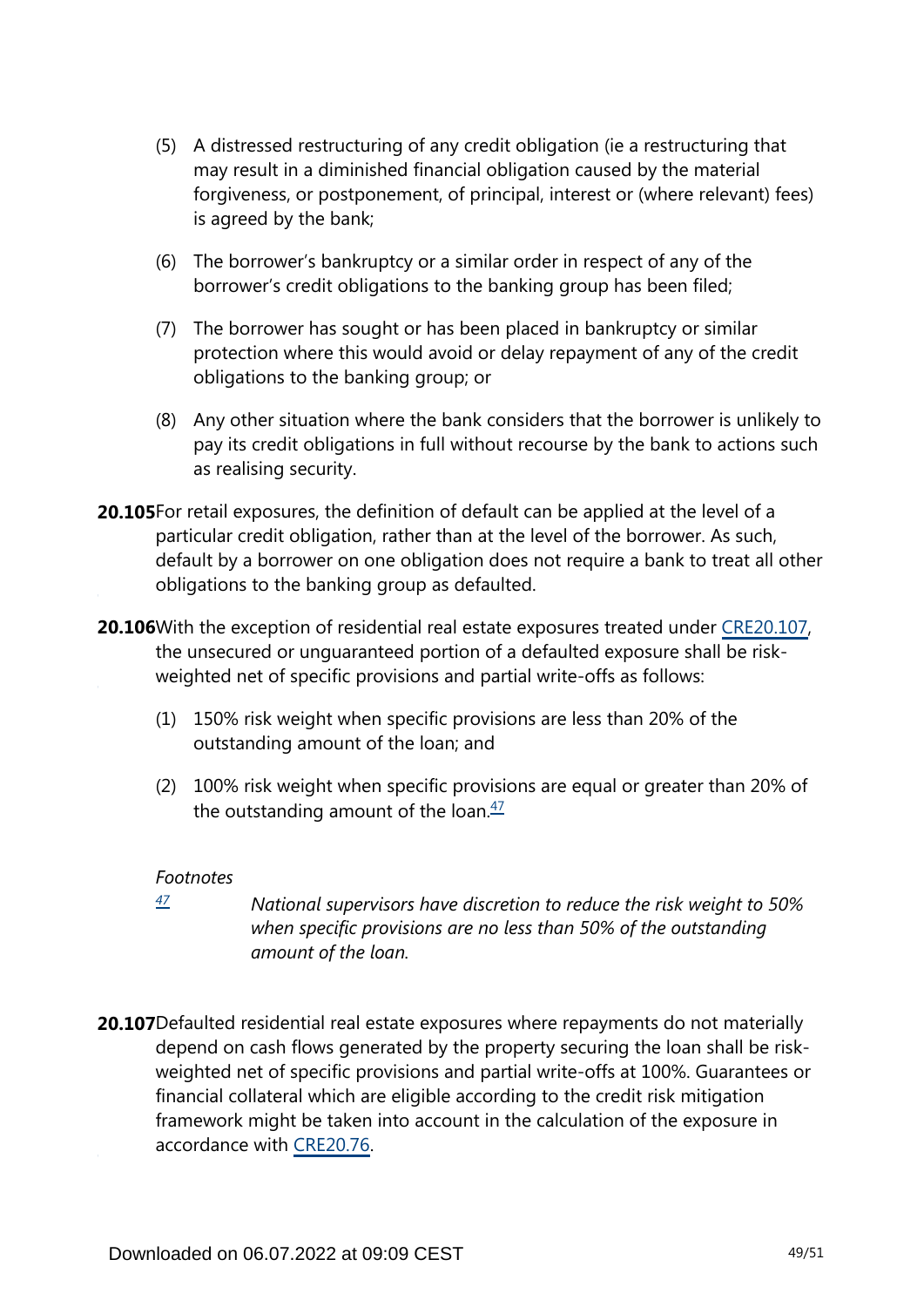**20.108**For the purpose of defining the secured or guaranteed portion of the defaulted exposure, eligible collateral and guarantees will be the same as for credit risk mitigation purposes (see [CRE22](https://www.bis.org/basel_framework/chapter/CRE/22.htm?tldate=20281012&inforce=20230101&published=20201126)).

# **Other assets**

- **20.109**[CAP30.32](https://www.bis.org/basel_framework/chapter/CAP/30.htm?tldate=20281012&inforce=20191215&published=20191215#paragraph_CAP_30_20191215_30_32) specifies a deduction treatment for the following exposures: significant investments in the common shares of unconsolidated financial institutions, mortgage servicing rights, and deferred tax assets that arise from temporary differences. The exposures are deducted in the calculation of Common Equity Tier 1 if they exceed the thresholds set out in [CAP30.32](https://www.bis.org/basel_framework/chapter/CAP/30.htm?tldate=20281012&inforce=20191215&published=20191215#paragraph_CAP_30_20191215_30_32) and [CAP30.33](https://www.bis.org/basel_framework/chapter/CAP/30.htm?tldate=20281012&inforce=20191215&published=20191215#paragraph_CAP_30_20191215_30_33). A 250% risk weight applies to the amount of the three "threshold deduction" items listed in [CAP30.32](https://www.bis.org/basel_framework/chapter/CAP/30.htm?tldate=20281012&inforce=20191215&published=20191215#paragraph_CAP_30_20191215_30_32) that are not deducted by [CAP30.32](https://www.bis.org/basel_framework/chapter/CAP/30.htm?tldate=20281012&inforce=20191215&published=20191215#paragraph_CAP_30_20191215_30_32) or [CAP30.33.](https://www.bis.org/basel_framework/chapter/CAP/30.htm?tldate=20281012&inforce=20191215&published=20191215#paragraph_CAP_30_20191215_30_33)
- **20.110**The standard risk weight for all other assets will be 100%, with the exception of the following exposures:
	- (1) A 0% risk weight will apply to:
		- (a) cash owned and held at the bank or in transit; and
		- (b) gold bullion held at the bank or held in another bank on an allocated basis, to the extent the gold bullion assets are backed by gold bullion liabilities.
	- (2) A 20% risk weight will apply to cash items in the process of collection.